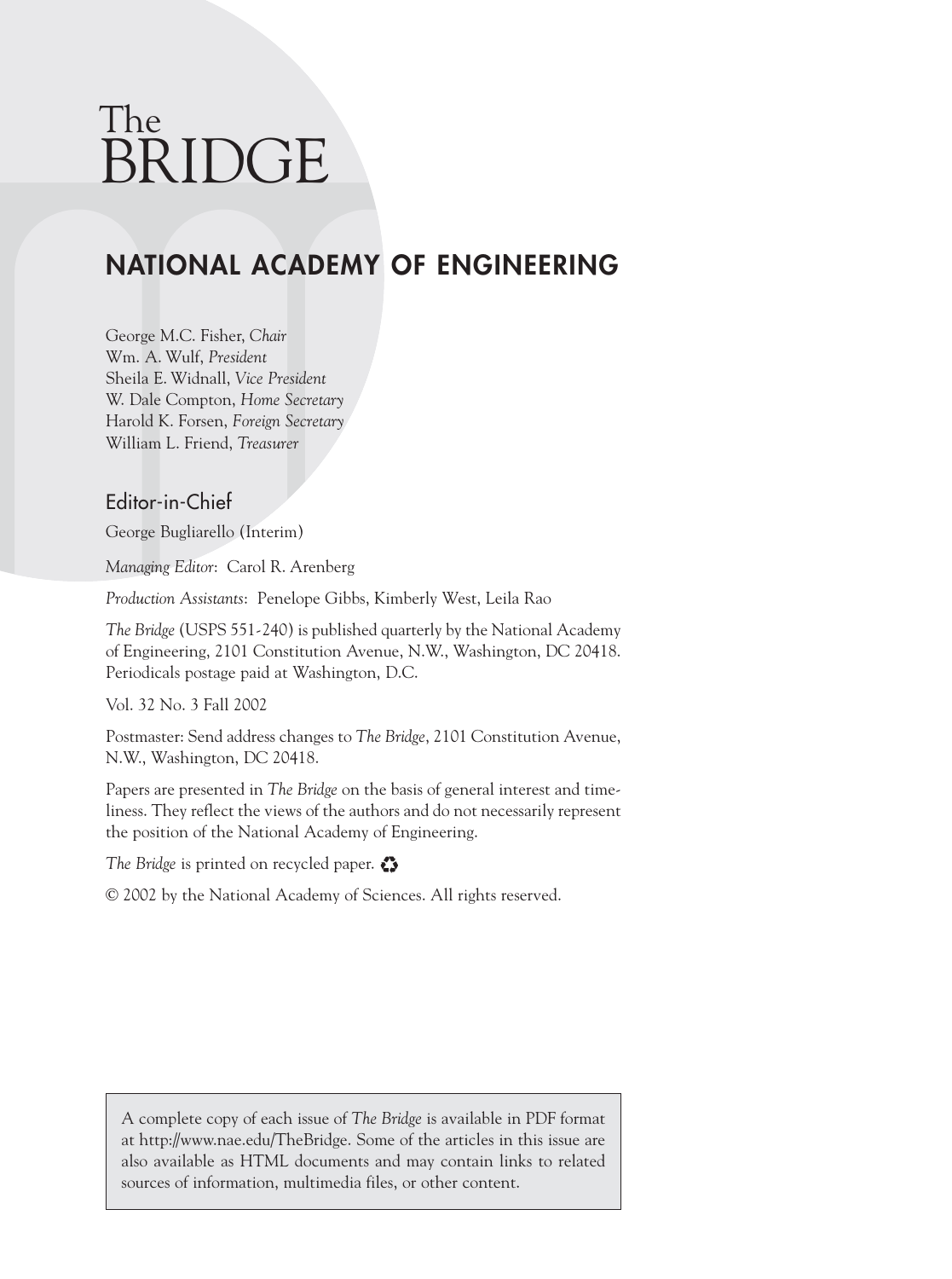| Volume 32, Number 3 · Fall 2002 |                                                                                                                |
|---------------------------------|----------------------------------------------------------------------------------------------------------------|
|                                 |                                                                                                                |
|                                 | LINKING ENGINEERING AND SOCIETY                                                                                |
|                                 |                                                                                                                |
|                                 |                                                                                                                |
|                                 | <b>Editorial</b>                                                                                               |
| 3                               |                                                                                                                |
|                                 | <b>Engineering Ethics</b><br>Wm. A. Wulf                                                                       |
|                                 |                                                                                                                |
|                                 | <b>Features</b>                                                                                                |
| 4                               | Ethics and the Second Law of Thermodynamics                                                                    |
|                                 | Norman R. Augustine                                                                                            |
|                                 | Engineers who make bad decisions often don't realize they                                                      |
|                                 | are confronting ethical issues.                                                                                |
| 8                               | <b>Continuing and Emerging Issues in Engineering</b>                                                           |
|                                 | <b>Ethics Education</b>                                                                                        |
|                                 | Joseph R. Herkert                                                                                              |
|                                 | The author discusses the pros and cons of pedagogical<br>trends and curriculum models for teaching engineering |
|                                 | ethics.                                                                                                        |
| 14                              | Machines, Modifications of Nature, and Engineering                                                             |
|                                 | <b>Ethics</b>                                                                                                  |
|                                 | George Bugliarello                                                                                             |
|                                 | Engineers face complex moral issues that cannot be resolved<br>by codes of professional behavior.              |
| 19                              | <b>Engineering Ethics: The Conversation without End</b>                                                        |
|                                 | Samuel C. Florman                                                                                              |
|                                 | As the world changes, the definition of professional                                                           |
|                                 | morality must change with it.                                                                                  |
| 24                              | The Physiome Project: The Macroethics of Engineering                                                           |
|                                 | toward Health                                                                                                  |
|                                 | James B. Bassingthwaighte                                                                                      |
|                                 | Engineering tools and techniques can be used to advance<br>health care.                                        |
|                                 | <b>NAE News and Notes</b>                                                                                      |
| 30                              | <b>NAE Newsmakers</b>                                                                                          |
| 31                              | The New National Academies Building                                                                            |
| 32                              | Fifth German-American Frontiers of Engineering                                                                 |
|                                 | Symposium                                                                                                      |
| 33                              | Inventory of Public Awareness of Engineering Activities                                                        |
| 33                              | NAE Fellow Addresses German Council on Foreign                                                                 |
|                                 | Relations                                                                                                      |
|                                 | (continued on next page)                                                                                       |
|                                 |                                                                                                                |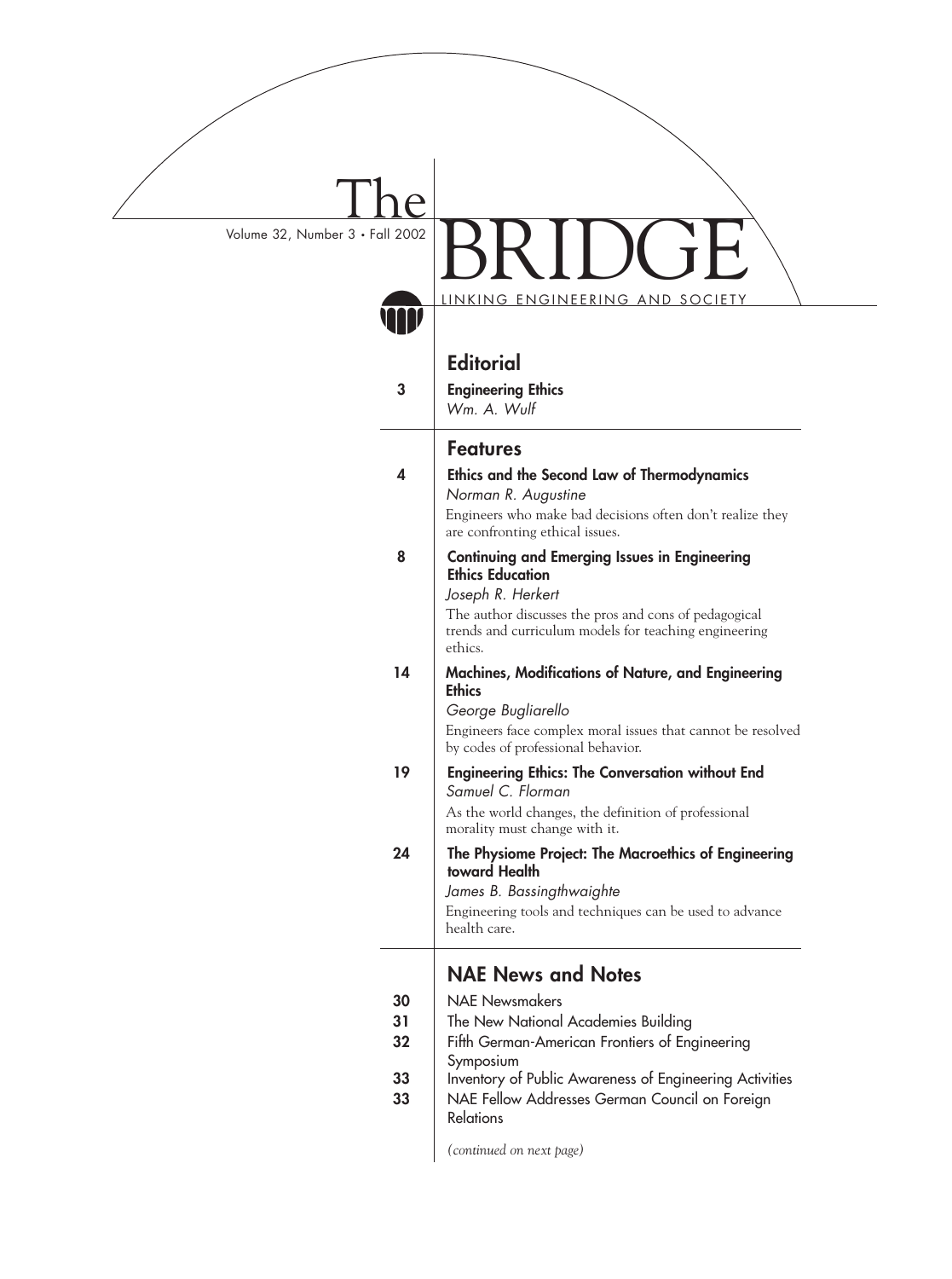| 33 | <b>Council and Staff Awards Luncheon</b>                                                                   |  |  |  |  |  |
|----|------------------------------------------------------------------------------------------------------------|--|--|--|--|--|
| 34 | NAE Fellows Program                                                                                        |  |  |  |  |  |
| 34 | Gary Fanjiang Joins NAE as Fellow                                                                          |  |  |  |  |  |
| 31 | Convocation of the Council of Academies of                                                                 |  |  |  |  |  |
|    | Engineering and Technological Sciences                                                                     |  |  |  |  |  |
| 35 | Elizabeth Hollenbeck, NAE Intern                                                                           |  |  |  |  |  |
| 35 | Amanda Sarata, NAE Intern                                                                                  |  |  |  |  |  |
| 36 | Address by Dr. Eli Fromm on Receiving the Bernard M.                                                       |  |  |  |  |  |
|    | Gordon Prize                                                                                               |  |  |  |  |  |
| 38 | Calendar of Meetings and Events                                                                            |  |  |  |  |  |
| 38 | In Memoriam                                                                                                |  |  |  |  |  |
|    | <b>National Research Council Update</b>                                                                    |  |  |  |  |  |
| 39 | Outside, Independent Reviews for Large-Scale Engineer-<br>ing Projects of the U.S. Army Corps of Engineers |  |  |  |  |  |
| 40 | Harnessing Science and Technology Capabilities to<br>Fight Terrorism                                       |  |  |  |  |  |
| 41 | Safety and Cost Consequences of Trucks on Interstates                                                      |  |  |  |  |  |
| 42 | <b>Publications of Interest</b>                                                                            |  |  |  |  |  |

### **THE NATIONAL ACADEMIES** Advisers to the Nation on Science, Engineering, and Medicine

 $\mathbf{I}$ 

The National Academy of Sciences is a private, nonprofit, selfperpetuating society of distinguished scholars engaged in scientific and engineering research, dedicated to the furtherance of science and technology and to their use for the general welfare. Upon the authority of the charter granted to it by the Congress in 1863, the Academy has a mandate that requires it to advise the federal government on scientific and technical matters. Dr. Bruce M. Alberts is president of the National Academy of Sciences.

The National Academy of Engineering was established in 1964, under the charter of the National Academy of Sciences, as a parallel organization of outstanding engineers. It is autonomous in its administration and in the selection of its members, sharing with the National Academy of Sciences the responsibility for advising the federal government. The National Academy of Engineering also sponsors engineering programs aimed at meeting national needs, encourages education and research, and recognizes the superior achievements of engineers. Dr. Wm. A. Wulf is president of the National Academy of Engineering.

The Institute of Medicine was established in 1970 by the National Academy of Sciences to secure the services of eminent members of appropriate professions in the examination of policy matters pertaining to the health of the public. The Institute acts under the responsibility given to the National Academy of Sciences by its congressional charter to be an adviser to the federal government and, upon its own initiative, to identify issues of medical care, research, and education. Dr. Harvey V. Fineberg is president of the Institute of Medicine.

The National Research Council was organized by the National Academy of Sciences in 1916 to associate the broad community of science and technology with the Academy's purposes of furthering knowledge and advising the federal government. Functioning in accordance with general policies determined by the Academy, the Council has become the principal operating agency of both the National Academy of Sciences and the National Academy of Engineering in providing services to the government, the public, and the scientific and engineering communities. The Council is administered jointly by both Academies and the Institute of Medicine. Dr. Bruce M. Alberts and Dr. Wm. A. Wulf are chair and vice chair, respectively, of the National Research Council.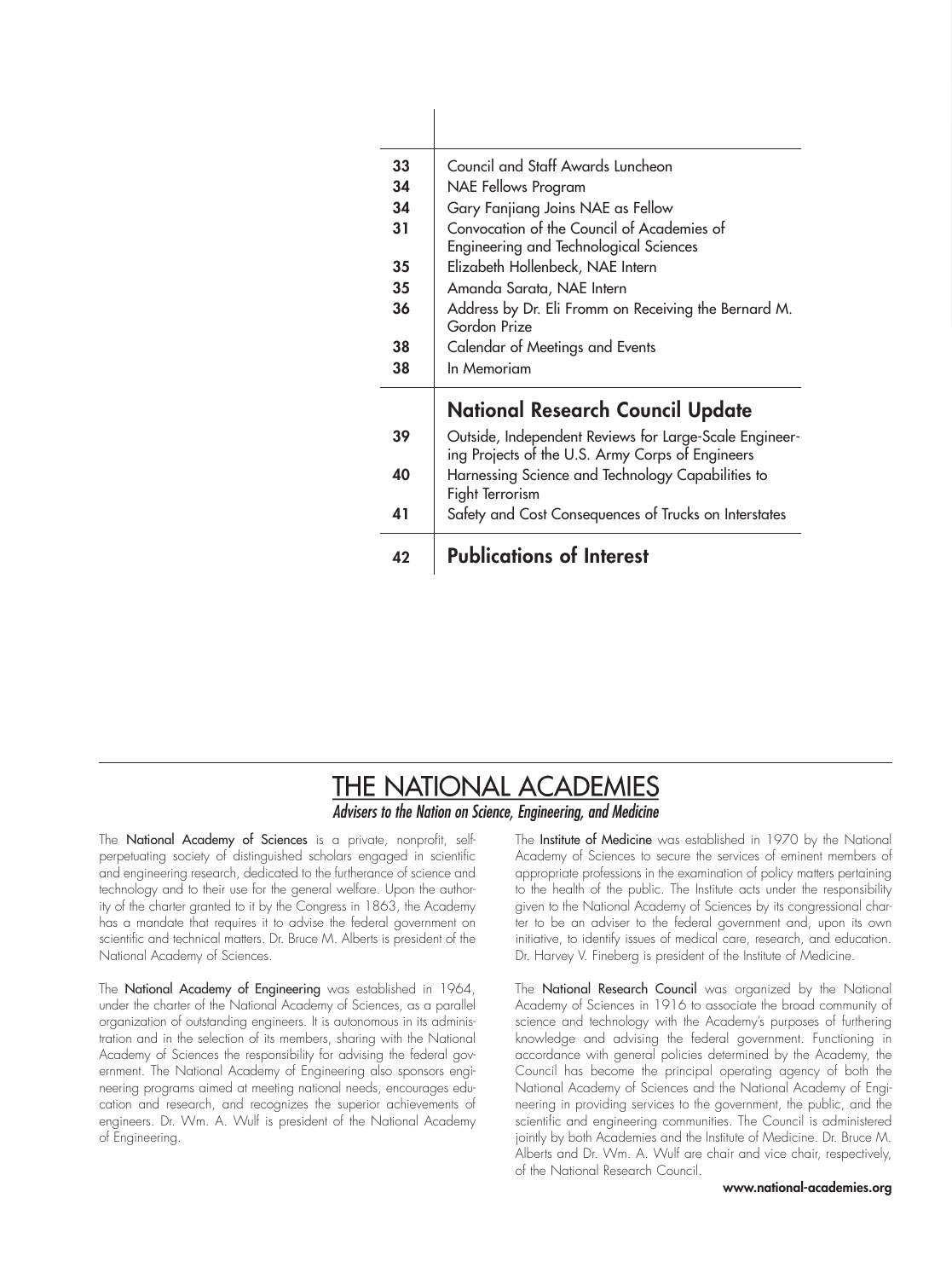## **Editorial**



Wm. A. Wulf is president of the National Academy of Engineering.

### **Engineering Ethics**

At the Annual Meeting of the National Academy of Engineering (NAE), the president is expected to present a brief lecture on a relevant engineering issue. For the 2000 meeting, I thought it would be appropriate for me to talk about the achievements of engineers in the twentieth century and the challenges

facing them in the twenty-first century. My preparation of the first part of the lecture was made easier because we had already worked with the engineering professional societies to create a list of the 20 greatest achievements of the twentieth century—we selected the "greatest achievements" for their impact on people's lives, rather than for their technological "gee whiz." (You can see the list by following the obvious links from our home website, <*www.nae.edu*>.)

Preparing the second half of the lecture was harder, at least at first. As Neils Bohr once quipped, making predictions is difficult, especially predictions that look far into the future. Conventional wisdom about the nearterm future of technology suggests that we have a wealth of technical opportunities and challenges. But my crystal ball is no better than anyone else's, and it becomes completely fogged up after a dozen years or so. How could I anticipate the challenges for a full century?

When I looked again at the list of the twentiethcentury achievements, I was struck by two things. First, I was awed by how much engineers *matter.* Arguably, engineers and their creations did more to shape our lives than anything or anyone else in the last century! Second, I realized that the immense social impact of most of our inventions was not predicted by their inventors. As Norm Augustine says a bit later in this volume: "The bottom line is that the things engineers do have *consequences,* both positive and negative, sometimes unintended, often widespread, and occasionally irreversible."

Because of the enormous impact of engineers on individuals and society, we also have deep moral and ethical

responsibilities. That realization changed the nature of my quest, and I began to read broadly and deeply about engineering ethics and its cousin, "applied ethics." In the end, I decided I would pose only one challenge for the twenty-first century—engineering ethics. The combination of the quickening pace of technological innovation, the widespread use of nano-, bio-, and information technology, and the increasingly complex systems we engineer is raising ethical questions that engineers in the twentieth century did not face. These issues go beyond the appropriate behavior of individual engineers to the appropriate behavior of the engineering profession.

Beyond making a speech about this at the Annual Meeting (although I *do* speak about it often), I became convinced that NAE is the one, pan-engineering organization that could lead the discussion on engineering ethics in the twenty-first century, with a strong emphasis on the new issues. My idea was enthusiastically backed by the NAE Council, and I asked Norm Augustine to chair a committee to suggest how we might best carry it out. The committee, which brought together engineers, ethicists, judges, lawyers, educators, and people from the private sector, is about to submit its report to me. Although I have an inkling of what it will say (and you may too after reading his article), I will defer discussing it until I've actually received it.

In closing, let me be clear. I believe that the vast majority of engineers behave ethically, and I do not think we are facing a crisis of moral decline. I am proud to be an engineer, in part at least because of the ethics of the profession. But as we move ahead and continue to touch the public in new ways, we need to think ahead about how our actions might affect people for good or ill. We must be prepared to practice in an ethical way as the circumstances change.

I am deeply grateful to the five authors who prepared articles for this issue of *The Bridge.* From time to time, we will certainly have other articles on the subject, especially as we implement the recommendations of Norm Augustine's committee.

Wm. A. Way

Wm. A. Wulf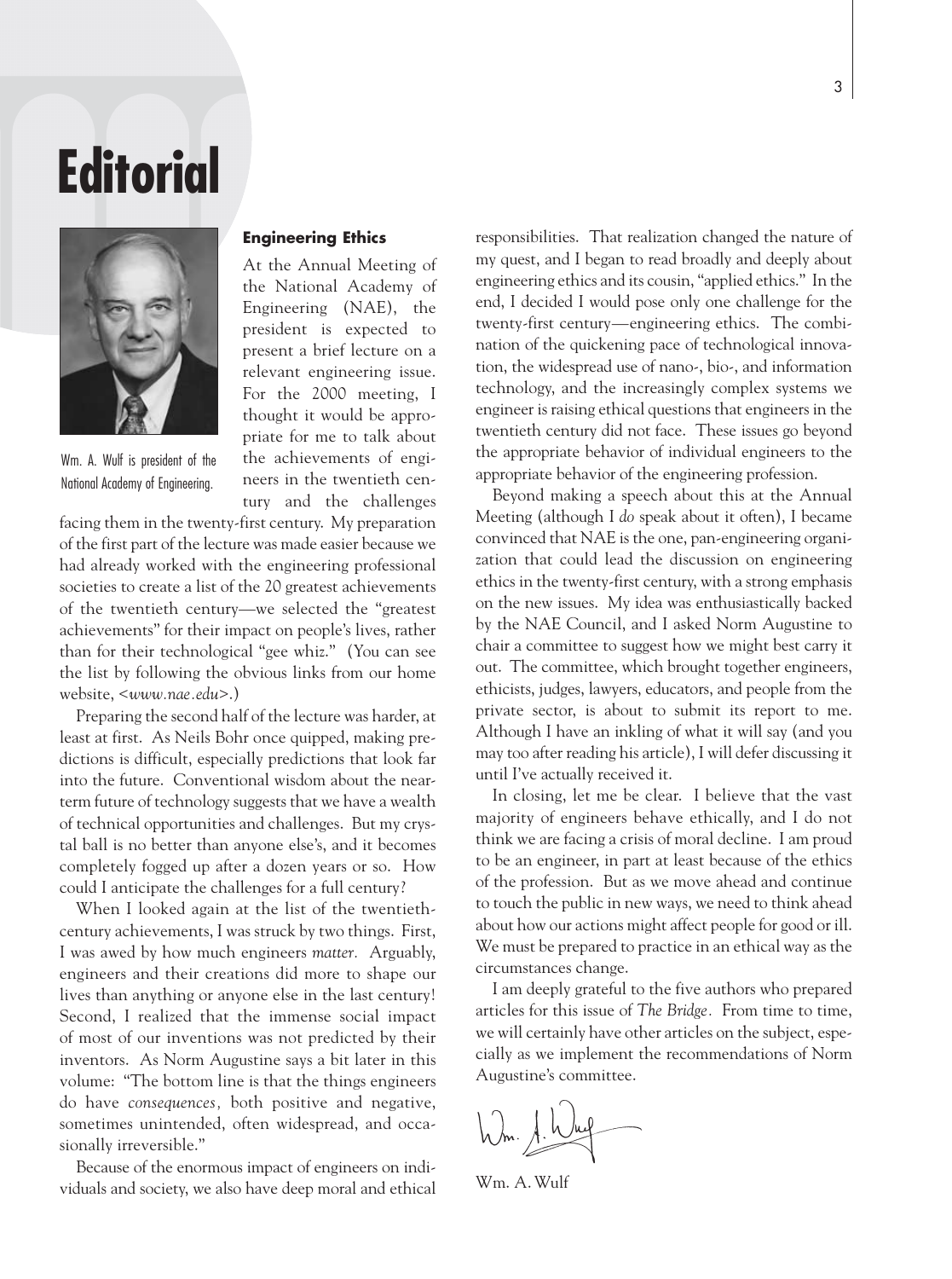*Engineers who make bad decisions often don't realize they are confronting ethical issues.*

## **Ethics and the Second Law of Thermodynamics**



Norman R. Augustine is a former chairman of Lockheed Martin Corporation, a former Under Secretary of the Army, and a former lecturer with the rank of professor at Princeton University. He has served on the board of the Ethics Resource Center and has been a trustee of Johns Hopkins and Princeton universities and MIT. He is a former chairman of NAE and chair of the NAE Committee on Engineering Ethics and Society.

## Norman R. Augustine

**D**uring the years I had the privilege of teaching in the engineering school at Princeton, I began the first class session of every semester by announcing that a gentleman had invented a new product that virtually everyone in the world would want to have—a product that would create millions of new jobs and would greatly improve the quality of most people's lives. Furthermore, as luck would have it, he was seeking investors. When asked, most students expressed significant interest in investing in his endeavor (at least hypothetically—after all, they were students!). But when I added, "Oh yes, there is one other thing—his invention will kill a quarter of a million people each year" and asked if they would still be interested in investing, no one showed any interest in such a reprehensible product. Furthermore, most said that any such product should be banned outright. I then told them that the inventor's name was Nicholas Joseph Cugnot—and his invention was the automobile.

Imagine that you were responsible for the structural design of a building in Manhattan, the world's seventh tallest building, and that after the edifice was completed and fully occupied by its owners you, *and you alone,* discovered that there was an error in the design that could result in the structure's collapse in a type of storm that might be expected to occur every 16 years. What should you do? In this case, the "you" is Bill LeMessurier, a highly regarded structural engineer. He immediately informed the owner of the building and the authorities of the danger.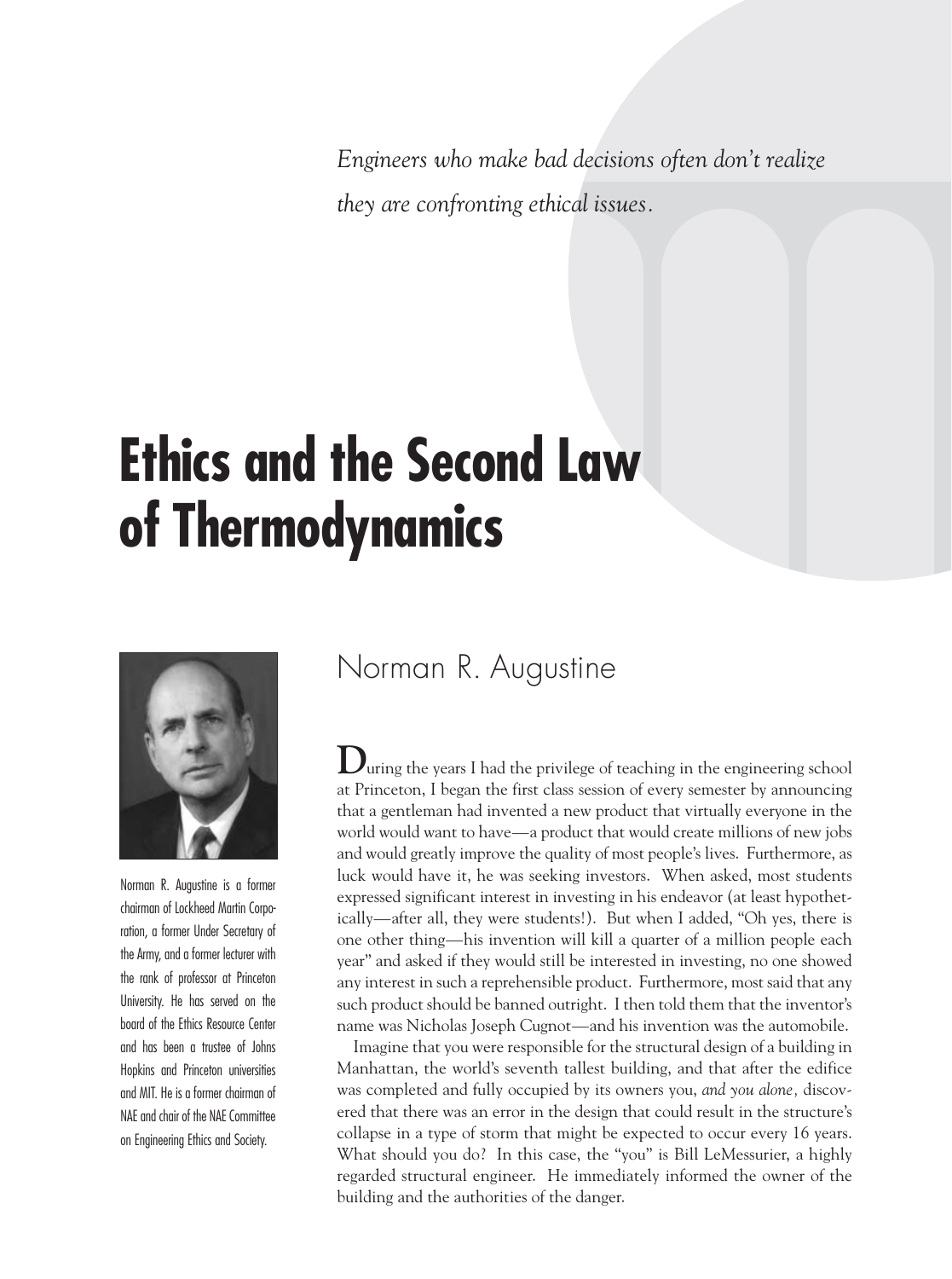Or suppose you are a young, up-and-coming manager in a large corporation and that one day the chairman of the firm indicates to you that he is impressed with your work and is going to propose that you be elected to the board of directors. He goes on to say that there will be one condition: "You will always vote," he says, "exactly as I tell you." What should you do? In this case, the "you" is Herb Krannert—and his answer was simple. "I quit," he said. The following day six of his colleagues showed up at his front door saying they heard what happened and they too had quit—and they wanted to go to work for *him*! Together, they formed the Inland Container Corporation.

Or suppose you are an engineer responsible for overseeing the research and development work of an aerospace corporation by which you are employed; the company is doing some very early research on stealth technology, in which it is investing significant sums of money. Independently, you are asked by the government to serve, in a personal capacity, as chairman of an outside advisory board. In carrying out your duties for the government, you become aware that the government is funding research on stealth technology at another company based on an altogether different technical approach that is far more advanced than the work being done by your own company. How do you carry out your responsibilities to your company—and yet honor your duty of privacy to your client, the U.S. government, and, indirectly, to its contractor on the project? In this case, I was "the engineer."

These three examples span the spectrum of ethics from macroethics to microethics, and all of them involve engineering. Macroethics involves ethical issues that affect large segments of society, whereas microethics involves issues that affect a smaller, more immediate group, such as one's boss or one's client.

When raising the subject of ethics among engineers, their response is often, "What does ethics have to do with engineering? Engineering deals with equations and the principles of nature. The second law of thermodynamics is the second law of thermodynamics—no interpretation required." In fact, that certainty is precisely what attracted many of us to engineering in the first place.

But it's not that simple. As the examples suggest, engineering has a *great deal* to do with ethics; and most of the engineers whom I have seen get into trouble on ethical matters did so not because they were not decent people but because they failed to recognize that they were confronting an ethical issue. As a result, they made horrendously bad decisions—decisions they had to live with for the rest of their lives.

The oldest statement of ethics for the engineering profession is considered by many to be Cicero's Creed, which counsels that public safety must be preeminent in everything engineers do. By that standard, it is instructive to ask how well the engineering profession has performed. In examining such an emotion-laden issue, it sometimes helps to look at performance in the distant past. Hence, consider the designers of the *Titanic,* who

## *Certainty is what attracts many engineers to the profession, but things are not that simple.*

provided 1,178 lifeboat positions on a ship that carried 2,224 passengers and crew. When disaster struck, 1,515 people lost their lives, at least in part because of this single decision. Was this a case of bad ethics or bad design—or both? If the engineers truly believed that the ship was unsinkable, then perhaps there was no need for any lifeboat places at all. If the ship was in fact sinkable, then there would presumably be a need for at least one lifeboat position for every person on board. In *no* case does providing lifeboat places for *half* the ship's occupants make any sense. Was it expected that the ship would *"half sink"*?

Or consider the magnificent Crystal Palace designed by Sir Joseph Paxton for the Great Exhibition of 1851 in London as the centerpiece of that extravaganza. A contemporary news account described the testing procedures used to verify the design of the walkways in the imaginative structure:

*The first experiment was that of placing a dead load of about 42,000 pounds . . . consisting of 300 of the workmen of the contractors, on the floors and the adjoining approaches . . . The fourth experiment—and that which may be considered the most severe test . . . was that of packing closely that same load of men, and causing them to jump up and down together for some time.*

Was this simply a convenient and inexpensive way to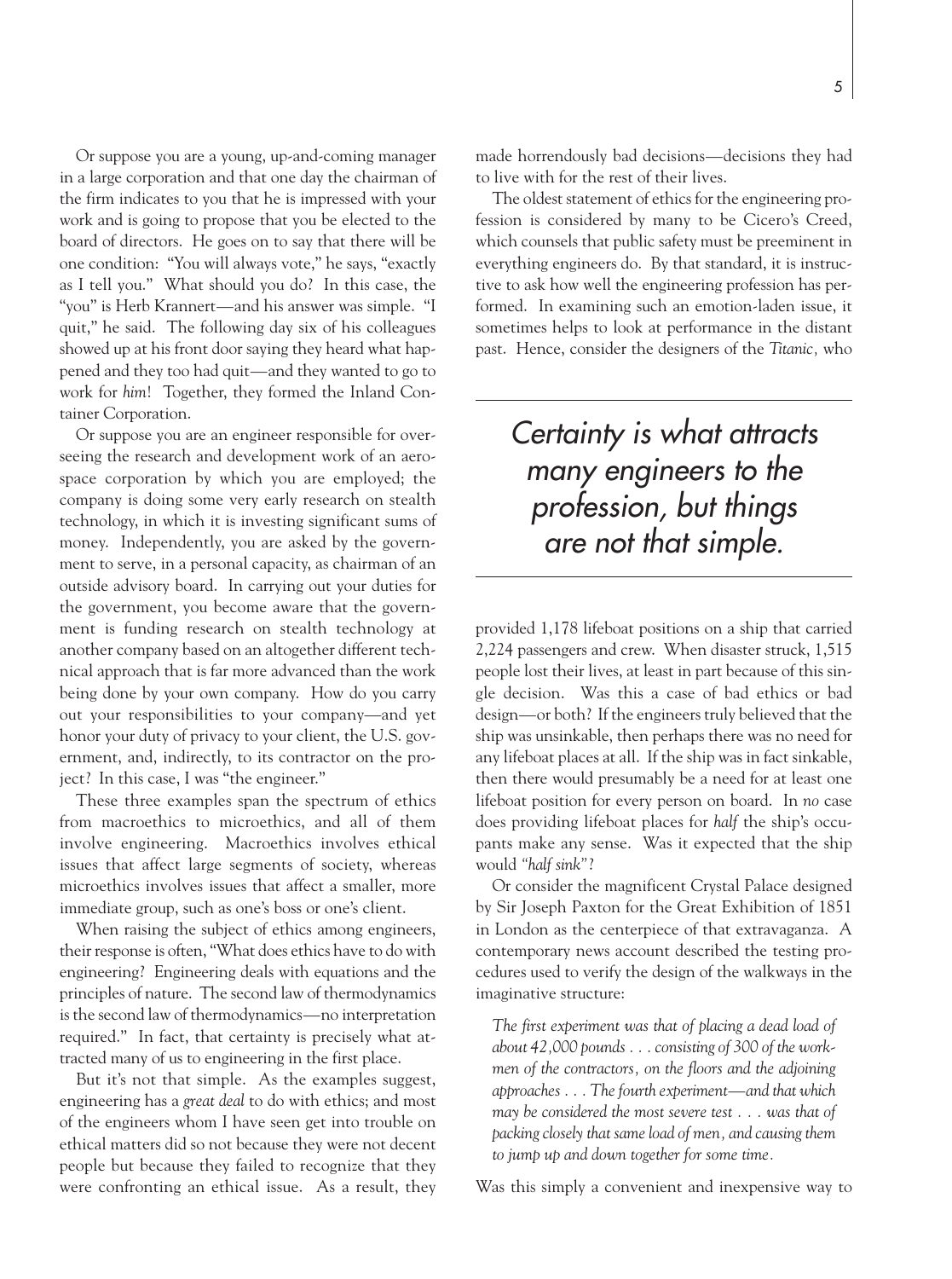conduct a test, or was it an imaginative motivational technique, or was it a reflection of an ethical shortcoming?

How would the engineering practices for the *Titanic* and the Crystal Palace comport with Cicero's principle, and would practices such as these be condoned today? The bottom line is that the things engineers do have *consequences,* both positive and negative, sometimes unintended, often widespread, and occasionally irreversible. In fact, the ethical content of the decisions confronting engineers is increasing as the impact of their work reaches more and more people around the world. Consider questions such as whether oil fields should be established on the North Slope of Alaska; whether a renewed effort should be undertaken to build nuclear power plants; whether a dam should be built that would help prevent flooding but would severely impact the environment in the vicinity of the dam itself; whether new robots should be built that would increase efficiency but put large numbers of people out of work. Increasingly, engineers are realizing that simply because they *can* do something, does not necessarily imply that they *should* do it. A recent poll by Georgia Tech showed that 80 percent of the respondents believe that the *public* should have a say in the regulation of new technological innovations.

Nowhere is the complexity of these issues more challenging than in the burgeoning areas of genetics and socalled genetic engineering, which raises profound issues, such as whether cloning should be permitted, what sort of stem cell research is appropriate, and so forth. In the years ahead it is likely that engineers will become increasingly prominent in the biological sciences, adding another dimension to the decisions they face.

*Simply because something can be done does not necessarily imply that it should be done.*

Unfortunately, one can build a reasonable argument that modern terrorism has been made possible by advancements in science and technology. For the first time in history, individuals or very small groups of individuals—who can thus "live among us" in our free society—have leverage whereby they can profoundly and adversely impact the lives of very large groups. This has been brought about through the unintended consequences of past scientific and technological advancements.

Interestingly, engineers as a group enjoy a relatively good reputation in terms of ethical comportment. In Gallup polls conducted every year since 1976, engineers generally rank in the upper third (nurses are usually at the top, and car salesmen are usually at the bottom) in terms of confidence in their honesty and the ethics of their field. Another encouraging trend is that the absolute fraction of the public expressing confidence in the engineering profession has steadily increased over the years from about 45 percent to 60 percent in the most recent survey. This may, of course, be fortuitous because few engineering schools in America teach ethics, *per se*. In fact, some 80 percent of current engineering graduates are not required to take ethicsrelated courses at all. This may change, however, since the Accreditation Board for Engineering and Technology recently established a requirement that all engineering graduates be exposed to a formal ethics course. The teachings of Plato, Mill, Kant, Spinoza, Descartes, Nietzsche, Epicurus, Confucius, and others will indeed provide a very solid foundation for the understanding of ethics. But it is important that ethics courses also deal with the pragmatic issues that confront engineers in the rough-and-tumble, everyday world in which they live and work.

A reasonable question is why ethical issues require special courses in an already badly overburdened engineering curriculum. The answer is that, first, it is not always easy to recognize that an issue or decision has ethical connotations. Second, even then, it is often difficult to determine the ethical thing to do. Third, even when this has been determined, acting ethically often requires superhuman fortitude. And, finally, doing the ethical thing often does not lead to the desired outcome, at least not in the short term.

The problem is not so much associated with the Ivan Boesky school of ethics—Boesky once told students at UCLA that "greed is good"—as it is with the Charlie Brown school of ethics. For example, one day the peripatetic Charlie Brown's friend Lucy observes him shooting an arrow at a fence and then drawing a target around the spot where the arrow landed—with the point smack in the bulls-eye! Needless to say, Lucy becomes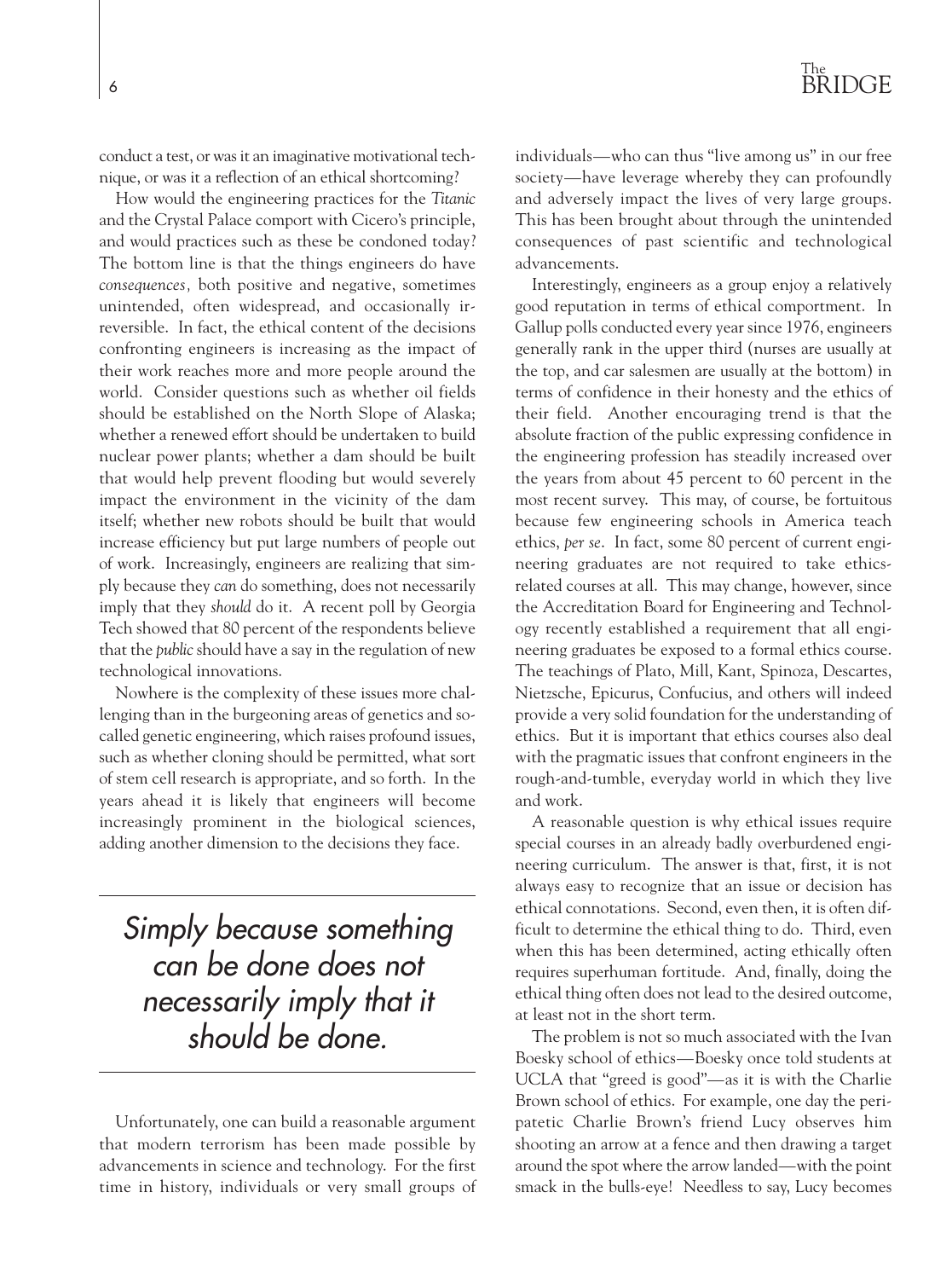hysterical over Charlie's behavior—and her frame of mind is not helped when Charlie calmly explains, "But if you do it my way, you never miss."

Supreme Court Justice Potter Stewart once defined ethics as "knowing the difference between what you have a right to do and what is the right thing to do." One of the nation's great engineers, Glenn Martin, speaking of his friend Orville Wright, pointed out the advantages of ethical behavior in the field of engineering

*I am convinced that it was his [Orville Wright's] devotion to the truth—in all things—that lay at the root of the Wright Brothers' success in creating the airplane . . . The quality of honesty in daily dealings is an infallible guide to a (person's) capabilities in the engineering and scientific fields. Structures and machines are unforgiving of the cheater and inevitably indict those who toy with the facts.*

One of the great attributes of our profession is that our work is judged by Mother Nature, an unfailingly consistent and fair judge—albeit a judge unforgiving of human error. But the work of engineers must do far more than comply with the laws of nature; it must also comply with the laws of society and must serve our principal client, humankind.

In this context, about a year ago—well before Enron, Rite Aid, Waste Management, Sunbeam, WorldCom, ImClone, Xerox, Tyco, Adelphia, Global Crossing, Computer Associates, Cendant, MicroStrategy, and others became front-page news—NAE President Bill Wulf established an NAE committee to determine if our Academy might play a role in ensuring that our profession and its members never face the derision now being heaped—broadly and often indiscriminately—on American business. The committee, which is comprised of engineers, lawyers, judges, ethicists, scientists, educators, industrialists, and others, will make its final report in the next few months. The committee is addressing both microethical and macroethical issues, but its emphasis is on the latter because many excellent forums

## *Mother Nature is a consistent and fair judge of human achievements—but she is unforgiving of human error.*

are already addressing the former. Among the proposals being considered by the committee is the establishment within the NAE of a center for engineering ethics and society, the purpose of which would be to lay the groundwork for assisting engineers and the public in making difficult ethical decisions that impact large segments of society.

Warren Buffett once gave his son some good advice that also applies to engineering: "It takes years to build a reputation—and five minutes to ruin it. If you think about that, you'll do things differently." Although we can take pride in so much of what engineers have done over the years, we might wish to do a few things differently in the future.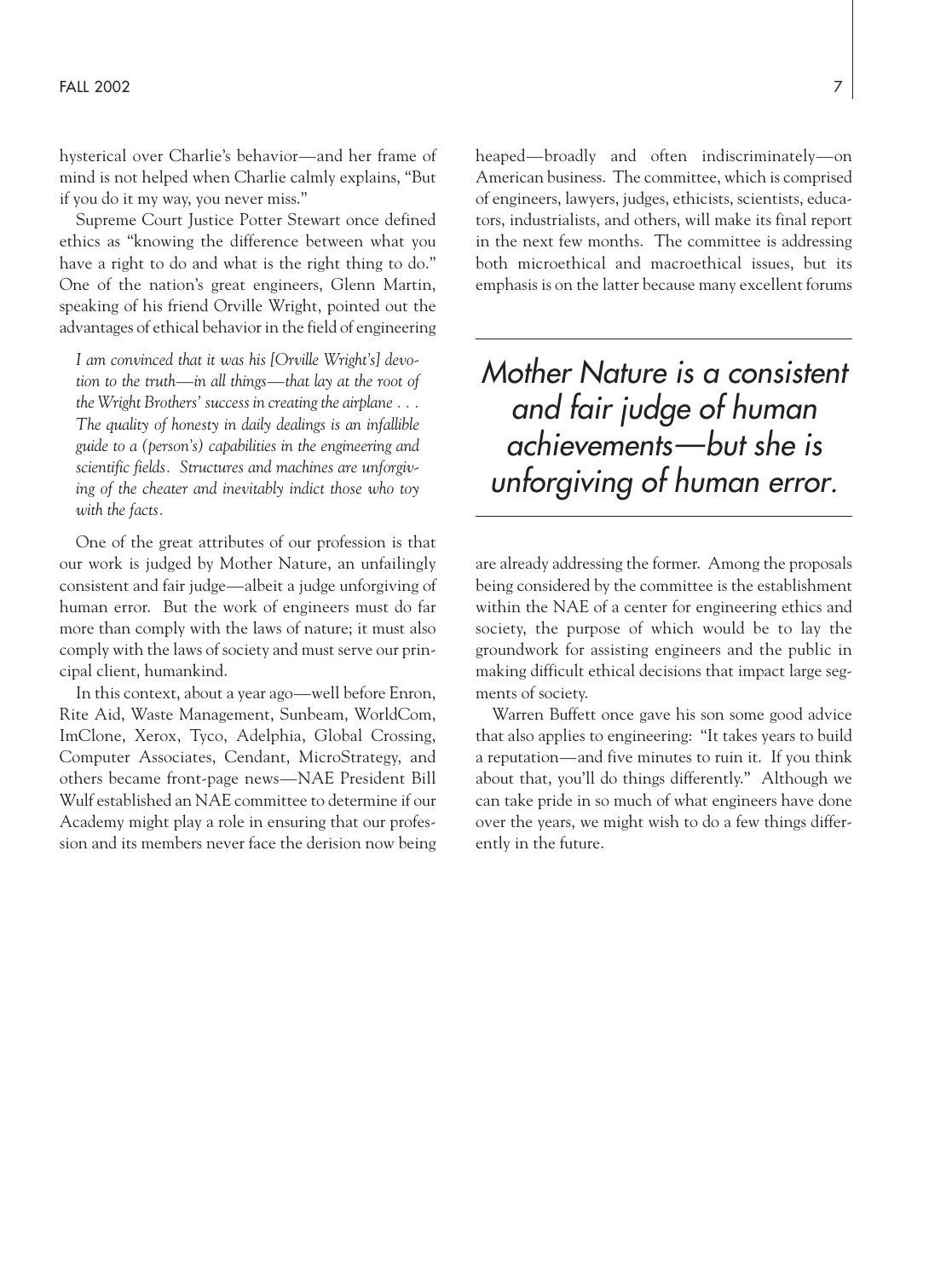*The author discusses the pros and cons of pedagogical trends and curriculum models for teaching engineering ethics.*

# **Continuing and Emerging Issues in Engineering Ethics Education**



Joseph R. Herkert is associate professor of multidisciplinary studies and director of the Benjamin Franklin Scholars Program at North Carolina State University.

## Joseph R. Herkert

In the past two decades, many changes have been made in engineering education, including a growing awareness of the importance of ethics and social responsibility to engineering. Prompted in part by political controversy over the social implications of technology and the changing educational standards promoted by the Accreditation Board for Engineering and Technology (ABET), engineering educators have begun to take seriously the challenge of preparing professionals who are both technically competent and ethically sensitive.

This is not to say that required courses in engineering ethics have become the norm. Stephan (1999) determined that nearly 70 percent of ABETaccredited institutions have no ethics-related course requirement for all engineering students. Although 17 percent of institutions do have one or more required courses with ethics-related content, these courses are not usually on engineering ethics per se, but on philosophy or religion or other subjects. Nevertheless, engineering ethics has begun to make its mark in engineering curricula as evidenced by required courses at some institutions, across-thecurriculum ethics initiatives, and numerous elective courses.

### **Content of Engineering Ethics Instruction**

Davis (1999b) succinctly describes the hoped-for learning outcomes of teaching engineering ethics: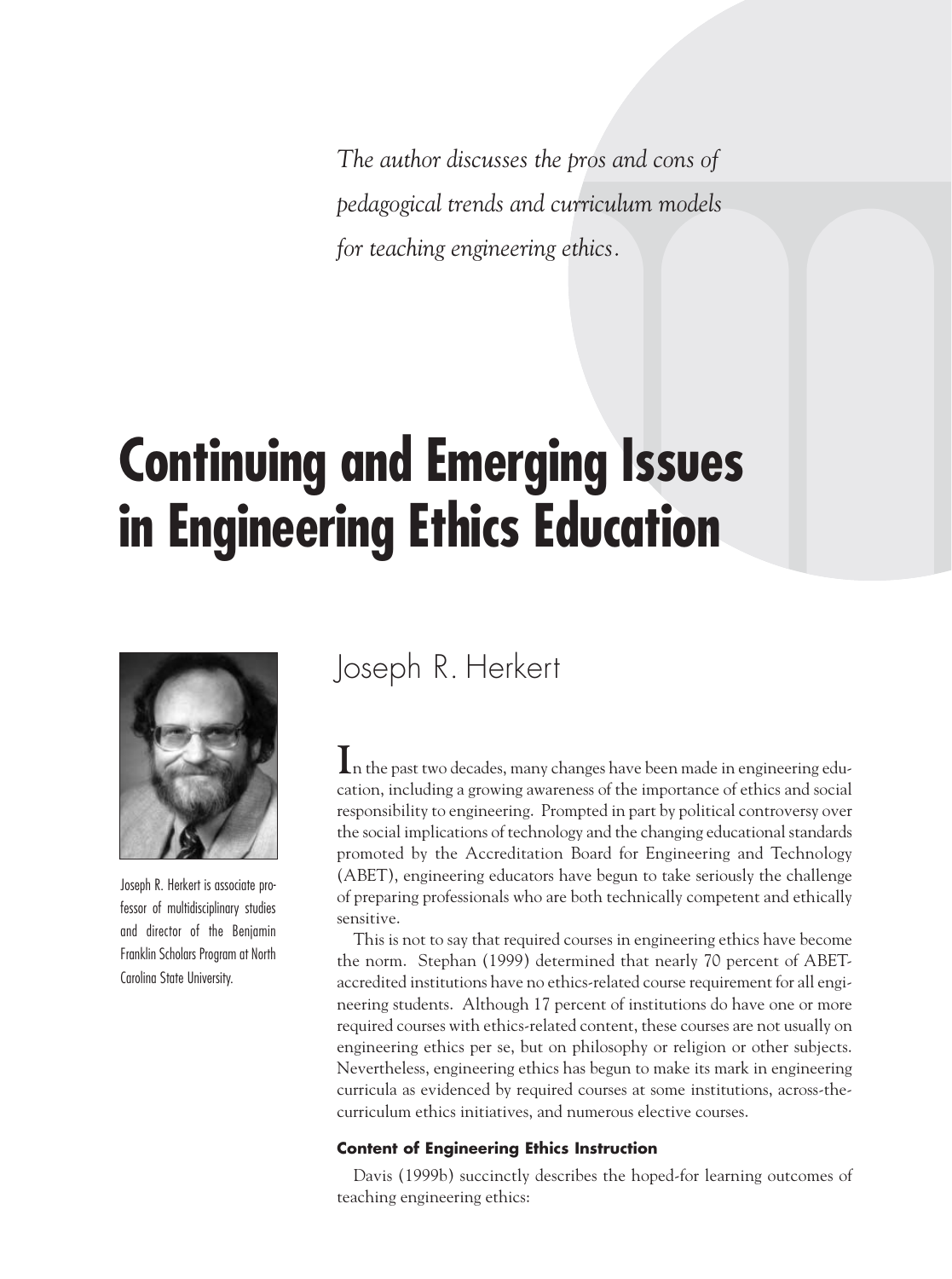*Teaching engineering ethics . . . can achieve at least four desirable outcomes: a) increased ethical sensitivity; b) increased knowledge of relevant standards of conduct; c) improved ethical judgment; and d) improved ethical will-power (that is, a greater ability to act ethically when one wants to).*

A key concept in engineering ethics is "professional responsibility," that is, moral responsibility based on an individual's special knowledge. According to Whitbeck (1998), "for someone to have a moral responsibility for some matter means that the person must exercise judgment and care to achieve or maintain a desirable state of affairs." As Martin and Schinzinger (1996) note, the goal of responsible engineers is "the creation of useful and safe technological products while respecting the autonomy of clients and the public, especially in matters of risk-taking." In addition to a fundamental commitment to public health, safety, and welfare, engineering ethics is typically concerned with conflicts of interest, the integrity of data, whistle-blowing, loyalty, accountability, giving credit where due, trade secrets, and gift giving and bribes (Wujek and Johnson, 1992).

Many observers, such as political philosopher Langdon Winner, are critical of the traditional preoccupation of engineering ethics with specific moral dilemmas confronting individuals (Winner, 1990):

*Ethical responsibility...involves more than leading a decent, honest, truthful life. . . . And it involves something much more than making wise choices when such choices suddenly, unexpectedly present themselves. Our moral obligations must . . . include a willingness to engage others in the difficult work of defining the crucial choices that confront technological society . . . .* 

Similar critiques of engineering ethics have been made by many others, including: Vanderburg (1995), an engineer himself who distinguishes between "microlevel" analysis of "individual technologies or practitioners" and "macrolevel" analysis of "technology as a whole"; and Ladd (1980), an ethicist, who argues that professional ethics can be delineated as "microethics" or "macro-ethics" depending on whether the focus is on relationships between individual engineers and their clients, colleagues, and employers or on the collective social responsibility of the profession.

One response to these critiques would be to broaden the discussion of engineering ethics to include the ethical implications of public policy relevant to engineering, such as risk and product liability, sustainable development, health care, and information technology (Herkert, 2000b). Another approach, advocated by Lynch and Kline (2000; see also Kline, 2001), is to focus more on "culturally embedded engineering practice," that is, institutional and political aspects of engineering, such as "contracting, regulation, and technology transfer." Knowledge of such nontechnical, but nonetheless "ordinary," engineering practice, they argue, would provide engineers with the insight to anticipate safety problems before they escalated into technological disasters.

*Engineering ethics is "professional responsibility," that is, moral responsibility based on an individual's special knowledge.*

Political scientist E.J. Woodhouse (2001) also notes that engineering ethicists have traditionally overlooked macroethical issues, most notably, he argues, the problem of overconsumption. Woodhouse maintains that overconsumption requires the immediate attention of engineers, and he suggests alternative approaches to engineering ethics based on collective professional responsibility and the role of engineers as consumer-citizens.

Although traditional concerns are not likely to disappear or to be subsumed under these new paradigms, interest is growing in integrating ethics instruction into a broader framework that includes the social context of engineering.

#### **Pedagogical Trends**

### *Ethical Frameworks*

The ethical frameworks for teaching engineering ethics have traditionally included engineering codes of ethics and the application of moral theories. Many engineers, among them Unger (1994), are staunch defenders of the utility of codes of ethics, although, at the same time, they acknowledge their limitations. Some philosophers, such as Ladd (1980), have been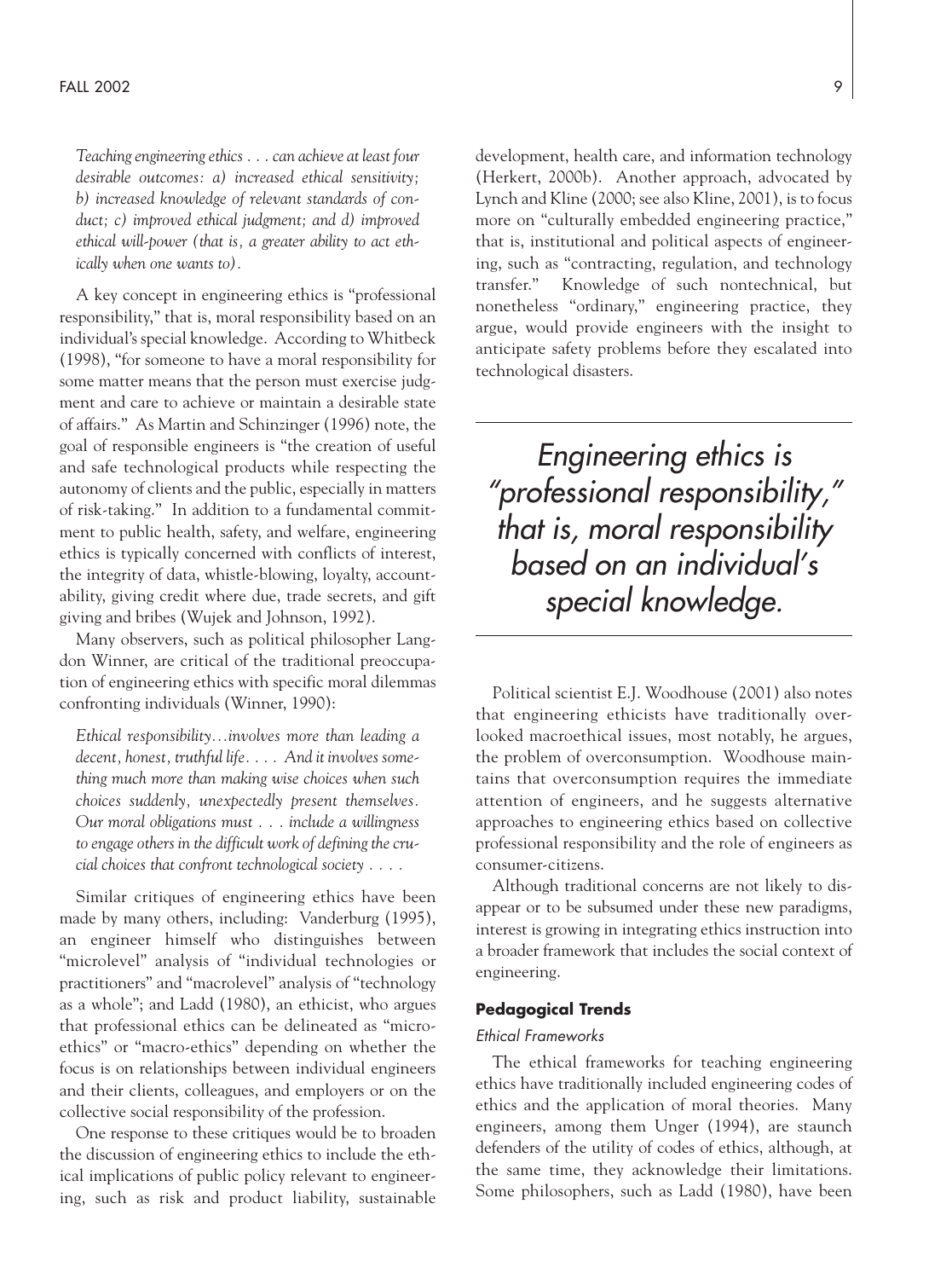skeptical of the relevance and usefulness of codes, which, they argue, are largely self-serving and of little help when it comes to ethical reasoning. Other philosophers, most notably Davis (1998), place great stock in the usefulness of codes.

Recently, some philosophers have also begun to challenge the importance of ethical theory in coming to grips with ethics in applied settings, arguing that formal discussions of abstract moral theories are not necessary for teaching professional ethics and, indeed, might even be counterproductive because they may "turn off" practitioners who doubt their relevance. Whitbeck (1998) has gone so far as to argue that the problem-solving approach used in engineering design is a useful paradigm for solving ethical problems.

*Some argue that the problem-solving approach used in engineering design is a good paradigm for solving ethical problems.*

### *The Case Method*

The most popular tool in teaching engineering ethics is the case method (Harris et al., 2000). Cases can be long or short, real or fictional, technical or nontechnical; they may be available in print, online, multimedia, or video formats. Most cases are self-contained, but some include documentation, such as book chapters (and sometimes entire books), journal articles, news accounts, and primary source archives. Despite this variety, Davis (1999a) notes that case methods have several common characteristics, including encouraging students to express ethical opinions; encouraging students to identify ethical issues and formulate and justify decisions; and encouraging the "develop[ment] in students [of] a sense of the practical context of ethics."

High-profile cases used in teaching engineering ethics include the 1979 crash of a DC-10 in Paris that killed 346 people (Fielder and Birsch, 1992), the 1981 collapse of suspended atrium walkways at the Hyatt Regency Hotel in Kansas City that killed 114 and injured dozens

(Pfatteicher, 2000), and the explosion of the Space Shuttle *Challenger* in 1986 (Pinkus et al., 1997).

These high-profile cases may be useful for attracting the attention of engineering students, but the typical ethical dilemmas encountered by most engineers are more mundane. Therefore, case studies of more commonplace events are also used in classrooms. For example, fictionalized reviews of actual cases considered by the National Society of Professional Engineers (NSPE) Board of Ethical Review involve conflicts of interest, trade secrets, and gift giving (NSPE, 2002).

Several ethicists, most notably Pritchard (1998), have called for the development of more cases that focus on "good works," that is, cases that demonstrate that making sound ethical judgments need not end with whistle-blowers being demoted or fired. One such incident is the case of William LeMessurier, a civil engineer who designed the CitiCorp Building in New York. When he discovered, after the building was in use, that it had not been properly constructed to withstand hurricane-force winds, he went to his partners and to CitiCorp and insisted that immediate action be taken to strengthen the building's structural joints (Online Ethics Center for Engineering and Science, 2002).

### *Engineering Ethics Resources*

In the past decade, resources for engineering ethics education have increased considerably. Well-established textbooks have come out in new editions (Harris et al., 2000; Martin and Schinzinger, 1996; Unger, 1994), and new texts are periodically published (e.g., Gorman et al., 2000; Herkert, 2000b; Whitbeck, 1998).

The explosive growth of online materials and resources, including cases, course syllabi, instructional modules, codes of ethics, and essays, has been equally important (NCSU, 2002). The most extensive online resource is the Online Ethics Center for Engineering and Science, which includes material on a wide range of topics, such as engineering practice, responsible research, and moral leaders. The Center for the Study of Ethics in the Professions (2002) at Illinois Institute of Technology maintains an online version of its library of professional ethics codes that includes more than 850 documents. Several professional engineering societies, such as NSPE and IEEE (2002), also post codes of ethics and other relevant information on their websites.

Many educators use the Web's interactive capability as part of their teaching of ethics. For example, faculty and students at the University of Virginia have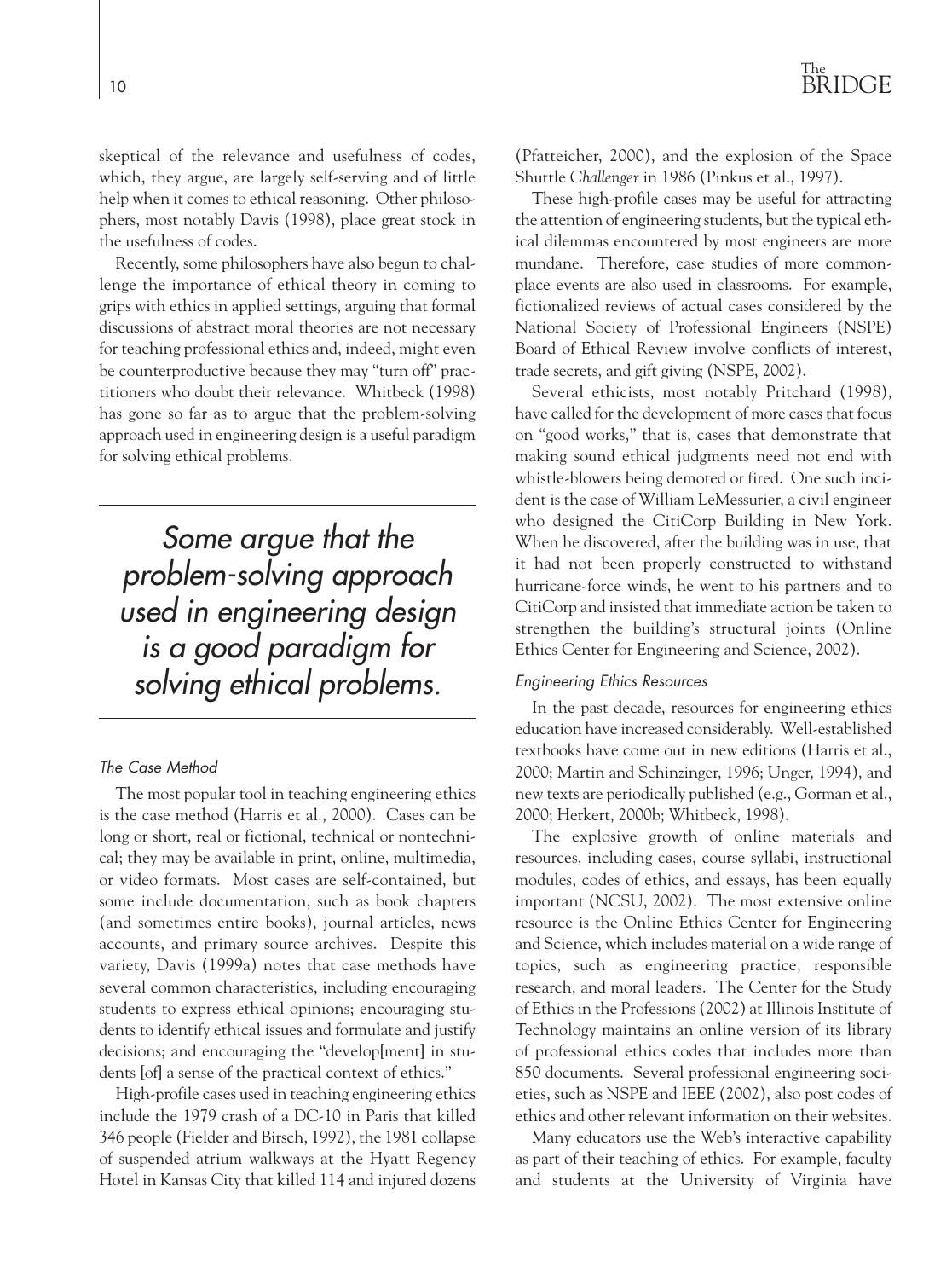developed detailed, multimedia cases focusing on ethical issues in engineering design (Gorman et al., 2000). The goal of the project is to "develop and disseminate cases and supporting materials that teach students to exercise good judgment and moral imagination, that help them learn that design always entails an ethical perspective, and that demonstrate that environmental design is both challenging and viable" (Gorman et al., 1997).

### **Curriculum Models**

#### *The Required-Course Model*

A few engineering programs have established required courses in engineering ethics for all students. Although this approach has been successful at Texas A&M (Rabins, 1998) and a few smaller institutions, because of high staffing costs and an already tightly packed engineering curriculum, the required-course model is unlikely to be widely used. In addition, unless a required course is supplemented by further instruction in ethics in mainstream engineering courses, this method may leave students with the impression that ethics is a sidebar rather than an integral part of their engineering studies.

### *Across-the-Curriculum Model*

An alternative approach addresses the limitations of the required-course model by spreading ethics instruction throughout the engineering curriculum. The key to the success of this model is overcoming the resistance of engineering faculty to the importance of ethics instruction and demonstrating to them, through faculty development initiatives, how ethics material can be incorporated into their classes. Consider, for example, the engineering curriculum initiative at the University of Michigan, which is driven by the philosophy that the best way to develop and maintain an across-thecurriculum program is to make subtle changes in the way engineering is taught so that ethics and safety are seen as common attributes of good engineering practice (Steneck, 1999).

The across-the-curriculum program at Illinois Institute of Technology has focused on faculty development initiatives that help engineering faculty incorporate ethics material into their technical courses. As Principal Investigator Michael Davis notes (1999b), by focusing on ethical issues in ordinary engineering problems, this "pervasive method" can be implemented without relying on formal moral theory and without sacrificing coverage of technical material.

The across-the-curriculum approach, which of necessity involves the training and participation of more faculty than stand-alone required courses, clearly places ethics in the mainstream of engineering education. Sometimes though, because ethics material is often covered in small chunks in disparate courses, the subject may lack depth and continuity.

### *Integration of Engineering Ethics and Science, Technology, and Society*

The ideal solution (where practical in terms of staffing requirements and room in the curriculum) is to use a combination of methods—a required course in engineering ethics and an engineering curriculum that recognizes the importance of ethics throughout. Educational research and anecdotal experience of faculty suggest that engineering students have both the motivation and the ability to engage material that deals with the social context of engineering. Therefore, a fruitful curriculum model would simultaneously address: (1) professional and ethical responsibility and (2) the societal context of engineering. This linkage would also address the criticism of traditional engineering ethics instruction, noted earlier, that it focuses on microethical problems—dilemmas confronting individual engineers—but neglects the macroethical issues related to the nature and development of technology.

*The ideal curriculum includes a required course in engineering ethics and a recognition of the importance of ethics throughout the curriculum.*

A successful example of this model is the Program on Technology, Culture, and Communication (TCC) at the University of Virginia School of Engineering and Applied Science. All engineering students take a fourcourse science, technology, and society (STS) core, which includes 7 to 22 weeks of ethics content, most of which is included in a two-course senior sequence, "Western Technology and Culture" and "The Engineer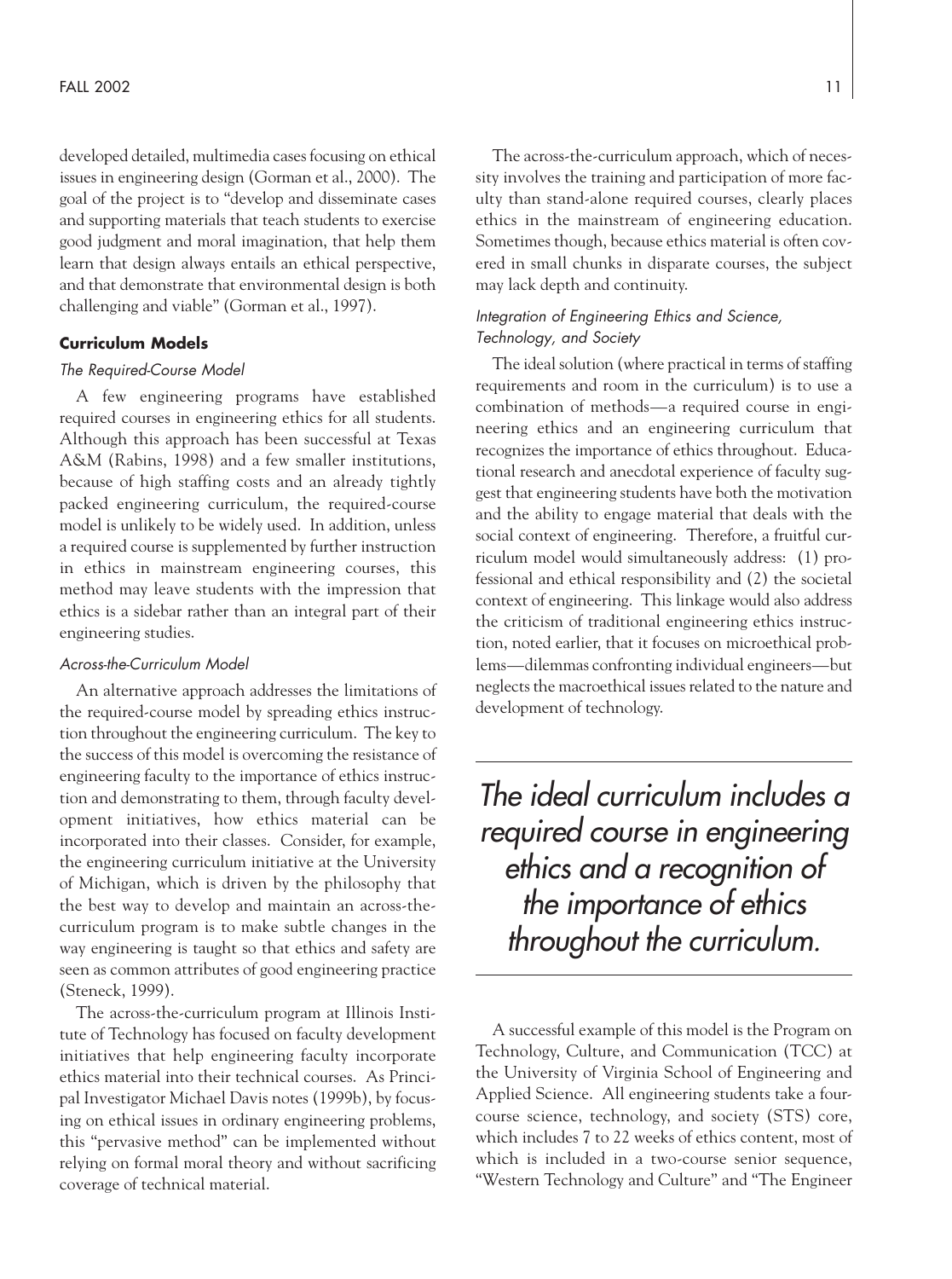in Society" (Soudek, 1999). Integration with the overall engineering curriculum is achieved through required senior theses on the social impact of technical projects;

### **Accreditation Criteria and Engineering Ethics**

these are overseen by members of the TCC faculty.

Many ongoing developments in engineering ethics education have been influenced by recent changes in ABET's accreditation criteria. Engineering Criteria 2000 (EC 2000) promises to alter significantly the landscape of engineering education. One potential outcome of EC 2000 is increased attention to the ethical responsibilities of engineers and the societal context of engineering. Among other EC 2000 outcomes, "engineering programs must demonstrate that their graduates have…an understanding of professional and ethical responsibility . . . [and] the broad education necessary to understand the impact of engineering solutions in a global and societal context." As I have argued throughout this article, these two outcomes are closely linked.

*Meeting the challenges posed by EC2000 will require curricular innovation, faculty development, and program assessment.*

The Liberal Education Division (LED) of the American Society for Engineering Education has developed recommendations for addressing these and other liberal education outcomes under EC 2000. In an LED "white paper," Steneck et al. (2002) identify "professional responsibility" as one of four objectives of a liberal education; the other three are communication, technology and culture, and intellectual and cultural perspectives.

### **Continuing Challenges**

Although significant progress has been made in bringing ethics into engineering education, much remains to be done. Meeting the substantial challenges posed by EC 2000 will require curricular innovation, faculty development, and program assessment. Ethicists The BRIDGE

will have to further refine their approach to research and teaching to make it more relevant to engineering design (Whitbeck, 1998) and practice (Lynch and Kline, 2000), as well as to the international context of engineering ethics (Weil, 1998).

The greatest challenge, however, confronts engineering faculty. Because required courses in engineering ethics are not likely to be widespread, it will be incumbent on the engineering community to ensure that ethical problems, standards of conduct, and critical thinking skills are developed in the context of technical courses. For education in engineering ethics to fulfill its promise, engineering educators must face head on the societal and ethical implications of engineering. This task, which must begin with self-education through reading, the use of online resources, discussions with colleagues, and, where available, faculty development seminars, will not be complete until engineering faculty are enthusiastic about and comfortable with discussing ethical issues and the social implications of technology with their students.

### **Acknowledgements**

This article is an abridged and updated version of an earlier paper (Herkert, 2000a), portions of which draw upon my prior work.

### **References**

- Center for the Study of Ethics in the Professions. 2002. Codes of Ethics Online. Available online at: *http://www.iit.edu/ departments/csep/PublicWWW/codes/index.html.*
- Davis, M. 1998. Thinking Like an Engineer. New York: Oxford University Press.
- Davis, M. 1999a. Ethics and the University. London: Routledge.
- Davis, M. 1999b. Teaching ethics across the engineering curriculum. Online Proceedings of International Conference on Ethics in Engineering and Computer Science. Available online at: *http://onlineethics.org/essays/education/ davis.html.*
- Fielder, J., and D. Birsch. 1992. The DC-10 Case: A Study in Applied Ethics, Technology, and Society. Albany, N.Y.: State University of New York Press.
- Gorman, M.E., J. Stocker, and M.M. Mehalik. 1997. Using detailed, multimedia cases to teach engineering ethics. 1997 American Society for Engineering Education Annual Conference Proceedings. Washington, D.C.: ASEE. CD-ROM, Session 2461.
- Gorman, M., M. Mehalik, and P. Werhane. 2000. Ethical and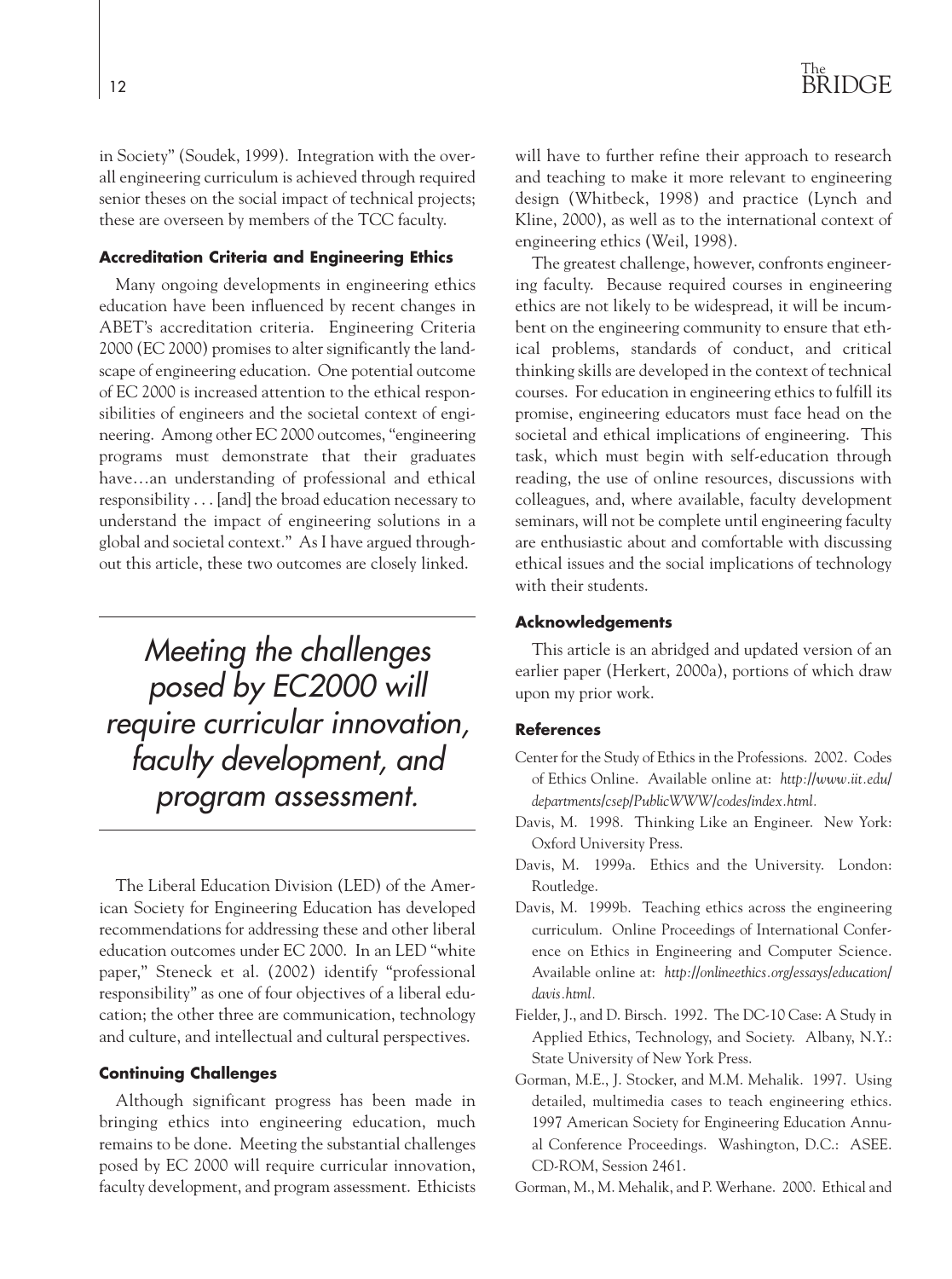Environmental Challenges to Engineering. Englewood Cliffs, N.J.: Prentice Hall.

- Harris, C., Jr., M. Pritchard, and M. Rabins. 2000. Engineering Ethics: Concepts and Cases, 2nd ed. Belmont, Calif.: Wadsworth.
- Herkert, J. 2000a. Engineering ethics education in the USA: content, pedagogy, and curriculum. European Journal of Engineering Education 25: 303–313.
- Herkert, J. 2000b. Social, Ethical, and Policy Implications of Engineering. New York: Wiley/IEEE Press.
- IEEE (Institute of Electrical and Electronics Engineers). 2002. IEEE Ethics and Member Conduct Committee. Available online at: *http://www.ieee.org/committee/emcc.*
- Kline, R. 2001. Using history and sociology to teach engineering ethics. IEEE Technology and Society 20(4): 13–20.
- Ladd, J. 1980. The quest for a code of professional ethics: an intellectual and moral confusion. Pp. 154–159 in AAAS Professional Ethics Project: Professional Ethics Activities in the Scientific and Engineering Societies, edited by R. Chalk, M. Frankel, and S. Chafer. Washington, D.C.: AAAS.
- Lynch, W., and R. Kline. 2000. Engineering practice and engineering ethics. Science, Technology and Human Values 25: 195–225.
- Martin, M., and R. Schinzinger. 1996. Ethics in Engineering, 3rd ed. New York: McGraw-Hill.
- NCSU (North Carolina State University). 2002. Web Clearinghouse for Engineering and Computing Ethics. Available online at: *http://www4.ncsu.edu/~jherkert/ethicind.html.*
- NSPE (National Society of Professional Engineers). 2002. NSPE Board of Ethical Review Cases. Available online at: *http://www.nspe.org/ethics/eh1-vol.asp.*
- Online Ethics Center for Engineering and Science. 2002. William LeMessurier: The Fifty-Nine-Story Crisis: A Lesson in Professional Behavior. Available online at: *http://onlineethics.org/moral/LeMessurier/lem.html.*
- Pfatteicher, S. 2000. "The Hyatt Horror": failure and responsibility in American engineering. Journal of Performance of Constructed Facilities 14(2): 62–66.
- Pinkus, R., L. Shuman, N. Hummon, and H. Wolfe. 1997. Engineering Ethics: Balancing Cost, Schedule, and Risk— Lessons Learned from the Space Shuttle. New York: Cambridge University Press.
- Pritchard, M. 1998. Professional responsibility: focusing

on the exemplary. Science and Engineering Ethics 4: 215–233.

- Rabins, M. 1998. Teaching engineering ethics to undergraduates: why? what? how? Science and Engineering Ethics 4: 291–302.
- Soudek, I. 1999. Turning belief into action: aims of teaching engineering ethics. 1999 American Society for Engineering Education Annual Conference Proceedings. Washington, D.C.: ASEE. CD-ROM, Session 1661.
- Steneck, N. 1999. Co-opting engineering models and methods to teach engineering ethics. Presented at 1999 American Society for Engineering Education Annual Conference. Available online at: *http://www-personal.umich.edu/~nsteneck/ papers/engineering/99\_asee.doc.*
- Steneck, N., B. Olds, and K. Neeley. 2002. Recommendations for liberal education in engineering: a white paper from the Liberal Education Division of the American Society for Engineering Education. Proceedings of the 2002 American Society for Engineering Education Annual Conference. Washington, D.C.: ASEE. CD-ROM, Session 1963.
- Stephan, K. 1999. A survey of ethics-related instruction in US engineering programs. Journal of Engineering Education 88: 459–464.
- Unger, S. 1994. Controlling Technology: Ethics and the Responsible Engineer, 2nd ed. New York: Wiley.
- Vanderburg, W. 1995. Preventive engineering: strategy for dealing with negative social and environmental implications of technology. Journal of Professional Issues in Engineering Education and Practice 121: 155–160.
- Weil, V. 1998. Professional standards: can they shape practice in an international context? Science and Engineering Ethics 4: 303–314.
- Whitbeck, C. 1998. Ethics in Engineering Practice and Research. Cambridge, U.K.: Cambridge University Press.
- Winner, L. 1990. Engineering ethics and political imagination. Pp. 53–64 in Broad and Narrow Interpretations of Philosophy of Technology: Philosophy and Technology 7, edited by P. Durbin. Boston: Kluwer.
- Woodhouse, E.J. 2001. Overconsumption as a challenge for ethically responsible engineering. IEEE Technology and Society 20(3): 23–30.
- Wujek, J., and D. Johnson. 1992. How to Be a Good Engineer. Washington, D.C.: IEEE United States Activities Board.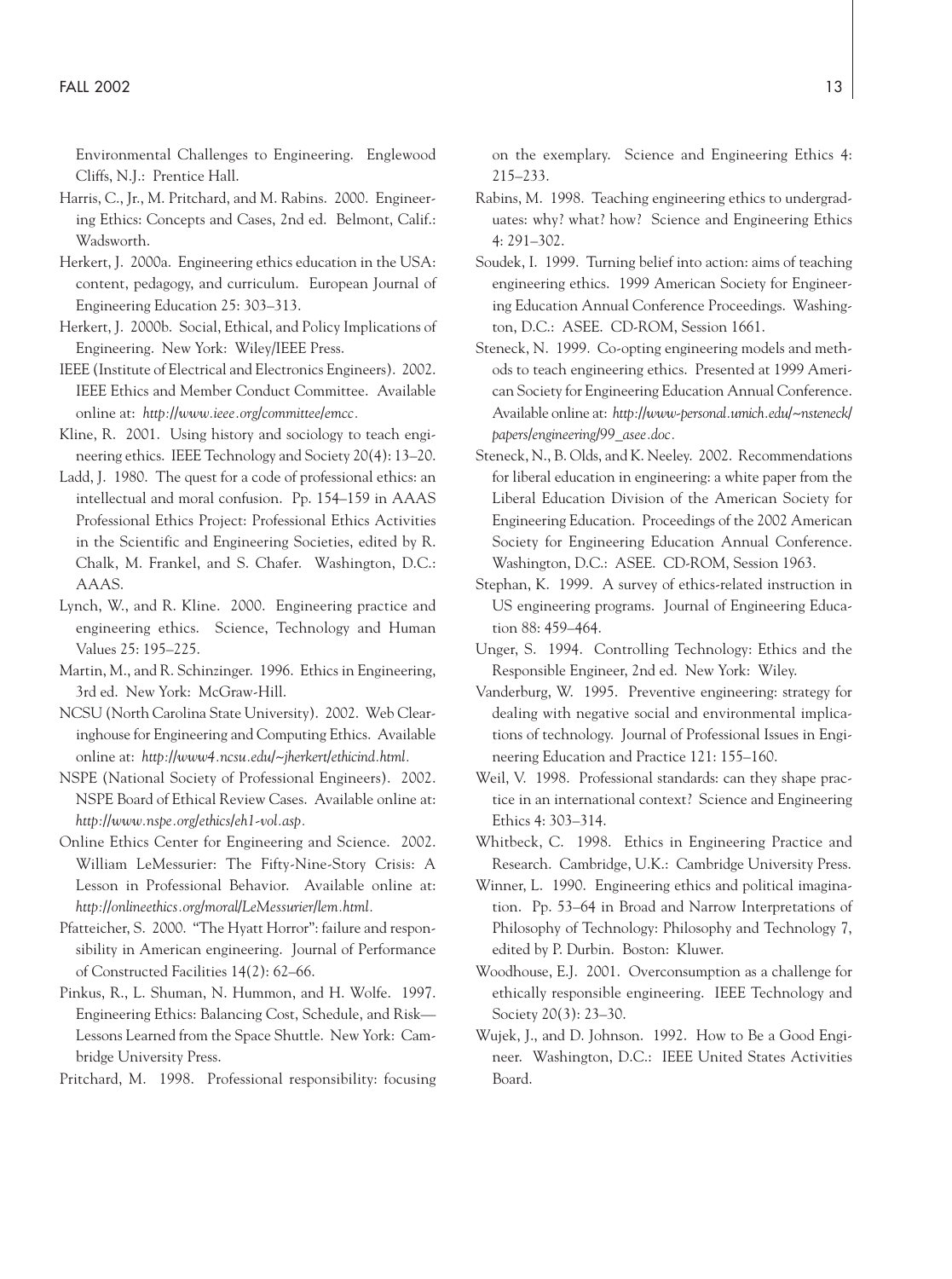*Engineers face complex moral issues that cannot be resolved by codes of professional behavior.*

# **Machines, Modifications of Nature, and Engineering Ethics**



George Bugliarello is chancellor of Polytechnic University in Brooklyn, New York, and an NAE member.

## George Bugliarello

**E**thics, to use the felicitous words Lord Bank uttered three-quarters of a century ago, can be called the "observance of the unenforceable." Ethics falls in the middle of the spectrum, with laws, norms, and codes at one extreme and good manners at the other. In Lawrence Durrel's Justine, Balthazar says, "morality is nothing if it is merely a form of good behavior." These two definitions provide as good a preamble as any to a discussion of engineering ethics. The enormously complex moral issues that confront engineers cannot be resolved simply by codes of good professional behavior (engineer to engineer and engineer to employer), important as they are. Engineers must also have a sense of the profound implications those issues have for our society, and for our species. Without that understanding, engineers risk floundering in a sea of moral dilemmas and ambiguities that can distort the immense power humans have achieved through engineering.

Engineering is a process of creating and using artifacts, that is, machines, that extend our biological capabilities; these include dams, engines, radios, and computers, to name but a few. The ethics of engineering is the ethics of that process. Any machine is, in effect, a modification of nature—the creation of something that did not exist before, something that would not exist without human intervention. Thus, the ethics of engineering is also the ethics of the modification of nature. Humans, of course, are not the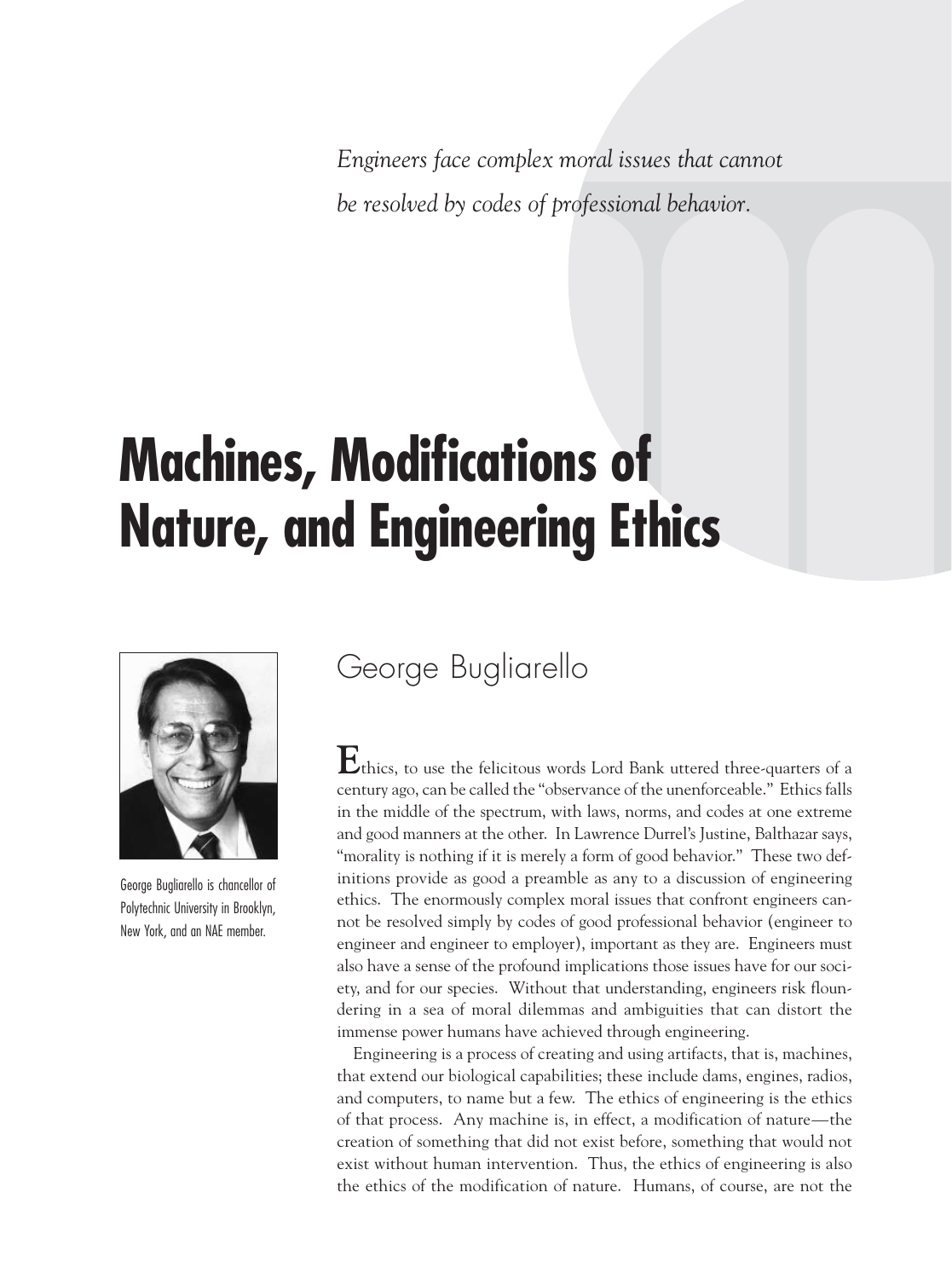only organisms that modify nature, but they are the only ones that do it through a reasoned set of skills. Neither is engineering the only human activity that modifies nature; agriculture, interventional aspects of medicine, and genetic engineering (as its name implies) are some of the others. Every biological organism, which is itself a part of nature, affects its environment by its very existence. Engineering artifacts magnify that impact by extending the reach and power and enhancing the drives of humans to such an extent that sometimes new global phenomena are created, on the surface of the earth, in the atmosphere, in the oceans, and in space.

The modification of nature through artifacts, whether tangible or intangible, is as ambitious a task as understanding nature, which is the goal of science. Although the two are intertwined and an understanding of nature, including ourselves, is essential to reasoned modifications of nature, the ethical problems of science and engineering are different. In science, they revolve largely around epistemological issues, such as how we go about knowing nature. The greatest ethical lapse in science is misconduct in research, the falsification of data or results that betrays the integrity of the search for truth. In engineering, the ethical problems are more nebulous because of the myriad purposes, methods, and consequences involved in modifications of nature and the creation of machines. Probably, the most glaring ethical lapses are in giving a false sense of security about the performance of a machine or overlooking potentially dangerous consequences and side effects. Examples range from exposing workers to machines that create a damaging level of noise to promulgating, endorsing, or applying a code or design the engineer knows to have dangerous limitations but lacks the courage to disclose (as happened on October 9, 1953, when Vajont Dam in the Alps gave way and, in a few seconds, wiped out an entire town of 2,000 people). Beyond the traditional issues of good professional behavior, most ethical questions in engineering can be grouped into four areas: modifications of nature; *cui bonum* (i.e., who benefits); methods and designs; and control of technology.

### **Modifications of Nature**

After some four million years of nature-modifying human activities, we are still debating why we modify nature and whether it is good or bad, right or wrong. The impulse to modify nature through the creation of artifacts is as fundamental a human trait as the curiosity that underlies science. Other living organisms modify nature instinctively. We do it consciously, using engineering, medicine, and agriculture, following an impulse that is at the core of our identity. There is no *a priori* reason why, as a species, we should not become extinct like other species. In fact, the evolutionary process is a graveyard of biological designs. But our ability to understand nature through science and to modify it through engineering and purposeful design might, if we use them wisely, save us from that fate. In other words, our ability to modify nature might enable us to escape the strictures of purely biological evolution. Thus, the essential issue is not whether we should continue to modify nature, but how far we should go. This is a question of both science (our knowledge of nature) and engineering (our prowess in creating machines). But it is first and foremost a question of ethics, a search for guiding principles.

## *The impulse to modify nature through the creation of artifacts is a fundamental human trait.*

Some of the questions related to the modification of nature are not immediately associated with the realm of professional engineering, but they are fundamental to the practice of engineering. And engineers are situated to perceive them from a distinctive vantage point because engineers are uniquely qualified to clarify the essence of machines—nature-modifying artifacts—and the ethical issues associated with them. This challenge has traditionally stymied philosophical inquiry, but the questions have become more urgent, particularly as more and more advanced machines are designed with characteristics akin to those of biological organisms, such as machines that can reproduce or replicate themselves and machines that have a kind of self-awareness. Engineers must become participants in ongoing discussions of these issues with scientists, philosophers, social analysts, historians, and urban planners.

Every machine brings with it the possibility of an unforeseen catastrophic event, either internal or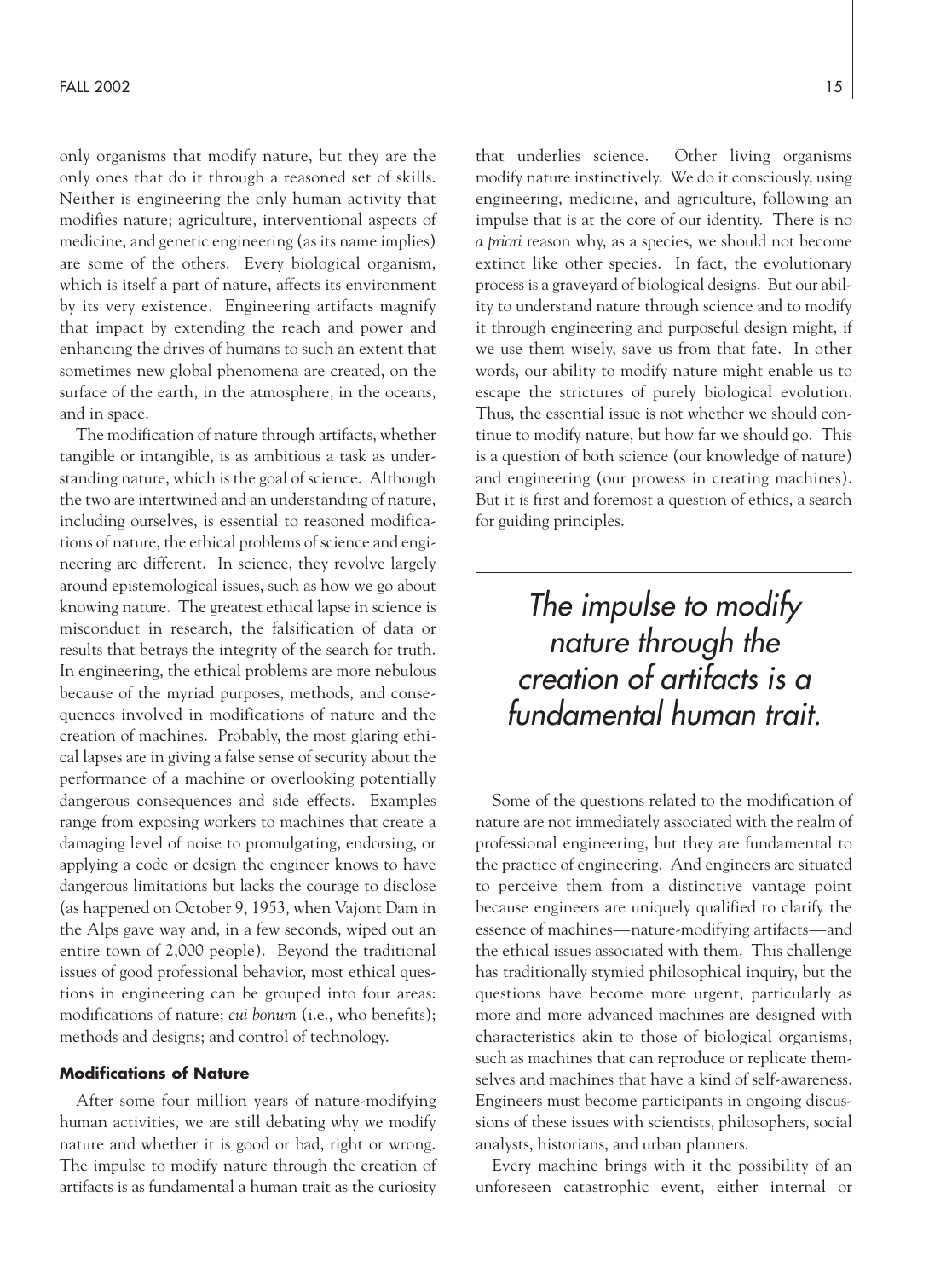external. The history of engineering disasters provides myriad examples, from the collapse of Roman bridges designed with piers too thick to accommodate exceptional floods to the explosion of TWA flight 800 to the tragedy of September 11. As we increasingly modify nature through machines that have not been tested in the crucible of evolution, we are placing ourselves further and further out on our evolutionary limb. How does one deal with the ethical issue of unfathomed or unfathomable consequences? These consequences are associated not only with machines designed for extreme environments, such as submarines, the space station, and pacemakers. Unforeseen consequences are also, and often more importantly, associated with simpler mass-produced machines, such as automobiles and televisions. Clearly, decisions about popular consumer products and major government systems both involve more than engineering; they also involve ethical, sociopolitical, and economic considerations.

Engineers have a responsibility to make their views heard in the public debate, something they have been reluctant to do. Engineers often choose to operate exclusively within the framework of engineer and employer or engineer and other engineers. Today, however, engineers are at a crossroads, and they must recognize the broad, ethical implications of their actions.

> *Engineers have a responsibility to make their views heard in the public debate.*

The impact of machines on the environment and, ultimately, on the sustainability of the planet, touch on the entire spectrum of issues facing engineers. Increasingly powerful and numerous machines have exponentially increased the impact of human activity on the environment. Engineers, as part of the larger sociopolitical community, must decide how to proceed when the impact cannot be fully understood or predicted. Engineers should participate in discussions of how the immediate, burgeoning needs for housing, water, energy, transportation, and other necessities can be addressed

without causing environmental alterations that will affect future generations and the future of the Earth.

### *Cui Bonum*

Engineers must be aware of who will benefit from a particular modification, a particular design. Before the *Challenger* tragedy, some of the engineers had argued that the flight should not go forward, but the interests of supervisory management prevailed. What is the duty of engineers in such situations? *Cui bonum* questions confronting engineers go beyond intergenerational ethics, beyond the alterations of nature at the cost of long-term sustainability. The piercing, ear-damaging noise emitted by an ambulance helps speed patients to the hospital but is not good for bystanders. Similarly, the noise of an airplane speeding passengers to a destination can be injurious to people living under the flight path. Should engineers do their utmost to mitigate these effects? Should mitigation prevail over other considerations?

These issues have been addressed by legislators and economists, but they are also ethical issues for engineers. Legislative measures, although necessary, are not sufficient to resolve them. Should engineering firms build projects in countries suspected of harboring terrorists? If these projects strengthen potential adversaries, is it ethical for engineers to build them? Enduring ethical questions also relate to the building of weapons, particularly weapons that can cause uncontrollable collateral damage or that have widespread global impacts. These are pressing questions for engineers of all nations.

The traditional human-centric belief at the heart of the engineering enterprise is that humans have a right to modify nature. But we must also consider the impacts of engineering on other species. Who benefits? We are becoming increasingly aware of the importance of other organisms to our own long-term survival, but is this the only reason we should preserve other species? Beyond utilitarian motives, do we have a responsibility to other living organisms? Montaigne addressed this question more than four centuries ago, "We poorly argue the honor and duty of an action from its utility and we commit fallacy in thinking that everyone is obliged to perform, that it is honorable for everyone to perform, an action merely because it is useful."

The impacts of engineering affect many populations, from individuals to nations, the natural world, the climate, and the entire planet. In doing right by one group, we may do damage to other groups. Engineers must begin to debate their ethical responsibility to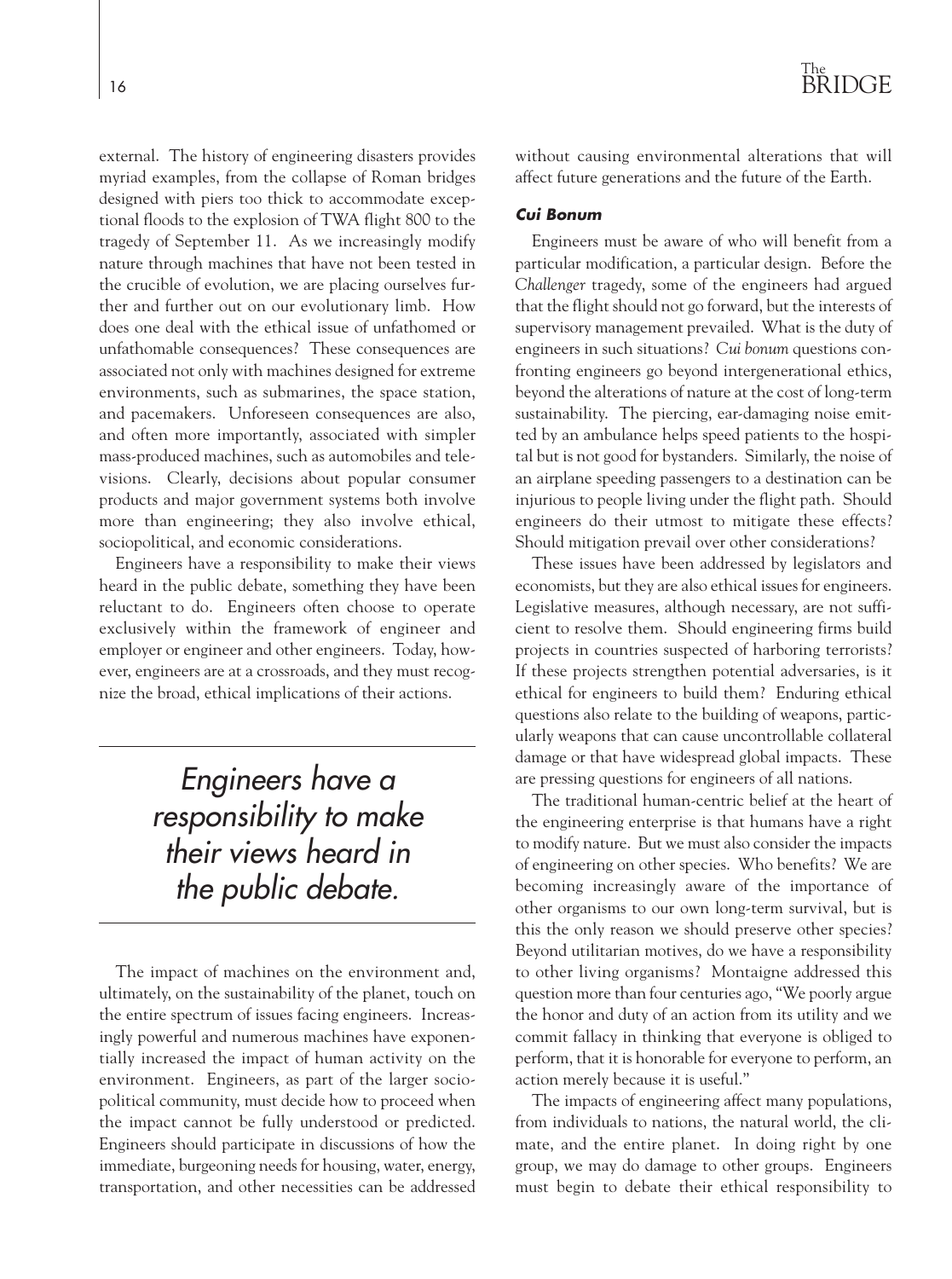improve the conditions of populations up and down the scale. A host of technologies, from water purification to radio, have benefited the entire world and helped preserve other species. Engineers should ask themselves if they have an ethical responsibility to help eradicate the endemic scourges of poverty and disease.

### **Methods and Designs**

Beyond questions about the purpose and extent of modifications loom ethical questions associated with the methodology of modifications—with engineering design. Methodology has become so complex that it sometimes interferes with a clear understanding of purpose. Machines extend the reach of humans, and, if they are well designed, their performance, unlike the performance of humans, should be fully predictable. However, we are beginning to create machines of such complexity, such as computer programs, that they are not fully testable. Under what conditions is it ethical to design machines with unpredictable behavior? Is it ethical to rush machines to market that have not been fully tested or that we know (or suspect) have defects in performance? These questions touch on often subtle conflicts between reducing costs and creating better or safer machines.

### **Control of Technology**

The question of whether and how to control the creation and use of technology raises ethical issues of great concern to society. The issues for science and engineering have many parallels. Should science be pursued for its own sake? Is it ethical to control access to knowledge? In engineering, the issues include technological determinism and runaway technology—the "if it can be built, it will be built, no matter what" of Robert Moses' late period. They also encompass questions of access to engineering education for women and minorities and who controls standards and codes.

Not all questions involving the modification of nature are in the unenforceable domain of ethics. Many have been addressed through legislation, which is based on ethical principles of right and wrong. But laws reach only so far. Some actions that are legal may be unethical in the context of the special problems facing a profession or the action of an individual. Cases identified as professional misconduct, which may be patently unethical, may or may not fall within the domain of the law. Ethics are needed to provide the brake that law may be unable to provide. In a recent legal ruling, for instance, a court ruled that knowledge of unsafe conditions was not enough to prove liability; but the ethical question remains.

Systems of checks and balances, both formal and informal, have been established, and governments at all levels, professional societies, and the media have endeavored to address these issues. But these mechanisms cannot be sufficient in all circumstances. We need ethical guidance that harkens back to the fundamental questions of why and how far we should modify

## *We can now create machines of such complexity that they are not fully testable.*

nature and to whose advantage. A recent example of the insufficiency of formal mechanisms and the need for this guidance was encountered in the evacuation of the World Trade Center towers on September 11. The difficulties were apparently exacerbated by a building code set by the owners that called for narrower stairways.

### **Engineering Ethics for the Future**

Ethics was originally in the domain of religion. In the West, beginning with the Greeks, it was also a subject of philosophical inquiry. Eventually, new views of the world were shaped, largely thanks to scientific thinking and discoveries, and with them came new ethical questions. Today engineering, as the motive force of technology, has raised pressing new ethical issues—especially as engineering begins to focus inward on the body. Artificial organs, tissue engineering, and genetic engineering have blurred the boundary between machines and biological organisms, raising a host of new ethical questions.

Developing a coherent engineering ethics out of the enormously complex, intertwined ethical questions facing engineers today will be extremely difficult. To be true to the great responsibility of extending our biological capabilities, ethics of engineering must go beyond broad generalities and codes of professional good conduct modeled after the Hippocratic oath. Ethics of engineering for the twenty-first century must also endeavor to address intelligent modifications of nature, technological determinism, access to the profession, conflicts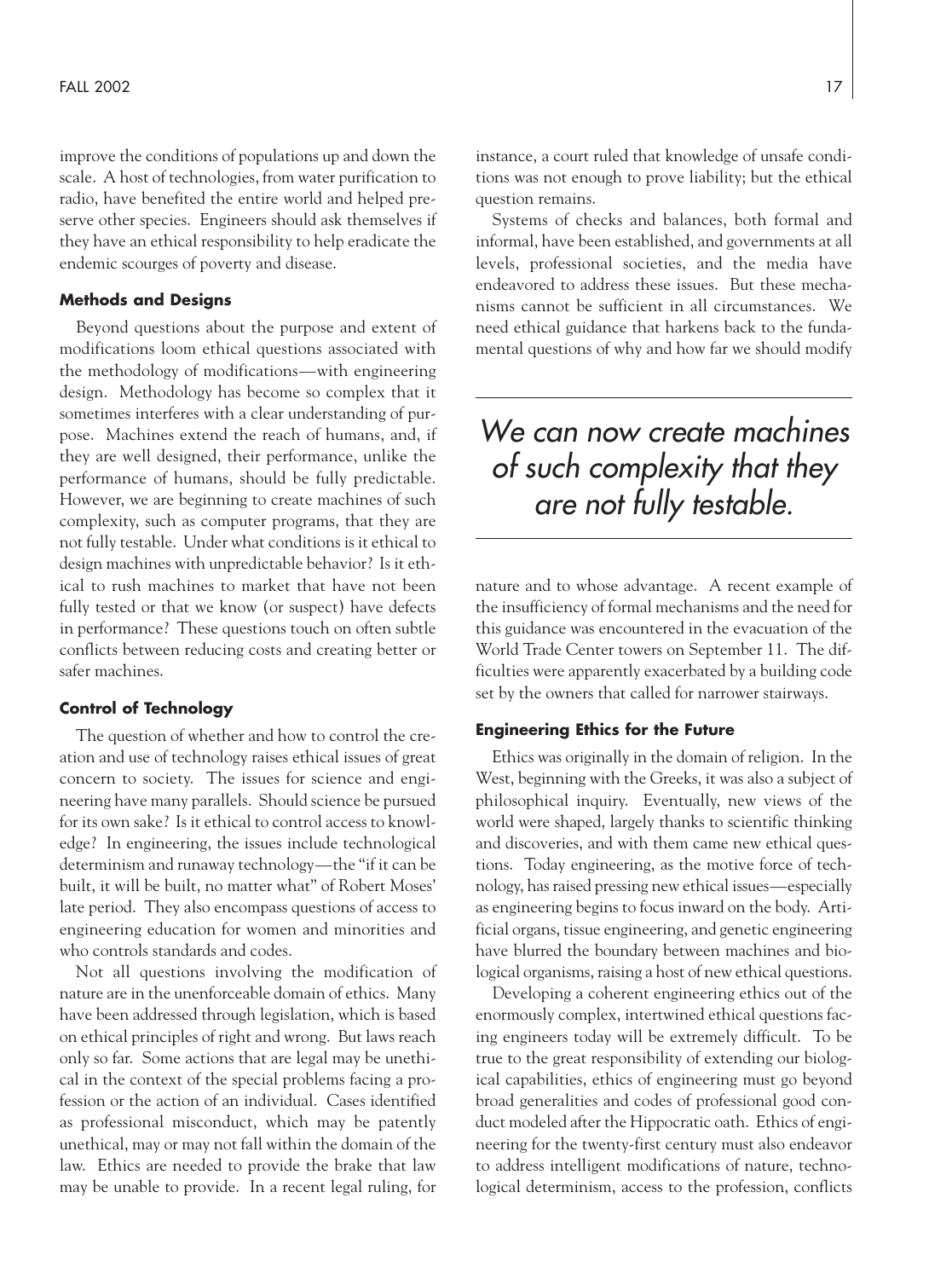

and inequities of technology, the balance between global risk and safety, global sustainability, and engineering designs of machines with unpredictable performance. And they must address the responsibility of engineers to participate actively in debates about the human condition and the future of our species.

No doubt we have come a long way from the limited idea of ethics reflected in older engineering codes. If one considers the tens of millions of people who were killed in the last century by weapons designed by

engineers, we have also come a long way from the naive definition of engineering as the application of science for the benefit of humankind. At this moment, we have no simple, overarching principle, no simple definition of the "good" to guide us through the maze of complex technologies. A coherent, comprehensive engineering ethic will have to be built patiently, stone by stone, case by case, and then continuously tested and reexamined in the context of very rapid technological and social change. This is an enormous and urgent challenge.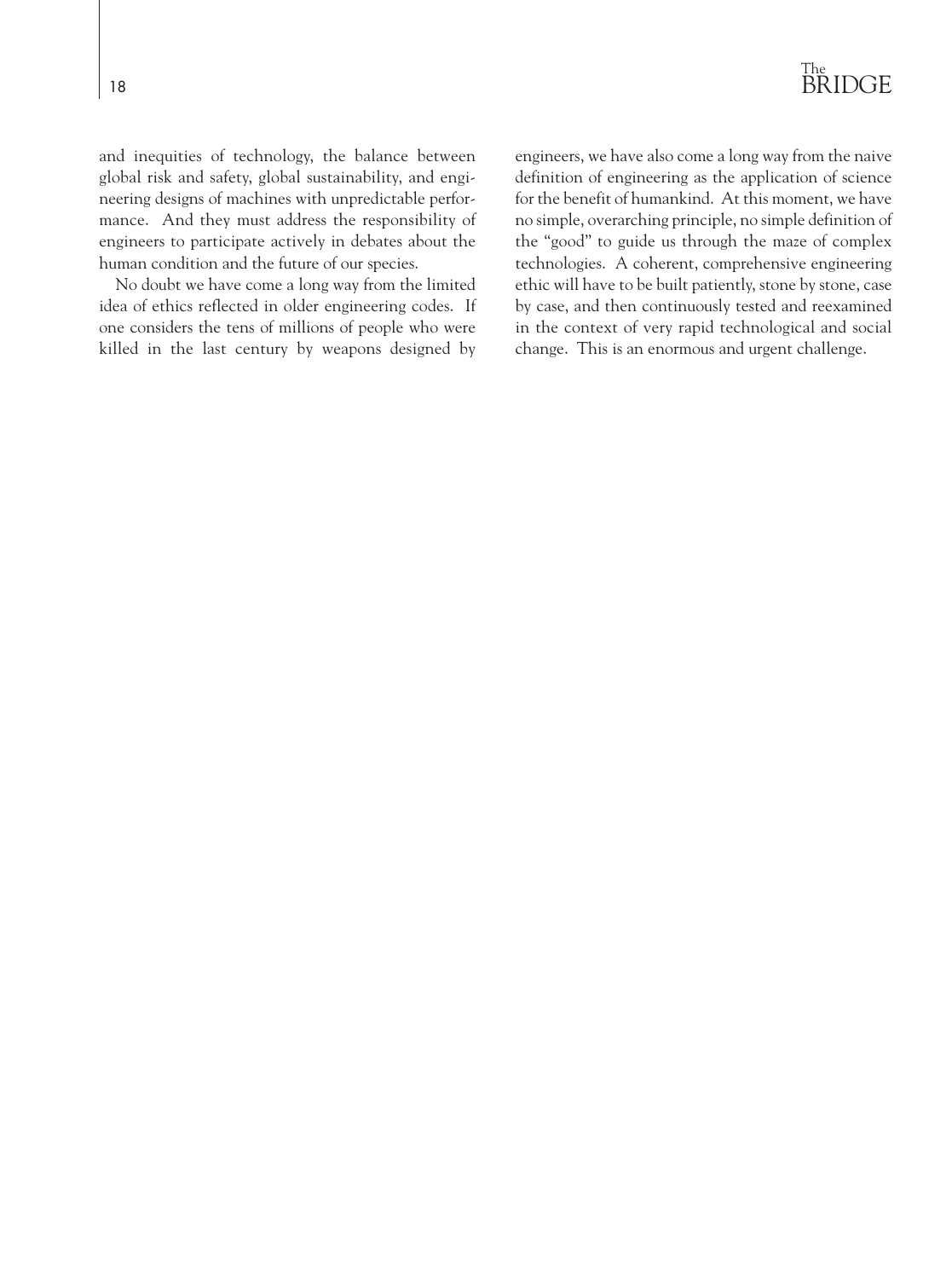*As the world changes, the definition of professional morality must change with it.*

## **Engineering Ethics: The Conversation without End**



Samuel C. Florman is chairman of Kreisler Borg Florman Construction Company and the author of several books on the relationship between engineering and the general culture. He is a member of NAE.

## Samuel C. Florman

**E**ngineering ethics again? Haven't we settled this business once and for all? Well, no. We seem to be engaged in a conversation that will never end, and properly so. As the world changes, so do the problems of defining professional morality. There has been—and continues to be—meaningful change in engineering ethics, more than one might intuitively have supposed. For example:

In the not too distant past, codes of engineering ethics very much resembled guild rules that told engineers how they should deal with each other. Don't compete for commissions on the basis of price. Don't advertise. Don't review a fellow engineer's work without first getting clearance from him. Today we might call such admonitions professional protocol, professional manners, or professional decorum. But society at large will not accept them as having anything to do with real ethics. In fact, in the 1970s, society at large, acting through the U.S. Department of Justice and the courts, declared such restrictions violations of antitrust laws, which radically changed the status of many professions—not only engineering. What engineers used to call ethical behavior is now to a great extent illegal.

I hope and trust that engineers will continue to behave courteously. Cutthroat competition between engineers is not in anybody's best interest, no matter what the antitrust laws say. But it is a fact that engineers can no longer hope to control their profession totally from within. The law will not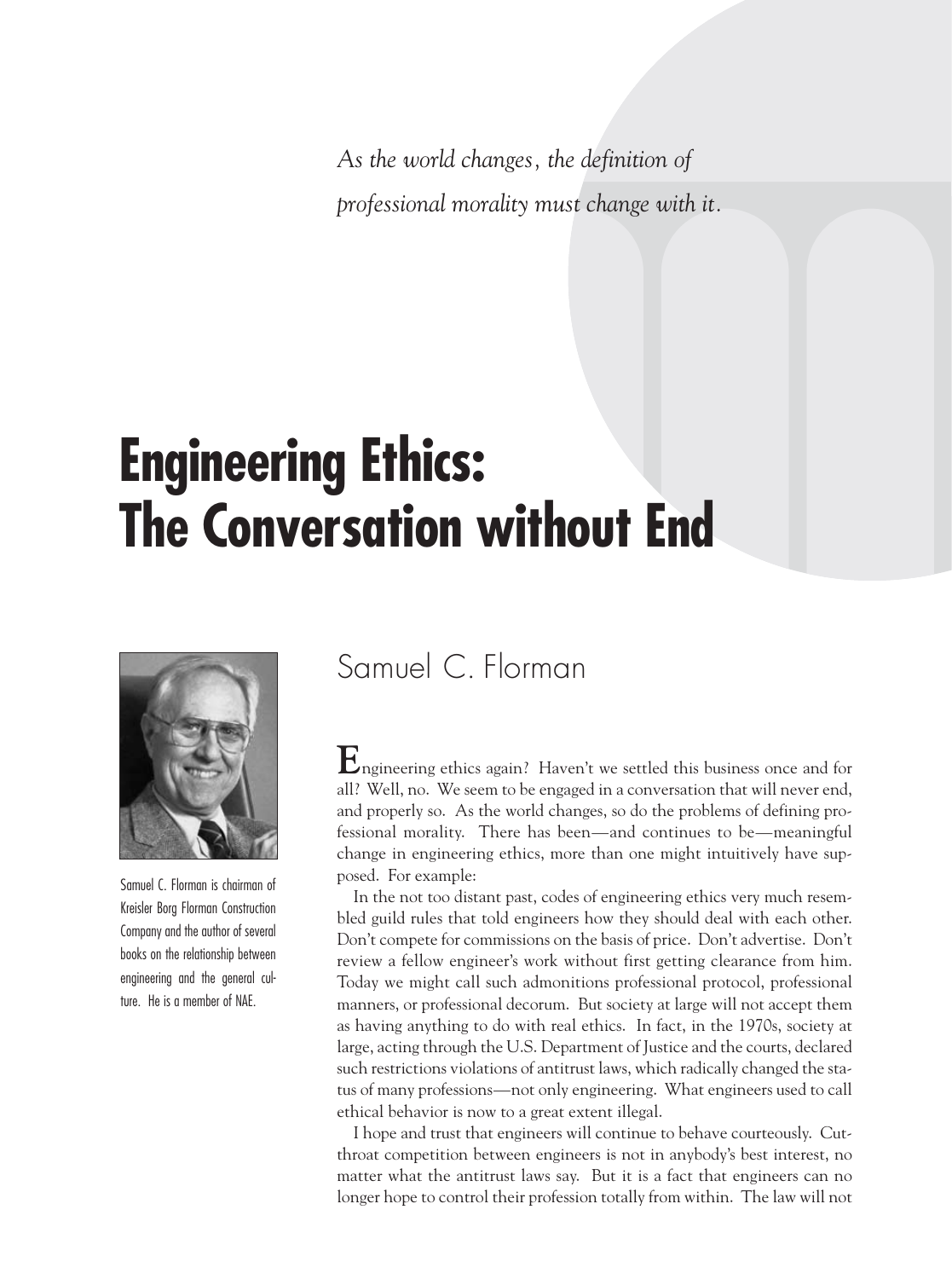permit it, and in a democracy this is fitting as well as inevitable. Once upon a time, the cowboy in a white hat walking down Main Street with guns at the ready was a hero. Today he is a vigilante. Frontier conditions no longer prevail.

## *The proliferation of laws, and the agencies to administer them, is a splendid example of democracy at work.*

It is striking to note how many topics that used to be in the province of professional ethics are now in the province of law. Confidentiality, industrial secrets, and proprietary interest in invention are now defined by statute and legal precedent rather than by ethical codes. So are the norms of behavior considered appropriate for a professional. When an engineer in New York paid invoices from a firm that had performed no services for him, and it was discovered that this was done to make a covert political contribution, the commissioner of education suspended the engineer's state license, an action that was upheld by the Appellate Division of the New York Supreme Court.

And this is only a small part of the story. Consider the matter of product safety. Ironically, as engineers became more and more concerned about the ethical aspects of this issue, government regulation began to dominate the field. There was a time, to be sure, when a morally principled engineer was often the only protection on which the public could rely. The rule of the land was *caveat emptor,* buyer beware; Congress believed it was prohibited by the Constitution from telling manufacturers how to manage their affairs. In the nineteenth century, Senator Thomas Hart Benton, arguing against legislation intended to reduce the risk of steamboat explosions, proclaimed that the proper way to tell if a boat was safe was to inquire personally as to whether the machinery was in good working order. The "good old days" were really wild, woolly, and relatively lawless. Robber barons singlemindedly pursued profit, and a swarm of rapscallions, exemplified by snake-oil salesmen, plied their wares with little or no restraint. In such a climate, discussions of engineering ethics often revolved around the question of how engineers could maintain their independence from industry in order to safeguard society.

However, as the nation became wealthier and better educated, the communal will decreed that laws be passed and that rules and regulations be established to defend the public interest. Progress was slow and halting, but in the end, relentless. In 1852, Congress enacted a law that required the inspection of steam boilers. In the 1880s, there came railroad safety legislation. Between 1880 and 1906, 103 bills were introduced proposing control of interstate traffic in food and drugs, until finally the Pure Food and Drugs Act was passed and signed by Theodore Roosevelt. The Federal Trade Commission Act was passed in 1914, the Federal Power Commission founded in 1920, the Federal Communications Commission established in 1934, and the Civil Aeronautics Board in 1938. Finally, starting in 1970, after the first celebration of Earth Day, the floodgates were opened. A list of some of the better known protections tells the tale: occupational safety and health (1970); boat safety (1971); insecticide, fungicide, and rodenticide (1972); marine protection, research, and sanctuaries (1972); consumer products safety (1972); noise control (1972); safe drinking water (1974); motor vehicle safety (1974); hazardous materials transportation (1975); toxic substances control (1976); solid waste disposal (1976); clean air (1977); mine safety and health (1977); water pollution control (1977); comprehensive environmental response, compensation, and liability (1980).

The proliferation of these laws, and the agencies to administer them, is a manifestation of the public will and a splendid example of democracy at work. They show that the declaration in engineering codes of ethics to "protect the public interest" were much too vague to be useful (except as a general commitment to do one's best.) Yet, clearly legislation was not intended as a rebuff to engineers. In fact, engineers played a crucial role in drafting the acts that today protect the body social from disease, injury, and disaster. We cannot expect to enjoy the benefits of high technology and the fruits of a competitive economy without facing up to the complexity—yes, the often annoying complexity—that is inherent in them.

And complexity is an understatement when we consider the multitude of problems that are the consequences of our astonishing technological exploits. We all want safety, reliability, an undamaged environment, and undepleted resources. We also want economy—in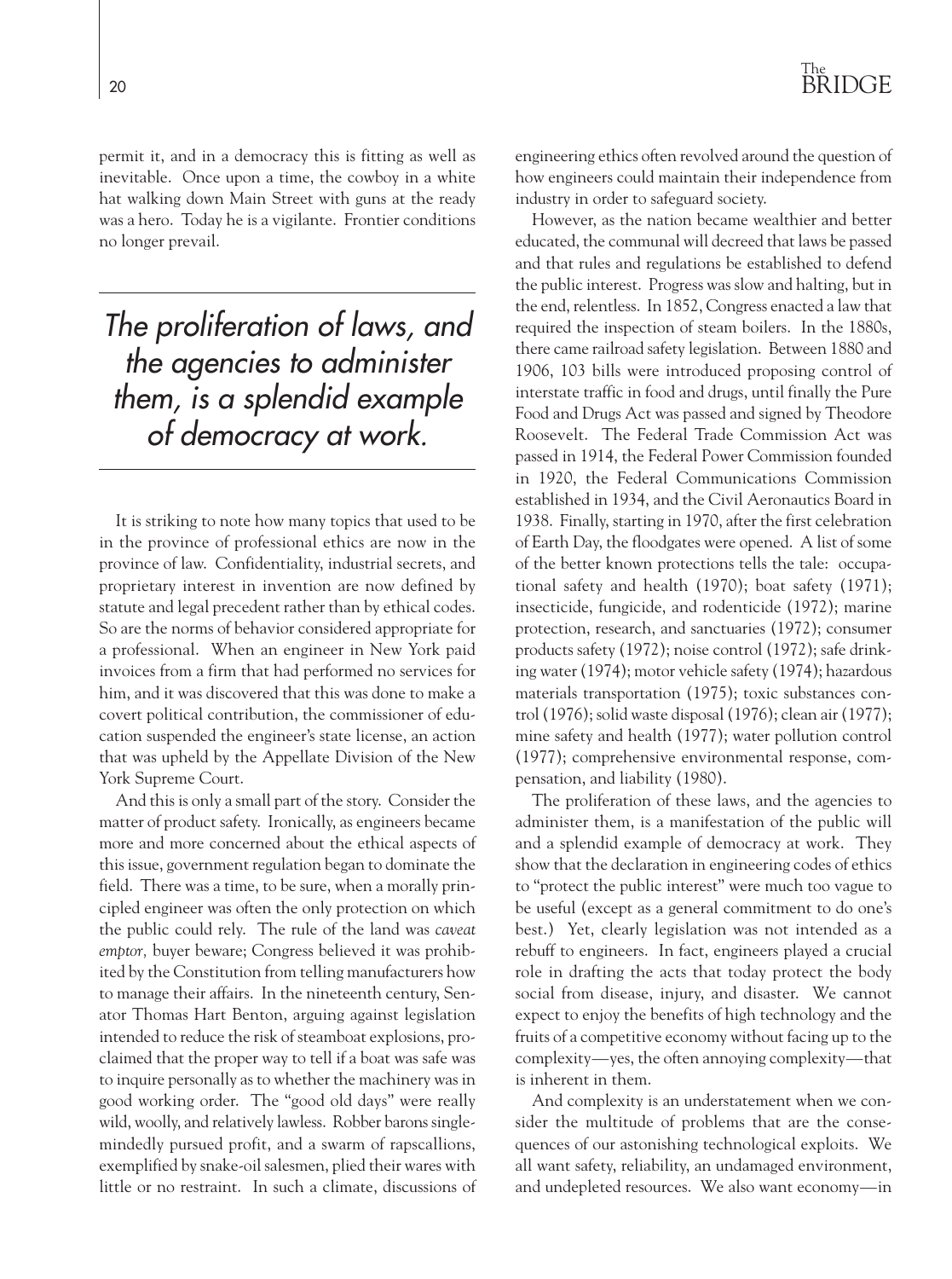fact, this is a moral imperative because it means more benefits for people of modest means. We want freedom and privacy, but also the benefits of technologies that threaten freedom and privacy. Surely the trade-offs that must be made cannot be left to the "free market," and surely the problems go beyond anything that can be determined by engineers, no matter how well intentioned they are. Engineers are committed to educating the public, presenting the facts clearly and correctly. But—unlike the days of Senator Benton—the basic technological decisions today must ultimately be subject to the public will, which means subject to the approval of politicians and bureaucrats.

An integral part of engineering progress has been the development of many thousands of technical standards. These standards constitute an engineering triumph—a glory of our civilization, comparable to the development of regulatory laws and agencies. In fact, these two marvelous phenomena are interrelated. Voluntary standards are developed by professional groups, and then government agencies, when they see fit, adopt the standards and give them the force of law. Without these laws, regulations, codes, and rules, each engineer would be given unwarranted—and unwanted—powers (and, incidentally, each engineering problem would entail reinventing the wheel).

We must constantly work to make our regulatory apparatus more efficient. This is a special challenge for engineers who choose to go into government service. And we must constantly preach self-discipline. Even with laws and regulations, we need self-discipline in the form of scrupulous compliance. Yet self-discipline is no substitute for restraint by government. The American founding fathers knew this and said it—frequently and eloquently. It simply took a while to apply the concept to technological activities.

Of course, it would be impossible—and undesirable to subject every engineering decision to a written regulation. The next line of defense, however, is not the ethics of engineers, but rather the standards of liability as made manifest by our courts. And here, too, there have been meaningful changes in recent years. How safe is safe enough? What is the *expectation* of the citizenry in the area of risk and responsibility? Beyond the limits of legislation, the decisions of judges and juries govern. We do not say to industry, "be ethical." That is too vague and permits an enormous range of individual responses. It is an invitation to chaos. We say instead, "be prudent, and here are the standards by which you will be judged."

An industrial firm can be held liable for defective product design, defective manufacture, inadequate labeling, and faulty packaging. Liability losses can be suffered by companies that fail to keep proper records of product sales and distribution or fail to keep adequate records of project failures and customer complaints. As stated by the authors of *Product Safety and Liability: A Desk Reference,* "The one choice engineers, designers, and their employers no longer have is whether or not to pursue safety goals. To ignore or pay only lip service to safety . . . can jeopardize corporate survival" (Kolb and Ross, 1980).

Product safety is no longer a matter of conscience and good will. It is a professional specialty founded in knowledge of prediction techniques, fault tree analysis, failure modes, effects analysis, and the operator-design interface. When it comes to establishing liability, worthy intentions no longer count. Tort law traditionally required that negligence be proved as a "proximate" cause of an injury. But, since the 1960s, courts have been imposing "strict liability" for injuries caused by dangerous products *whether or not* negligence was involved. Nor is industrial pollution mainly a matter of ethical integrity as it once was. Most of the major environmental protection laws include provisions that permit private suits; so in addition to penalties that can be imposed by government agencies, the increasingly powerful environmental organizations have access to the courts.

*We want freedom and privacy, but also the benefits of technologies that threaten freedom and privacy.*

The problems of the Information Age—who should control the Internet and how—are still too new for us to predict their resolution. This is also the case with genetic engineering, terrorism, and the other technological problems that seem to arise almost daily. But it is clear that all of our old assumptions and beliefs including engineering ethics—will be subject to continual challenge and reevaluation.

Yet some people—especially among the professional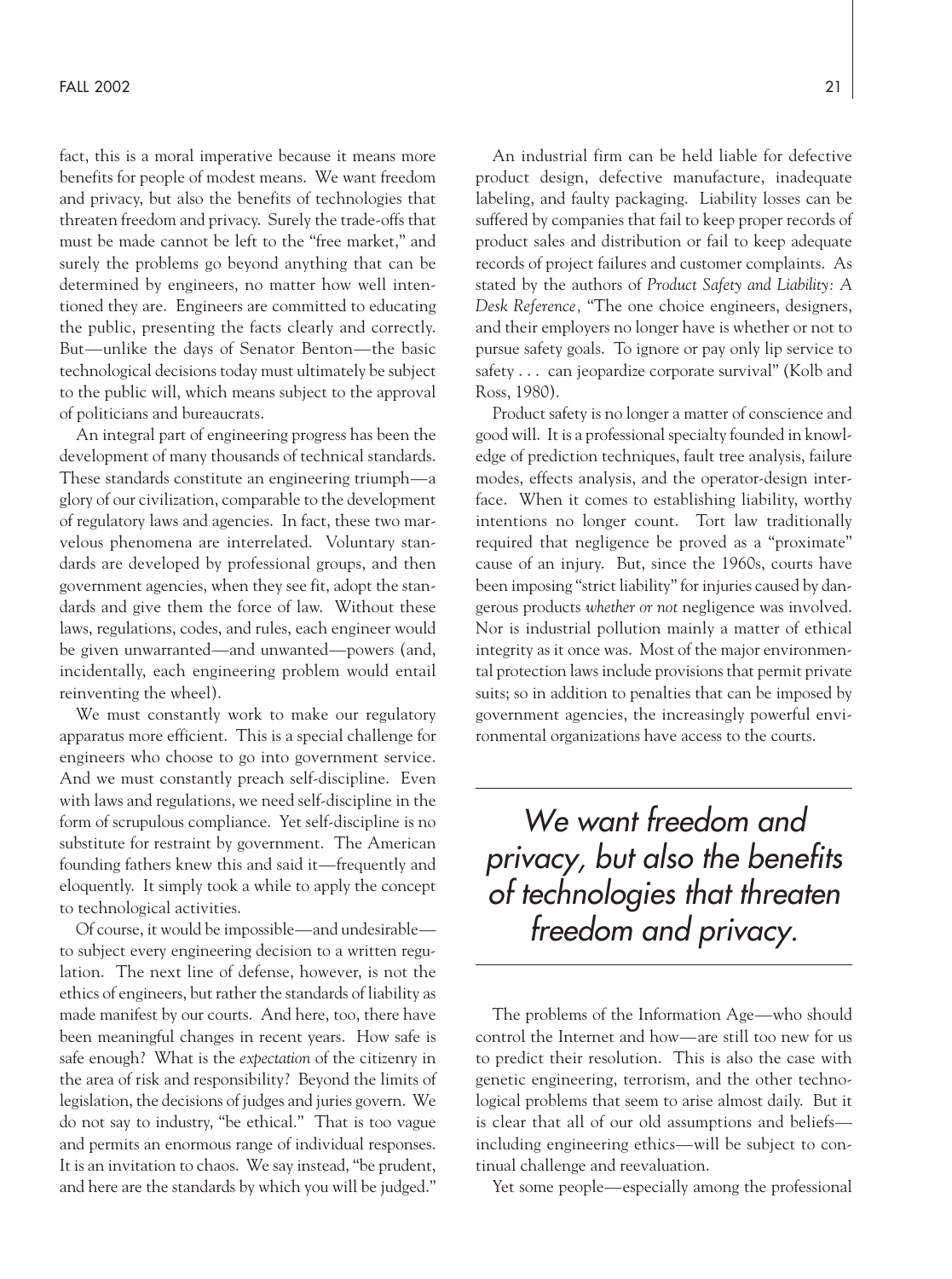ethicists—are reluctant to accept the changes that have occurred. When a respected historian of technology, Edwin T. Layton, Jr. (1983), calls for engineers to become a "loyal opposition" within corporate America, I feel that he is expressing the precepts of an earlier age. Surely he means well; but by setting "good" engineers against "bad" entrepreneurs, I fear that he, and likeminded colleagues, may be doing more harm than good. First of all, if the objective is to protect the public welfare—which everyone agrees is the central objective of engineering ethics—such moralists have the wrong target in their sights. Several in-depth studies have shown that the overwhelming preponderance of technological disasters are caused, not by evil design—by greed or intent to deceive—but by ignorance, carelessness, negligence, and the like. A well intentioned, even saintly engineer may still be an inept engineer, that is, a "bad" engineer if his work does not serve the public well. Engineering ethics is not the same as conventional ethics. It is always worth preaching sermons on behalf of virtuous behavior. We must continually remind young people—and ourselves—that it is important to resist temptation and "do the right thing." But, in technical work, the facts show that competence does more good than "goodness," that incompetence does much more harm than evil intent. It is deceptive to imply that we can serve society by meaning well.

*A well intentioned engineer may still be a "bad" engineer if his work does not serve the public well.*

It is also unfortunate that academics who stress the importance of being constantly on guard against malfeasance risk nourishing feelings of suspicion and mistrust among their students. Yes, to repeat, we must be alert to the possibility of encountering evil in the world. But do we have to dwell on this endlessly in classes, conferences, and lectures? One hopes that young engineers can enter into their professional lives, not filled with foreboding and suspicion, but energized with enthusiasm and hope.

## The BRIDGE

Whistle-blowing—to use a word that appears early and often in many discussions of engineering ethics—is a rare and extreme circumstance, worthy of consideration, to be sure, but not deserving of the central role it has been given in studies of the field. In this day and age, most enlightened organizations have an ombudsman system, or equivalent, to deal with employee grievances and alarms on a confidential basis. Development and maintenance of such systems is a key element of competent—and responsible—management. We will never eliminate the need for honorable and courageous people willing to endure martyrdom on behalf of public well-being. But a society that relies upon such martyrdom from its citizens is neither wise nor noble.

By dwelling on ambiguities and constant change, I do not wish to voice support for cynicism, of which there is no shortage. But, isn't it true that many debates that are nominally about engineering ethics are really expressions of personal prejudice and political commitment?

Of course, engineers are entitled to express their personal opinions. And clearly they have an ethical right to choose a line of work consistent with their political views. But this does not give them the license to allow their prejudices to overwhelm their professional discernment. Today, for example, an issue that divides the citizenry, engineers included, is the question of whether or not to drill for oil in the wildlife preserves of Alaska. Passions run deep, and it is sometimes difficult to remember that, as has been said in the Senate, "We are Americans on both sides of the aisle." I suppose that most engineers working for the oil companies favor drawing upon this resource, while most engineers working for environmental groups favor the reverse view. This need not be so in all instances, however, nor should it be. What is required of all engineers, however, is accuracy and truthfulness in all the work they perform.

It would be marvelous if every engineer could work for a cause in which he or she believed deeply. But the world being the way it is, this is not always possible. I am a builder, and I may wish to build a museum, a library, or a hospital. But it is morally acceptable for me to build a store or an office building, or even a gambling casino where casinos can be lawfully built. In fact, just as each citizen is entitled to legal representation, one can argue that every lawful enterprise is entitled to engage advice from professional engineers.

I remember how, at the height of the Cold War, the Institute of Electrical and Electronics Engineers used to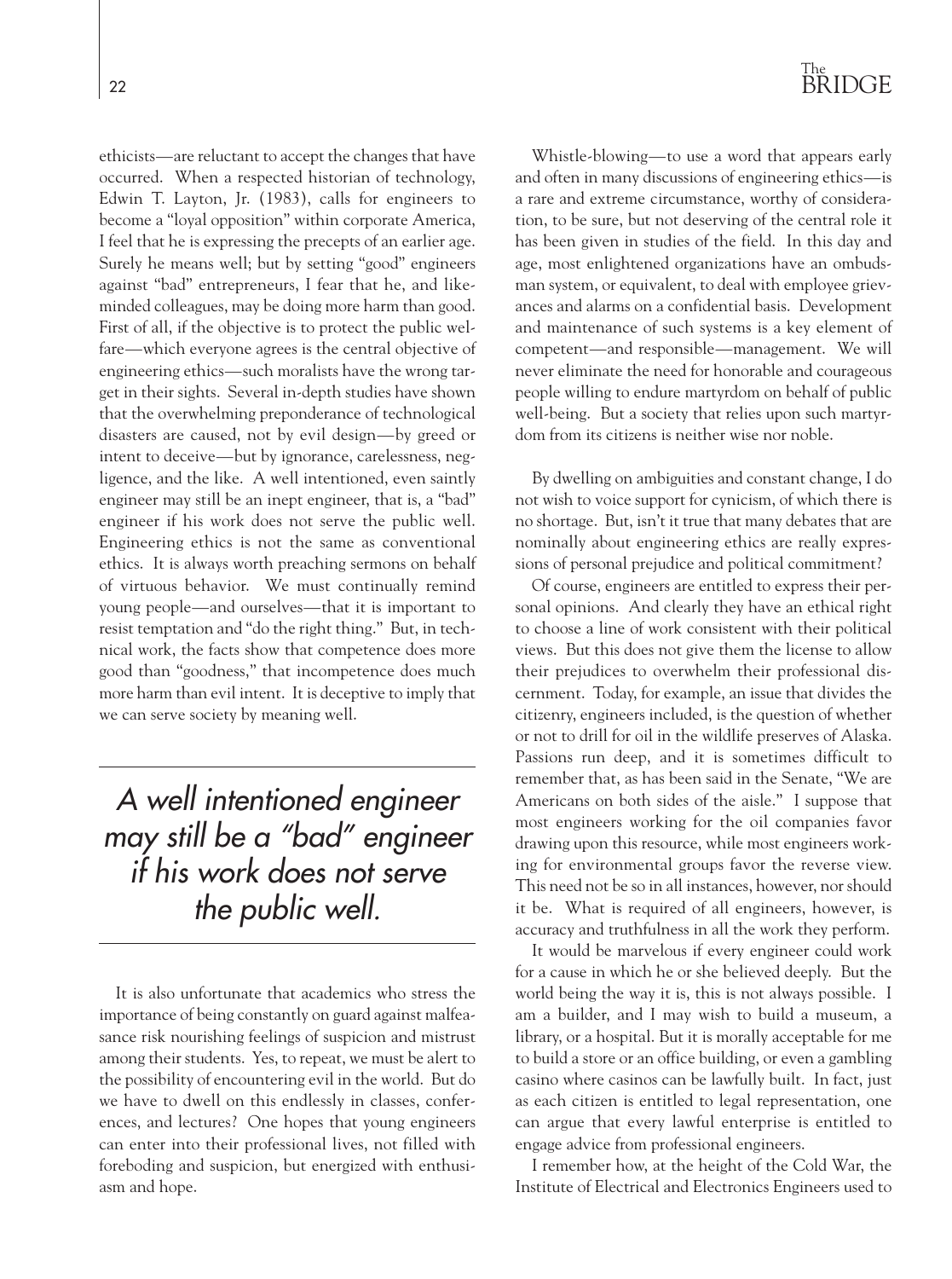conduct polls among its members about who was well satisfied to work on armaments, who was uneasily willing, who was not willing, etc. The results showed large percentages in each of the categories, just one example of the obvious fact that engineers are human beings.

Inevitably someone will raise the example of Nazi Germany and the work of engineers in designing and building death camps. To this, one can only say that absolute evil should be resisted wherever it is encountered, by all citizens, including, but not limited to, engineers. However, because such extreme examples—although they are worthy of discussion and should never be forgotten—are associated with wicked despotism, they need not form the core of deliberations by American professionals.

I propose that when engineers discuss ethics they avoid a simplistic approach that is no longer adequate to the complexities of the current day. This does not mean they should abandon their professional commitment to moral principles. However, I propose that the essence of engineering ethics be recognized as something different and apart from white-hat heroics. There is no single word that defines this "something," but *conscientiousness* is fairly close to what I have in mind. Engineers should be constantly aware that their fellow citizens are relying upon them. As a consequence, if they do their jobs well, they are acting more than competently. In serving their fellow human beings, and serving them well, they are acting righteously. Reliability is a virtue. Therefore, the conscientious, effective engineer is a virtuous engineer. It is superfluous to give specific admonitions such as, "Don't falsify test reports." The conscientious engineer must be, by definition, truthful, factual, alert, accurate—all key elements of any definition of ethical behavior. And, in a world where poverty and destitution are still widespread, a creative engineer—an engineer who alleviates hunger and suffering—becomes a towering force for moral good.

Much more can be said, to be sure. Individual engineers are uniquely qualified to perform *pro bono* work in their communities—and beyond. Also, through their professional societies, engineers have an opportunity (and a responsibility) to call attention to technological problems and to propose solutions—to commission studies, issue reports, set standards, schedule seminars, visit schools, and so forth. The role of the engineer has changed through the years, and it is well worth studying the nature of these changes and coming to terms with the new social order. But the opportunities to do good, particularly in organized groups, have not diminished.

Unfortunately, less than a third of U.S. engineers belong to any professional society at all. This seems to me to be a very good topic with which to continue the discussion about engineering ethics—the conversation without end.

### **References**

- Kolb, J., and S.S. Ross. 1980. Product Safety and Liability: A Desk Reference. New York: McGraw-Hill.
- Layton, E.T. 1983. Engineering needs a loyal opposition. Business and Professional Ethics 2(3): 51–59.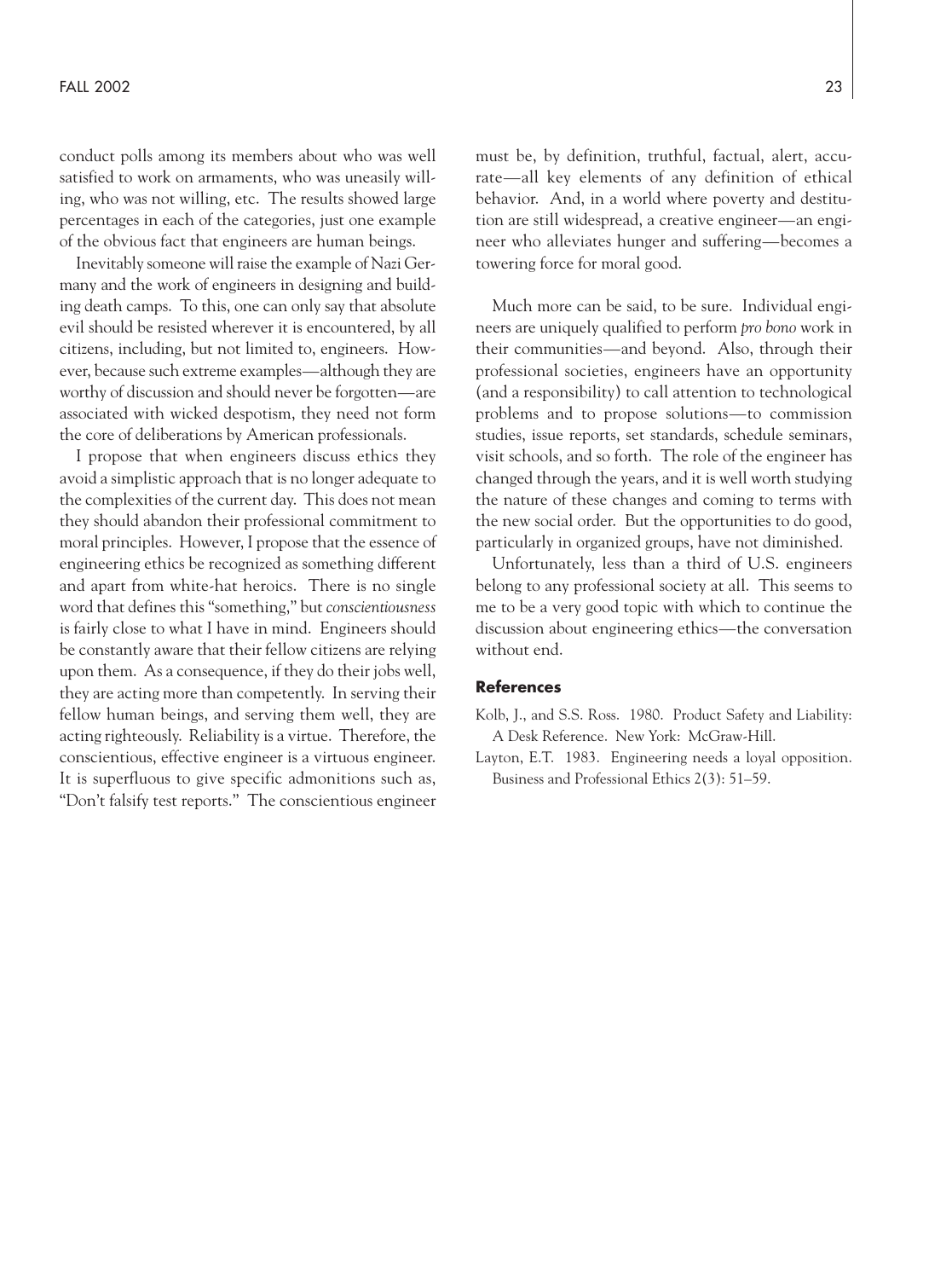*Engineering tools and techniques can be used to advance health care.*

# **The Physiome Project: The Macroethics of Engineering toward Health**



James B. Bassingthwaighte is a member of NAE and professor of bioengineering, biomathematics, and radiology at the University of Washington.

## James B. Bassingthwaighte

**I**n an overview of the state of engineering in the new millennium, Wm. A. Wulf (2000), president of the NAE, introduced the concept of "macroethical" behavior, that is, behavior that increases the intellectual pressure "to do the right thing" for the long-term improvement of society. Examples abound: the development of maintainable energy resources, the preservation of a healthy environment, the avoidance of ecological disasters, and universal education. The macroethical issue addressed in this article focuses on using engineering to advance health care, minimizing risks and maximizing benefits. I believe we have a duty to "think as hard as we can" (in Wulf's words) to plan for the future by using engineering strategies wisely and responsibly.

Current risk/benefit analyses of potential new drug therapies are not sufficient to the task. In general, current analyses are based on the inference that a drug acts on a single protein, usually an enzyme or a transporter; efficacy and side effects are determined later by observation. We need a great leap forward that will enable us to make "knowledgeable" calculations of risks and benefits. We need information on which decisions can be based. In the United States, new technologies, such as gene-insertion, stem-cell infusion, and new pharmaceuticals are within the purview of regulatory agencies, such as the Food and Drug Administration, rather than scientific funding agencies. The mission of regulatory agencies is to protect us against speculative or risky advances. These agencies depend heavily on large, expensive clinical trials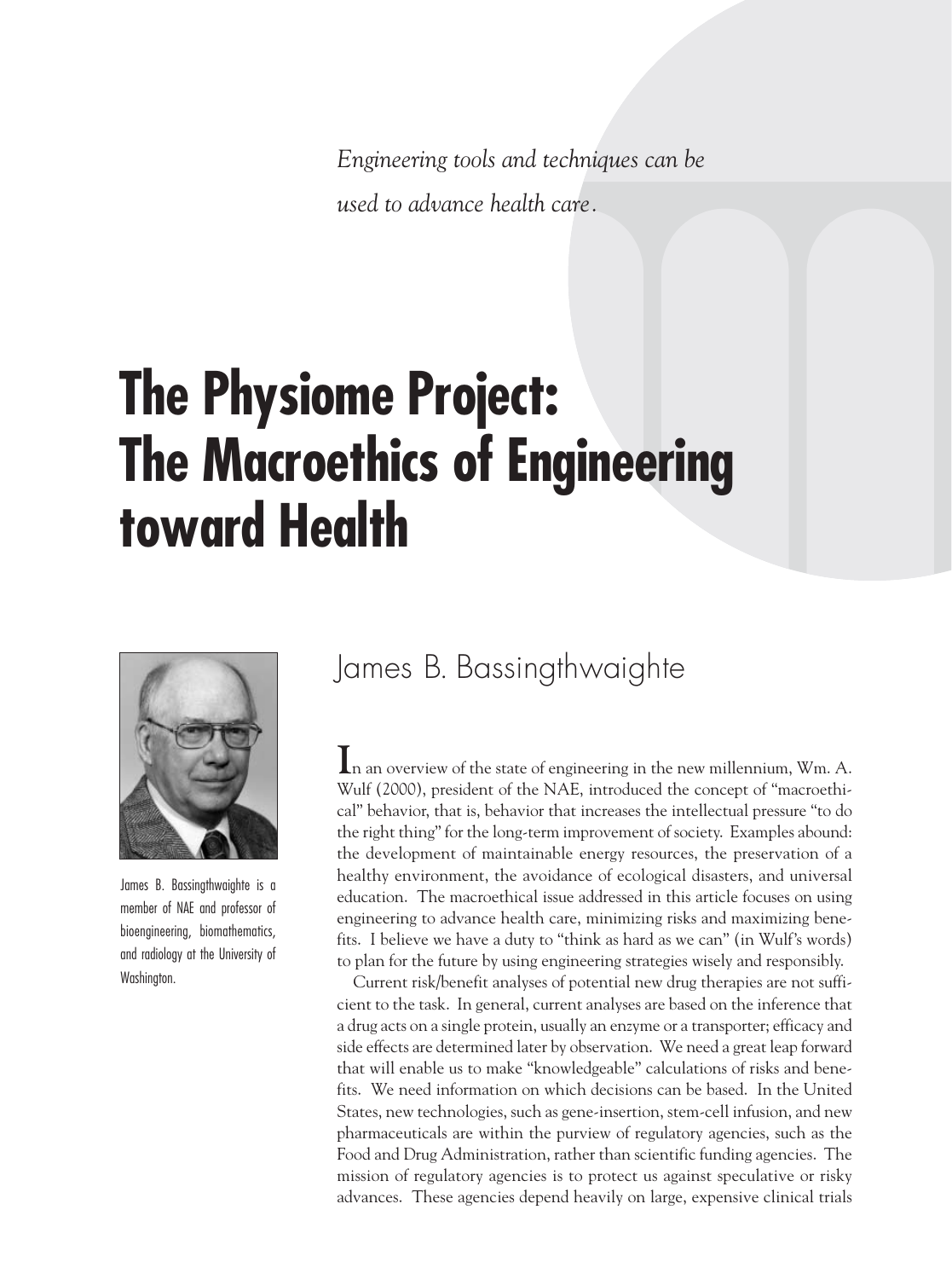in which some human subjects are put at risk in the interest of protecting others. For novel interventions, which offer great possibilities but little evidence for predicting success and a high risk of failure, harm, or damage, we must find another way to move ahead, but with minimal risk. In other words, we must find ways that enable us to follow our intuition and insight by maximizing our ability to predict risks and benefits.

### **Informatics and Information Flow**

The problem in medicine and biology is that much relevant information is either irretrievable or undiscovered. Even a complete human genome cannot define human function. In fact, it is only a *guide* to the possible ingredients. The genetically derived aspects of the genome (i.e., proteins) are much more numerous than the genes. To get an idea of the magnitude of the problem, consider that yeast has about three proteins per gene, and humans have about 10 proteins per gene. Pretranslational selection from different parts of the DNA sequence, the post-translational slicing out of parts of the protein, the splicing of two or more proteins together, and the combining of groups of proteins into functional, assembly-line-like complexes, all contribute to the variety of the products of gene expression. Even a completely identified proteome, which is still beyond the scientific horizon, will be like a list of the types of parts of a jumbo jet with no indication of how many should be used or where they go. The concentration of proteins, the balance between synthesis and decay in each cell type, is governed by environment, by behavior, and by the dynamic relationships among proteins, substrates, ionic composition, energy balance, and so on and, thus, cannot be predicted on the basis of the genome.

The identity and descriptions of proteins, their locations, and concentrations in various cell types under various conditions and the kinetics of the reactions in which each is involved would fill a huge database. The protein data banks (e.g., PDB, 2002; Swissprot, 2002) are giant stepping stones that provide amino acid sequences and many protein structures but little data about function. Newer enzyme databases (e.g., WIT, 2002) are oriented toward providing kinetic or functional information, but they cover single-cell species better than mammals (Reich and Sel'kov, 1981).

### **The Combinatorial Dilemma**

Sorting out the genome will leave us with a huge number of proteins to think about. The estimates of the number of genes have come down by about half from earlier estimates of 60,000 to 100,000; because new ones are also being found, 50,000 is a reasonable estimate. The level of complexity in mammalian protein expression far exceeds that of *C. elegans,* which has 19,536 genes and 952 cells. Humans might only have two or three times as many genes, but probably have a much higher ratio of proteins per gene. Assuming 10 proteins per gene, we have on the order of a half million proteins in widely varied abundance, and each protein has several possible states. If a protein in a given state interacts with only five other proteins (e.g., exchanging substrates with neighbors in a pathway or modifying the kinetics of others in a signaling sequence), then it may "connect" to any other protein through only a few links, a kind of "six degrees of separation" from any other protein. Moreover, cells contain not just proteins, but also substrates and metabolites, and they are influenced by their environments. Given the possible permutations and combinations of linkages and the many multiples further in the dynamics of their interactions, the combinatorial explosion would appear to preclude predictions.

*The problem in medicine and biology is that much relevant information is either irretrievable or undiscovered.*

#### **Managing Complexity**

The complexity I've briefly described provides a basis for functionality that cannot be predicted from knowledge about each of the components. "Emergent" behavior is the result of interactions among proteins, subcellular systems, and aggregates of cells, tissues, organs, and systems within an organism. Physiological systems are highly nonlinear, higher order systems, and dynamics are often chaotic (Bassingthwaighte et al., 1994; Goldbeter, 1996). Chaotic systems are only predictable over the short term; but they have a limited operating range. Even when Bernard (1865, 1927) defined the stability of the "milieu interieure," he meant a mildly fluctuating state rather than a stagnant "homeostasis." Biological systems are "homeodynamic"; they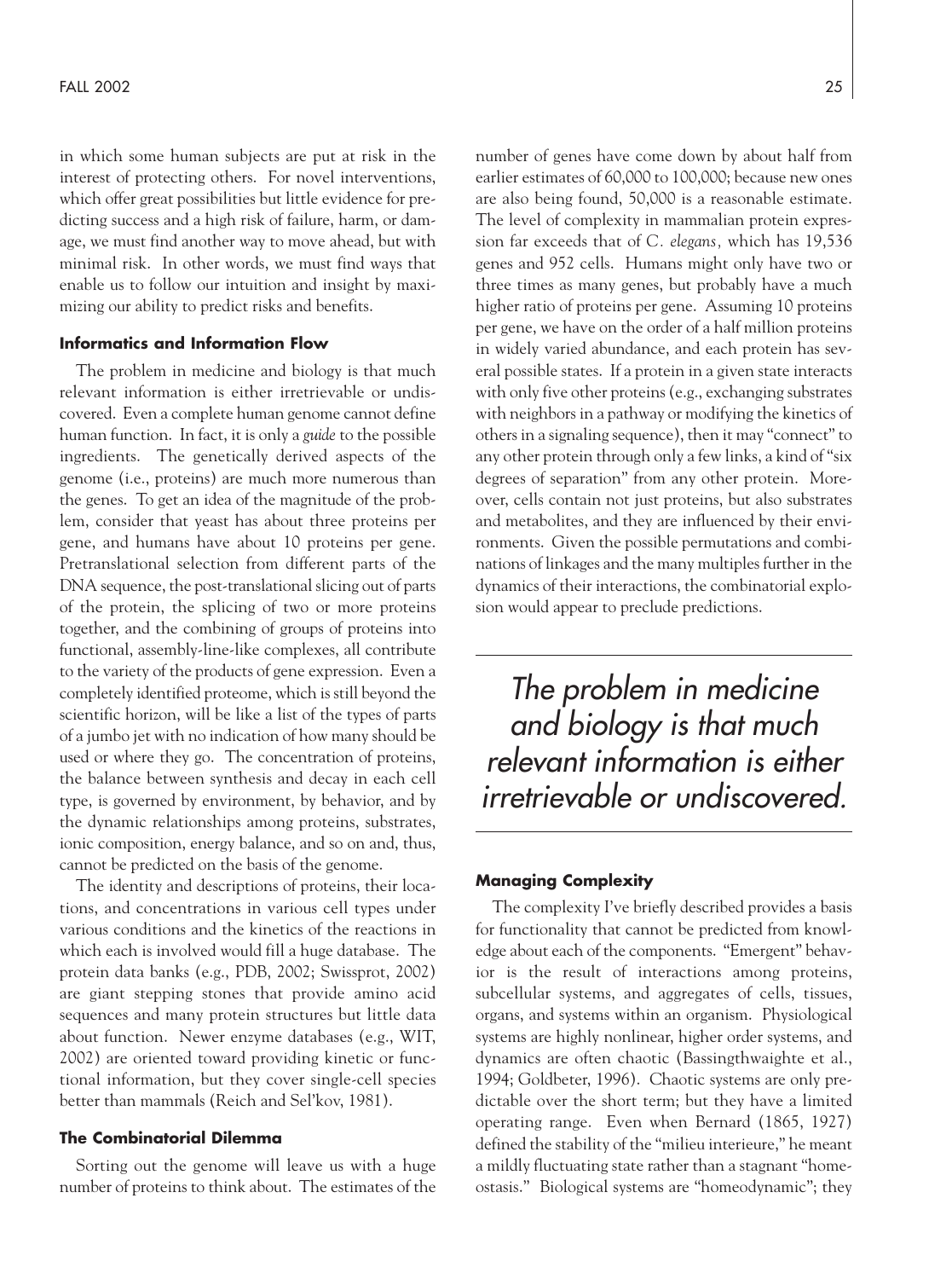

fluctuate, but under control, and they are neither "static" nor "randomly varying."

By "complexity" we imply that, even if we knew all of the proteins and all of the rate constants for their reactions, we could not predict the long-range outcome of an intervention that targeted only one protein. However, behavior can be predicted for the short term. Side effects show up later. Because proteins are building blocks (or nodes) on pathways and because each protein

## *For models of systems that convey real understanding, we will need to use engineering approaches.*

reacts with substrates or other proteins of a limited variety, there are road maps of reactions, the charts of biochemical reactions. The known stoichiometry of reactions (the numbers of moieties combining to form products) is the basis of flux/balance analysis for estimating product formation in bacterial cultures (Schilling et al., 2000). However, because evidence on thermodynamics is generally lacking, we cannot limit the predicted range of responses (Beard et al., 2002). Our ability to predict responses is handicapped by missing reactions, unidentified proteins, and the paucity of information about reaction rates (or traffic flow), controllers of the enzymes or transporters, and how proteins are arrayed spatially. Molecular biologists are learning how gene expression is regulated to adapt over long periods of time. But "thinking hard" will require much more data, at the single protein level and at a succession of higher levels.

#### **Bioinformatics**

This vast array of information must be linked into a consistent whole. The databases must be well curated and easily accessible, and they must provide a substrate for behaviorally realistic models of physiological systems. The arguments for building large databases to capture biological data are fairly new (Dao et al., 2000; Weissig and Bourne, 1999). Federal funds support genomic and proteomic databases, but not databases of higher level physiological information. Organ and systems data acquired over the past century have not been collected in databases and are poorly indexed in the print literature. Providing searchable texts of articles online will help but will not be a substitute for organized databases. The Visible Human Project, the National Library of Medicine's effort to preserve anatomic information (NLM, 2002) is a part of the *morphome*(which we define as providing anatomic and morphometric information), analogous to the genome and the proteome.

The genome, proteome, and morphome all concern structure, which is necessary but not sufficient for explaining function (the physiome). We need to know about the dynamics, kinetics, and functioning of those structures and how they interact. Physiology and pathophysiology concern processes, not fixed states. We need more than statistical descriptions of associations among physiological variables; we need models that include mechanisms and distinguish mere association from cause and effect.

All of this information must then be captured in a comprehensive, consistent, conceptual framework, that is, a model of the system that conveys understanding, and for this we will need to use engineering approaches. Understanding complicated systems, modeling them, and learning the tricks for reducing their complexity to attain computability, are in the engineering domain, and bioengineering-trained investigators will be the integrators of the future.

Of course, all models are incomplete. They come in a variety of forms, such as sketches of concepts, diagrams of relationships, schemas of interactions, mathematical models defined by sets of equations, and computational models (from analytical mathematical solutions or from numerical solutions to differential or algebraic equations). The behavior of a well developed, well documented computer model can give us some insight into the behavior of the real system.

### **The Macroethical Imperative**

Although we cannot predict the outcomes of drug therapy with certainty, we must go ahead. Despite the risk, designers of pharmaceuticals to alleviate AIDS or Alzheimer's disease, developers of stem cells modified to cure diabetes, and producers of materials for the prolonged, controlled release of drugs all have an obligation to move forward into the unknown. Every new bit of information reveals our ignorance of other information, and the maze of possibilities is impossible to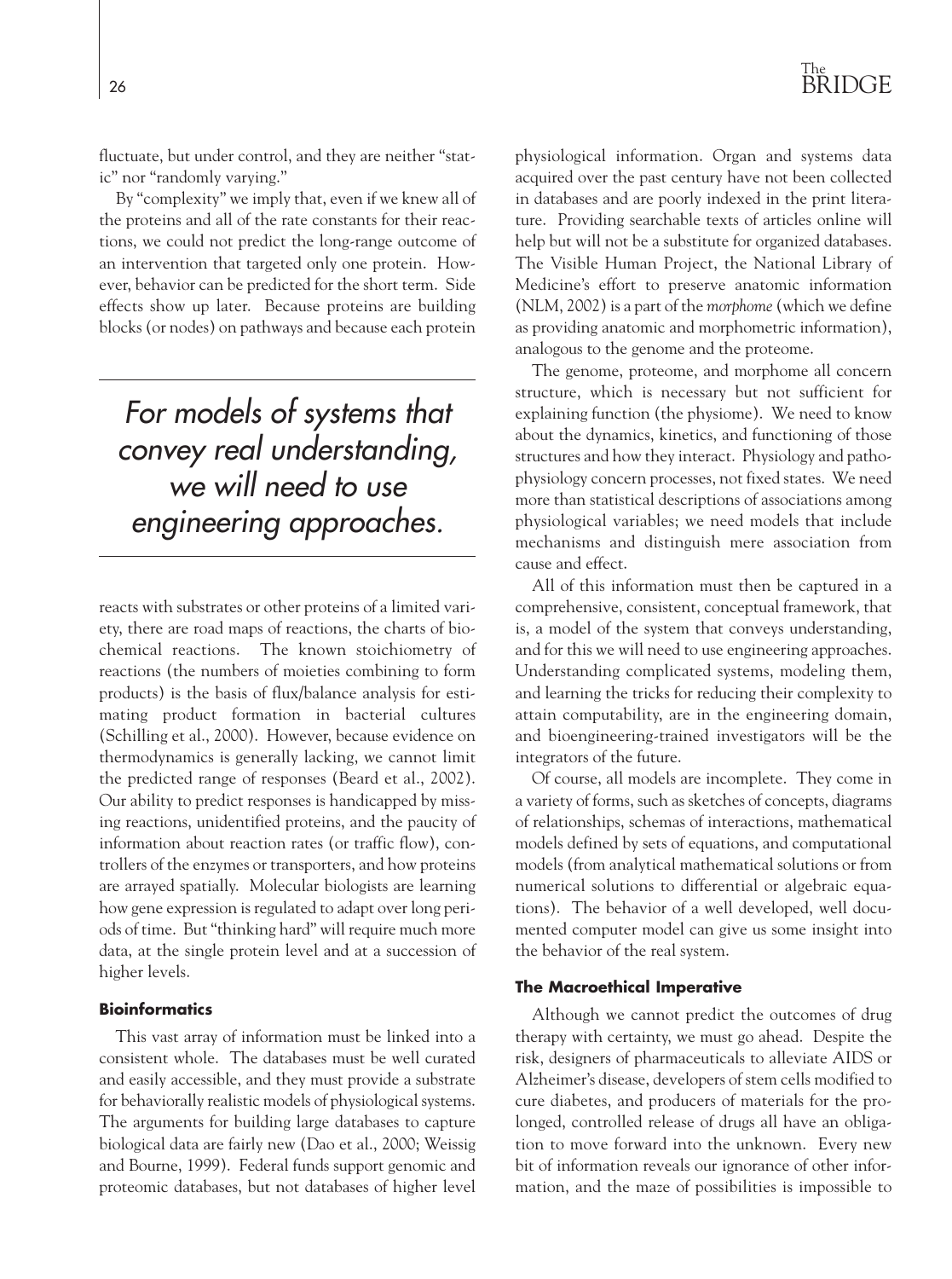fathom with the unaided mind. Computational tools for large-scale models are being developed and are anxiously awaited by biologists. Computers, even big, multi-CPU parallel machines, are still too slow to be much good as "mind expanders." We need computers that can answer our "what ifs" in the time it takes us to think of the next question. Only then will we be able to critique efficiently the behavior of the models.

We must do our utmost to predict well, not just the direct results of a proposed intervention, but also the secondary and long-term effects. Thus, databasing, the development, archiving, and dissemination of simple and complex systems models, and the evaluation (and rejection or improvement) of data and of models—are all part of the moral imperative. They are the tools necessary to thinking in depth about the problems that accompany, or are created by, interventions in human systems or ecosystems.

### **The Physiome and the Physiome Project**

A *physiome* can be defined as the quantitative description of the functional state of an organism. A quantitative model is a way of removing contradictions among observations and concepts and creating a consistent, reproducible representation of a system. Like the genome, the physiome can be defined for each species and for each individual within the species. The composite and integrated system behavior of the living organism is described quantitatively in hierarchical sets of mathematical models defining the behavior of the system. The models will be linked to databases of information from a multitude of studies. Without data, there is nothing to model; and without models, there is no source of deep predictive understanding.

The Physiome Project provides one response to the macroethical imperative to minimize risk while advancing medical science and therapy (Bassingthwaighte, 1995; Bassingthwaighte et al., 1991). The project is an effort to define the physiome, through databasing and modeling, of individual species, from bacteria to man. The project began with collaborations among groups of scientists in a few fields and is developing spontaneously as a multinational collaborative effort (Bassingthwaighte, 2000). Investigators first defined goals and then proceeded to put pieces together into impressive edifices (e.g., Hunter and Smaill, 1988; McCulloch et al., 1998; Noble and Rudy, 2001; Popel et al., 1999; Rudy, 2001; Winslow et al., 2000). Via iteration with new experimentation, models can remove contradictions and demonstrate emergent properties. These models are part of the tool kit for the "reverse engineering" of biology. The scale of the models, like the scale of models for weather prediction, presents computational grand challenges.

The Physiome Project is not likely to result in a virtual human being as a single computational entity. Instead, small models linked together will form large integrative systems for analyzing data. There is a growing appreciation of the importance, indeed the necessity, of modeling for analysis and for prediction in biological systems as much as in physical and chemical systems.

The hierarchical nature of biological systems is being used as a guide to the development of hierarchies of models. Models at the molecular level can be based on biophysics, chemistry, energetics, and molecular dynamics, but it is obviously not practical to use molecular dynamics in describing the fluxes through sets of biochemical pathways, just as it is not practical to use the full set of biochemical reactions when describing forcevelocity relationships in muscle, or to use the details of myofilament crossbridge reactions when describing limb movement and athletic performance. One cannot build a truck out of quarks.

*Without data, there is nothing to model; and without models, there is no source of deep predictive understanding.*

Biological models can be defined at many hierarchical levels from gene to protein to cell to organ to intact organism. Practical models comprised of sets of linked component models, each somewhat simplified, represent one level of the hierarchy. The strategy is to avoid computing the details of underlying events and to capture, at the higher level, the essence of their dynamic behavior. But monohierarchical models are not necessarily built to adapt to changes in conditions. Handling transients is like using adjustable time steps in systems of stiff equations, but more complicated; the lower level model must be used to correct the higher level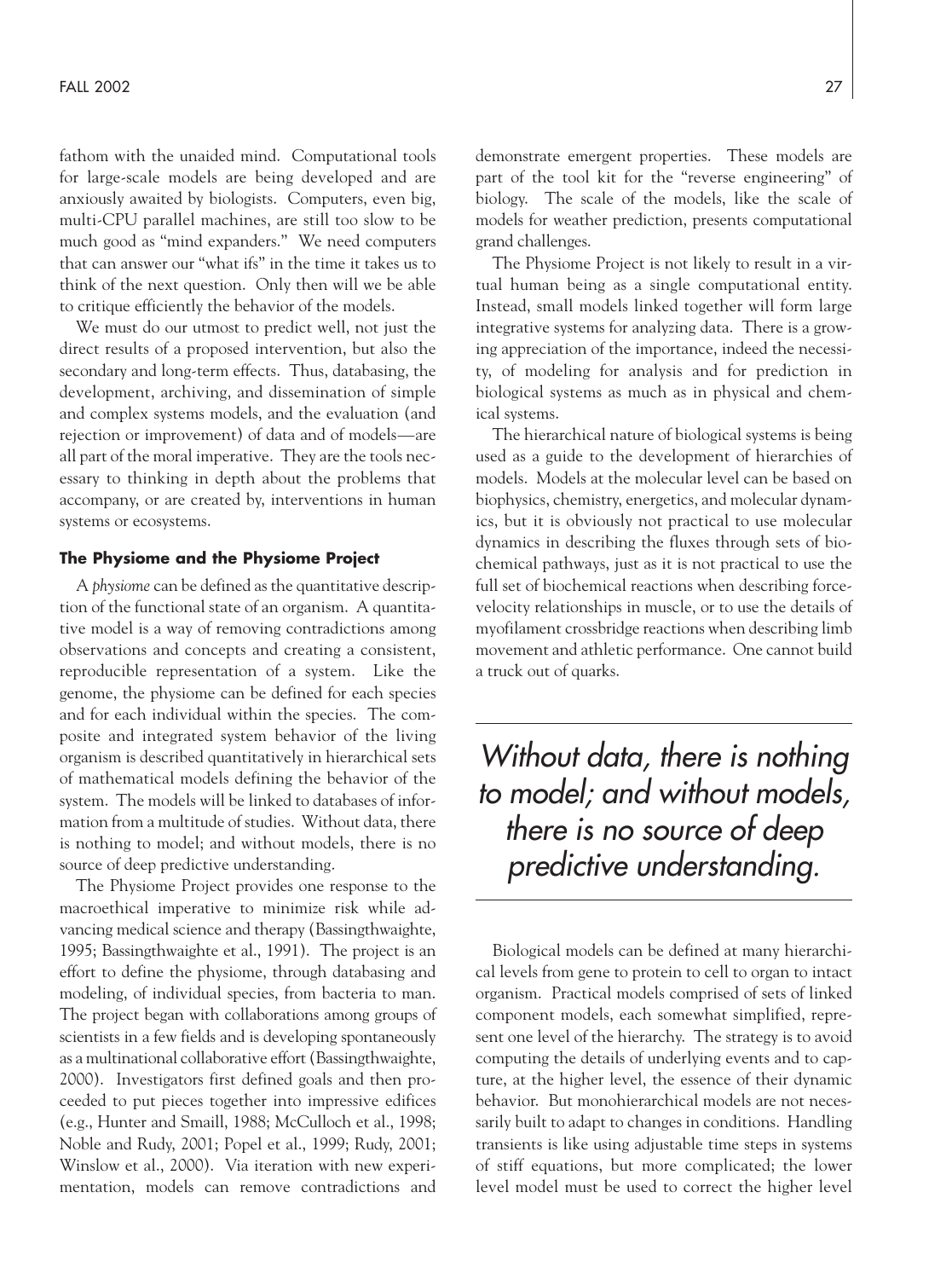representation. Once we have very good models that extend from gene regulation to the functions of the organism, they can be used to predict the short-term and long-term efficacy and side effects of various therapies.

Like genomic information, biological information and models should be put in the public domain. Parochial attitudes and financial interests should not be allowed to interfere with open access to knowledge and the scientific developments dependent on that knowledge. Obviously, success will require collaborative efforts; no individual investigator or group can make this happen.

*Undertaking large-scale systems bioengineering, such as the Physiome Project, is a macroethical imperative.*

The Physiome Project has its own risks and benefits. It is expensive to build, maintain, and revise immense databases. Improving the quality of information and learning how to provide good databases will be more difficult than sequencing the genome. One obvious benefit will be better therapies, by reducing catastrophic errors (e.g., predicting the effects of thalidomide on embryonic development) and by reducing the costs of bringing new drugs to market. This will take several years. As a society, we have decided that it is unethical to take large risks with human subjects; and we know that offsetting these risks will require national and international investment. Therefore, undertaking largescale systems bioengineering, such as the Physiome Project, is a macroethical imperative.

### **Acknowledgement**

This work was supported by the National Simulation Resource for Circulatory Transport and Exchange (Grant RR1243 from NIH, the National Center for Research Resources). See *http://nsr.bioeng.washington.edu,* to download simulation systems (XSIM and JSIM) and transport models.

### **References**

- Bassingthwaighte, J.B. 1995. Toward modeling the human physionome. Pp. 331–339 in Molecular and Subcellular Cardiology: Effects on Structure and Function, S. Sideman and R. Beyar, eds. New York: Plenum Press. Vol. 382 in Advanced Experiments in Medical Biology.
- Bassingthwaighte, J.B. 2000. Strategies for the Physiome Project. Annals of Biomedical Engineering 28: 1043–1058.
- Bassingthwaighte, J.B., R. Friesner, B. Honig, C.F. Starmer, and V.Z. Marmarelis. 1991. Modeling and simulation. Pp. 1–15 in NIH/NCRR Workshop on Technologies for the Future: Biomedical Computing for Visualization, Modeling and Decision Support. Bethesda, Md.: National Institutes of Health.
- Bassingthwaighte, J.B., L.S. Liebovitch, and B.J. West. 1994. Fractal Physiology. New York: Oxford University Press.
- Beard, D.A., S. Liang, and H. Qian. 2002. Energy balance for analysis of complex metabolic networks. Biophysical Journal 83: 79–86.
- Bernard, C. 1865. Introduction à l'étude de la médecine expérimentale, par M. Claude Bernard. Paris: J.B. Baillière et fils. (see also the translation: Bernard, C. 1927. An Introduction to the Study of Experimental Medicine. New York: Macmillan Company.)
- Dao, N., P.J. McCormick, and C.F. Dewey, Jr. 2000. The human physiome as an information environment. Annals of Biomedical Engineering 28: 1032–1042.
- Goldbeter, A. 1996. Biochemical Oscillations and Cellular Rhythms. Cambridge, U.K.: Cambridge University Press.
- Hunter, P.J., and B.H. Smaill. 1988. The analysis of cardiac function: a continuum approach. Progress in Biophysics and Molecular Biology 52: 101–164. Available online at: *http://www.bioeng.auckland.ac.nz/physiome/physiome.php.*
- McCulloch, A.D., J.B. Bassingthwaighte, P. Hunter, and D. Noble, editors. 1998. Computational biology of the heart: from structure to function. Progress in Biophysics and Molecular Biology 69(2-3): 153–155. Available online at: *http://cardiome.ucsd.edu.*
- NLM (National Library of Medicine). 2002. The Visible Human. Available online at: *http://www.nlm.nih.gov.*
- Noble, D., and Y. Rudy. 2001. Models of cardiac ventricular action potentials: iterative interaction between experiment and simulation. Philosophical Transactions of the Royal Society of London 359A(1783): 1127–1142. Available online at: *http://noble.physiol.ox.ac.uk/People/DNoble/.*
- PDB (Protein Data Bank). 2002. Available online at: *http://www.rcsb.org/pdb/.*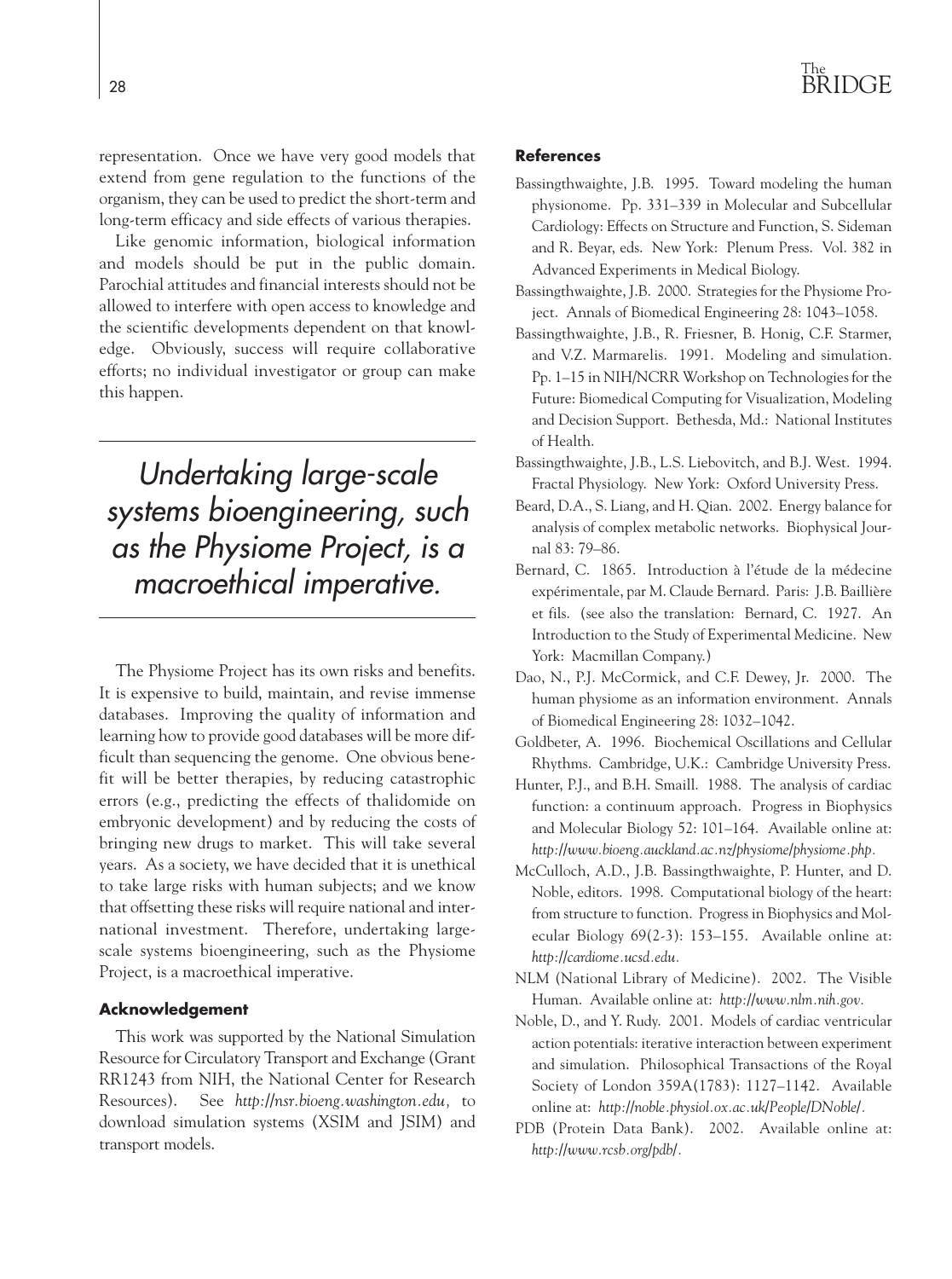- Popel, A.S., A.R. Pries, and D.W. Slaaf. 1999. Microcirculation physiome project. Journal of Vascular Research 36: 253–255. Available online at: *http://www.bme.jhu.edu/ news/microphys/index.html.*
- Reich, J.G., and E.E. Sel'kov. 1981. Energy Metabolism of the Cell: A Theoretical Treatise. London: Academic Press.
- Rudy, Y. 2001. The cardiac ventricular action potential. Pp. 531–547 in Handbook of Physiology, Section 2: The Cardiovascular System. Vol. 1: The Heart, edited by E. Page, H.A. Fozzard, and R.J. Solaro. New York: Oxford University Press. Available online at: *http://www.cwru.edu/ med/CBRTC/rudy.htm.*
- Schilling, C.H., D. Letscher, and B.O. Palsson. 2000. Theory for the systemic definition of metabolic pathways and their use in interpreting metabolic function from

a pathway-oriented perspective. Journal of Theoretical Biology 203: 229–248.

- Swissprot. 2002. Available online at: *http://www.expasy.ch/ sprot/.*
- Weissig, H., and P.E. Bourne. 1999. An analysis of the protein data bank in search of temporal and global trends. Bioinformatics 15: 807–831.
- Winslow, R.L., D.F. Scollan, A. Holmes, C.K. Yung, J. Zhang, and M.S. Jafri. 2000. Electrophysical modeling of cardiac ventricular function: from cell to organ. Annual Reviews in Biomedical Engineering 2: 119–155. Available online at: *http://perspolis.bme.jhu.edu/.*
- WIT. 2002. Available online at: *http://www.anl.gov.*
- Wulf, W.A. 2000. Great achievements and grand challenges. The Bridge 30(3-4): 5–10.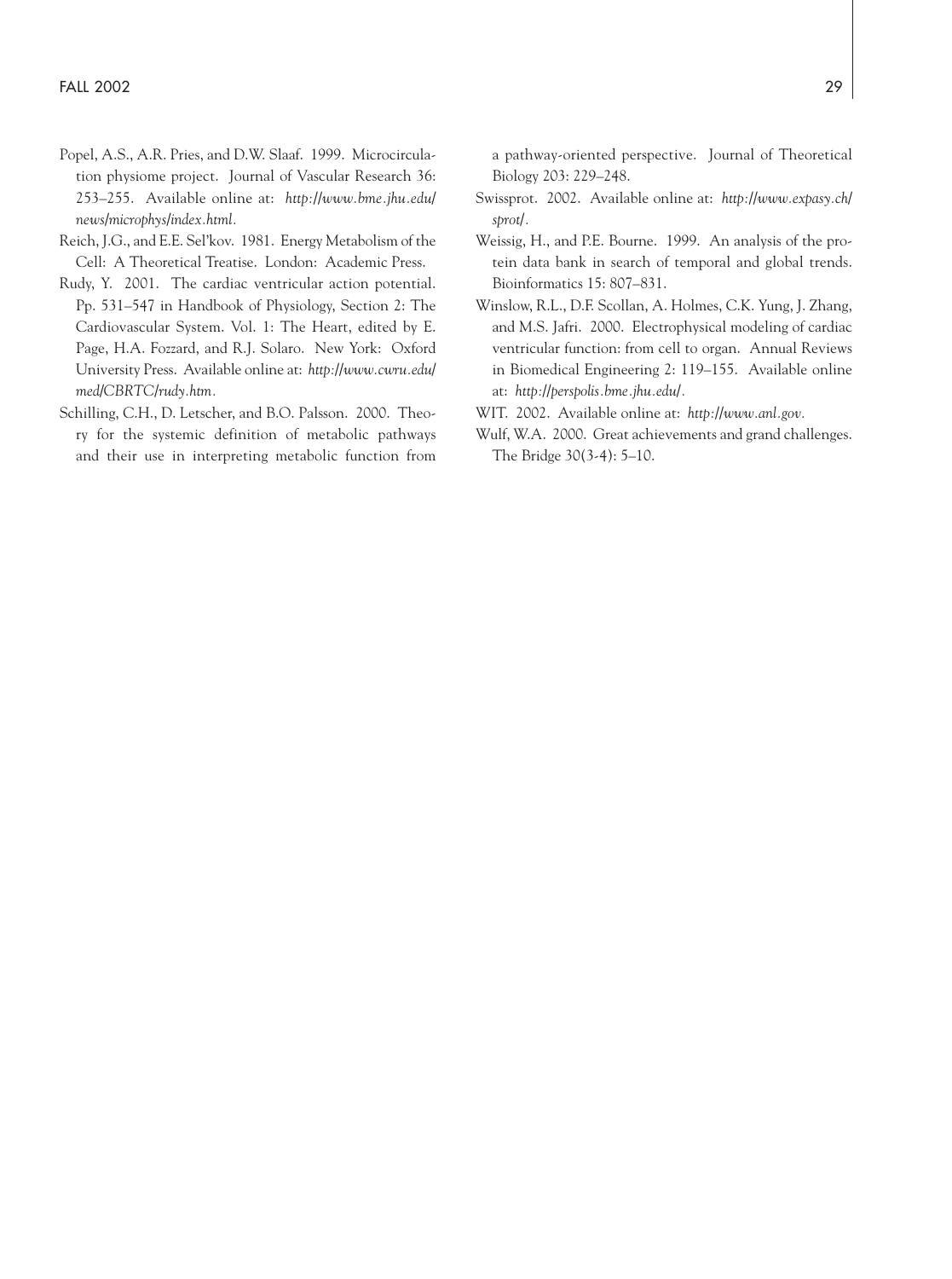## NAE News and Notes

## **NAE Newsmakers**

**Andreas Acrivos**, Einstein Professor of Science, Emeritus, City College of the City University of New York, received the **National Medal of Science** on June 12, 2002. Dr. Acrivos was honored for helping establish the field of suspension mechanics relevant to oil production and semiconductor manufacturing processes.

**Yvonne C. Brill**, aerospace consultant, was awarded the **2002 IEEE Judith A. Resnik Award**. Ms. Brill received the award for innovations in rocket propulsion systems.

**Joseph M. Colucci**, president, Automotive Fuels Consulting, Inc., is the 2001 recipient of the **Edward N. Cole Award for Automotive Engineering Innovation** presented by the Society of Automotive Engineers. Mr. Colucci was recognized for his pioneering work on the catalytic converter, unleaded gasoline, and reformulated gasoline.

**Thomas E. Everhart**, president emeritus, California Institute of Technology, was awarded the **2002 IEEE Founders Medal** for contributions in scanning electron microscopy and for leadership in academia, service to engineering organizations, and outstanding advice to the nation and industry.

**Arun N. Netravali**, chief scientist, Bell Laboratories, Lucent Technologies, and **Jerry M. Woodall**, C. Baldwin Sawyer Professor of Electrical Engineering, Yale University, were among the **2001 National Medal of Technology Laureates** recently announced by President George W. Bush. Dr. Netravali was recognized for his leadership in the field of communication systems; for pioneering contributions that transformed TV from analog to digital technology, enabling numerous integrated circuits, systems, and services in broadcast TV, CATV, DBS, HDTV, and multimedia over the Internet; and for technical expertise and leadership, which have kept Bell Laboratories at the forefront in communications technology. Dr. Woodall was recognized for his pioneering role in the research and development of compound semiconductor materials and devices and for the invention and development of technologically and commercially important compound semiconductor heterojunction materials, processes, and related devices, such as light-emitting diodes, lasers, ultrafast transistors, and solar cells.

The World Technology Network has voted **Karl S. Pister**, Roy W. Carlson Professor of Engineering, Emeritus, University of California, Berkeley, winner of the 2002 (Individual/Corporate) **World Technology Award for Policy**. The current members (430) of the World Technology Network chose Dr. Pister from a list of 100 eminent candidates from 20 technology-related fields. Dr. Pister was honored for his leadership in educational outreach and for creating opportunities for educationally disadvantaged students.

**John M. Prausnitz**, professor of chemical engineering, University of California, Berkeley, received the **Rossini Award for Excellence in Applied Chemical Thermodynamics**

from the International Union of Pure and Applied Chemistry (IUPAC) at its meeting in Rostock, Germany, July 2002.

**Joanne Simpson**, Goddard Senior Fellow and chief scientist for meteorology, NASA Goddard Space Flight Center, was awarded the prestigious **International Meteorological Organization Prize** by the Executive Council of the World Meteorological Organization (WMO). Dr. Simpson, the first woman ever to win this prize, was recognized for her 51 years of pioneering work on cloud modeling, observational experiments on convective cloud systems, and hurricane research. She was also honored for participating in the aircraft aspects of several experiments by the WMO Global Atmospheric Research Programme (GARP) and for helping to establish a basic understanding of tropical circulation and heat balance.

**Ivan M. Viest**, president, IMV Consulting, was honored with the title **Doctor Honoris Causa** at a celebration of the Technical University of Košice in Slovakia marking the fiftieth anniversary of its founding and the twenty-fifth anniversary of the establishment of its Civil Engineering Department. Dr. Viest was honored for significant contributions to the development of the theory and methods of design of civil engineering structures and for effective cooperation with scientific research entities in the Slovak Republic, with special emphasis on cooperation with the civil engineering faculty of the Technical University of Košice.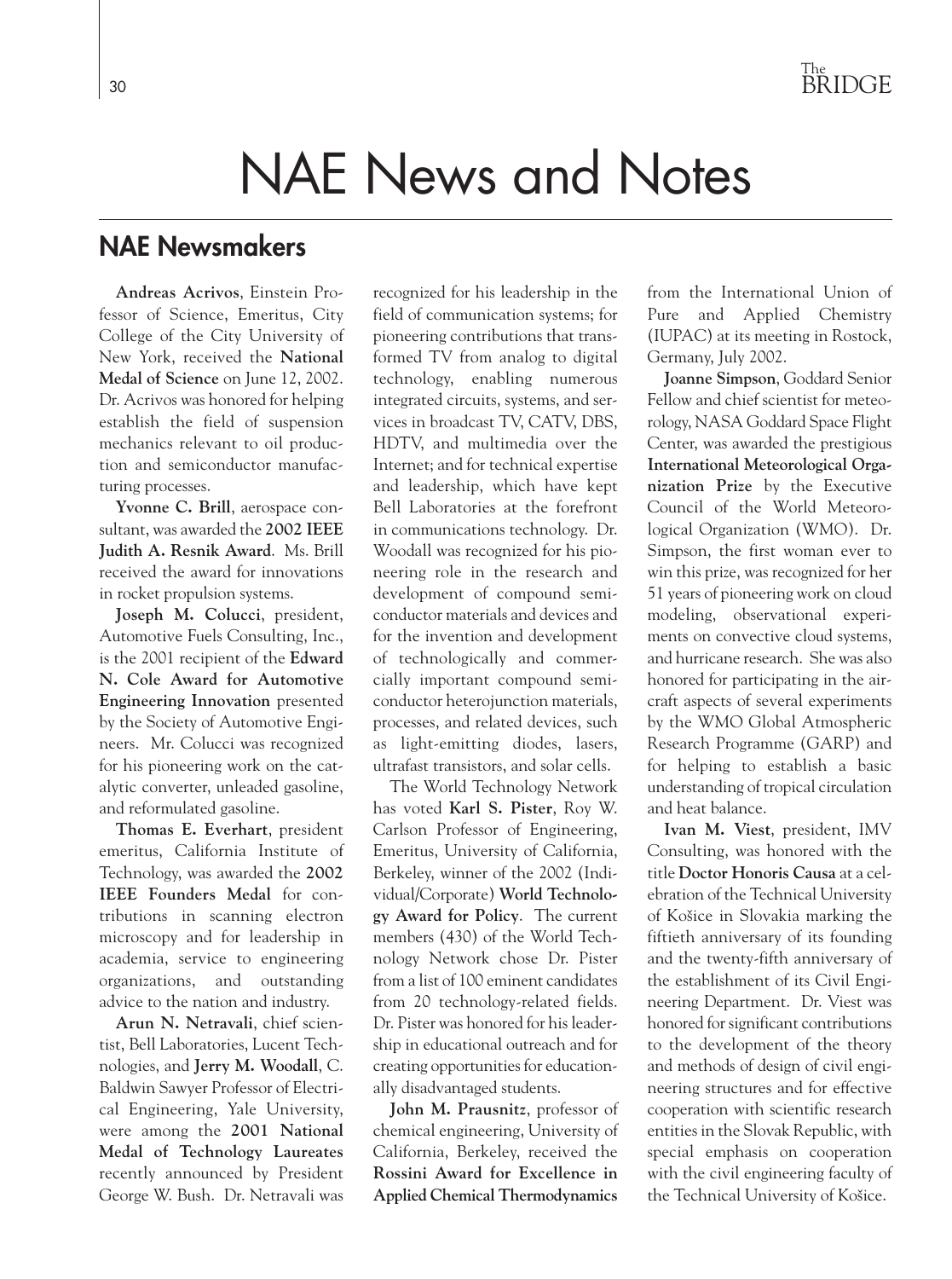## **The New National Academies Building**



© 2002, The Washington Post. Photos by Gerald Martineau. Reprinted with permission.

On July 1, 2002, the 25-person NAE Program Office moved from 2101 Constitution Avenue to the new National Academies building at 500 5th Street, NW, Washington, DC 20001. The building, located between 5th and 6th streets and across from the MCI Center and the National Building Museum, is convenient to three Metro stops (Gallery Place/Chinatown, Judiciary Square, and Archives/Navy Memorial). The 11-story building now houses approximately 1,000 people from the Harris-Green complex, the Foundry Building, 1000 Thomas Jefferson Street, and 2101 Constitution Avenue. Five levels of underground parking can accommodate approximately 440 vehicles.

Besides staff offices and workstations, the building has 16 stateof-the-art conference rooms, a 170-person lecture hall with broadcast capabilities, a full service cafeteria, an office of the NASA Credit Union, a library, a travel office, a fitness center, and exterior terraces. Two artists were commissioned to provide a mural and floor design for the lobby.

We encourage members to visit the new facility. For information on the building, please contact Joseph Papa at (202) 334-3100.

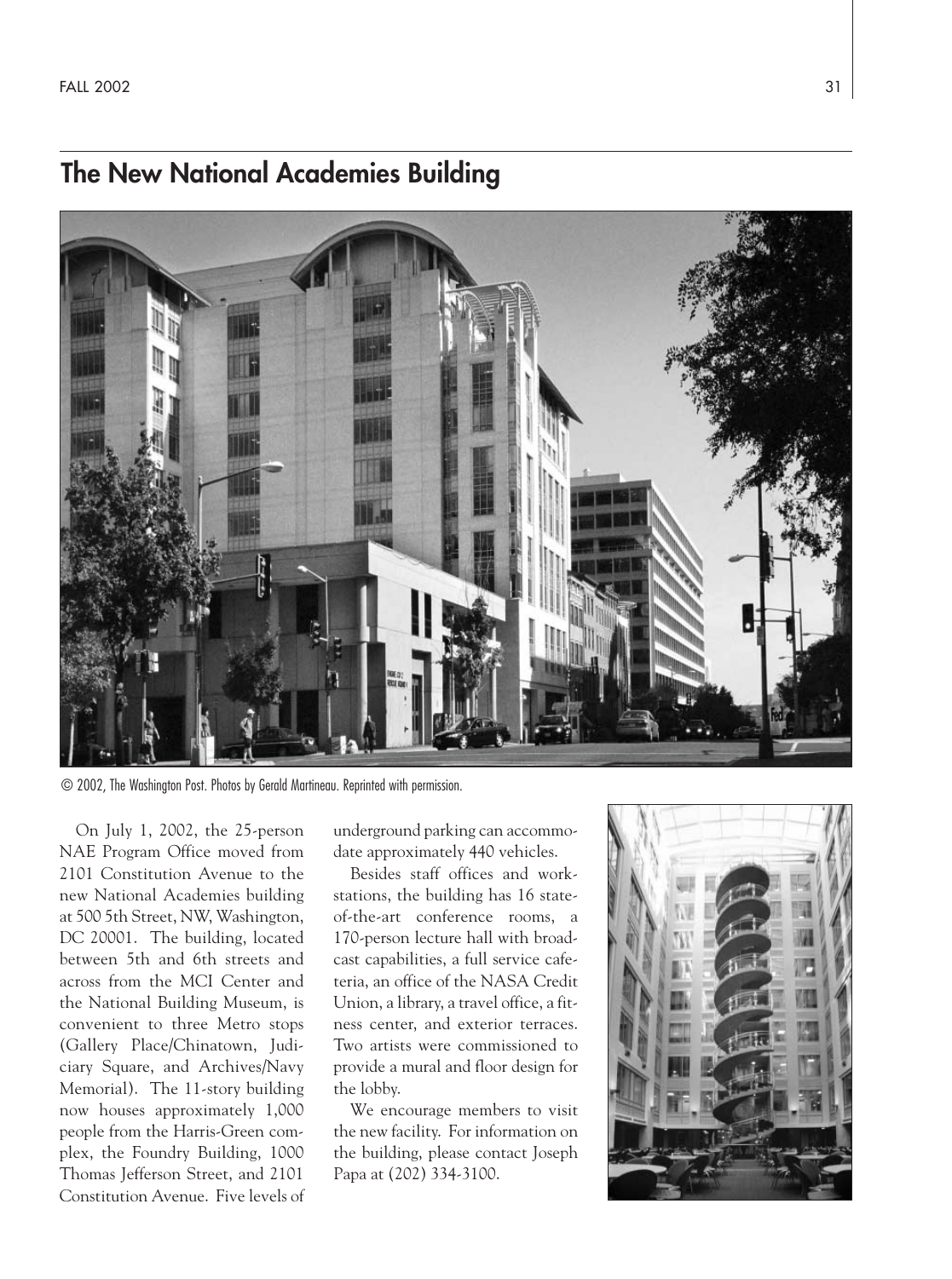

## **Fifth German-American Frontiers of Engineering Symposium**



Participants in the GAFOE 2002 Symposium.

The fifth German-American Frontiers of Engineering (GAFOE) Symposium was held at the National Academies Building in Washington, D.C., May 16–18, 2002. Modeled on the U.S. Frontiers of Engineering Symposium, this bilateral meeting brought together 60 engineers ages 30 to 45 from German and U.S. companies, universities, and government agencies and laboratories. NAE works with the Alexander von Humboldt Foundation to organize GAFOE symposia activities. NAE member **Sangtae Kim**, vice president and information officer, Lilly Research Laboratories, and Albert Weckenmann, professor, University of Erlangen-Nuremberg, cochaired the organizing committee and the symposium. The goal of the meeting was to bring together young leaders in a forum where they can learn about leading-edge developments in a range of engineering fields, thereby facilitating an interdisciplinary transfer of knowledge and methodologies. GAFOE has an added dimension of building cooperative networks across national boundaries.

The four topics covered at the meeting were: options for sustainable energy futures; tools for biomedical engineering; new trends in urban engineering; and intelligent transportation systems. Presentations, given by two Germans and two Americans in each of the four areas, covered a wide range of topics, including biomass energy, telemedicine, automated trafficsignal management, and the crashavoidance car. Interesting and spirited discussions took place among the participants during the formal sessions and during breaks,

receptions, and dinners. NAE member **Anita K. Jones**, Lawrence R. Quarles Professor of Engineering and Applied Science at the University of Virginia, gave the Thursday evening dinner speech. The group took a break from the plenary sessions on Friday afternoon for a tour of the National Air and Space Museum and other sites on the National Mall.

Funding for the symposium was provided by the U.S. Department of Energy, the Army Research Office, the Alexander von Humboldt Foundation, and the NAE Fund. Plans for the sixth GAFOE meeting to be held in Germany in 2003 are under way.

For more information, contact Janet Hunziker in the NAE Program Office at (202) 334-1571 or by e-mail at <*jhunzike@nae.edu*>.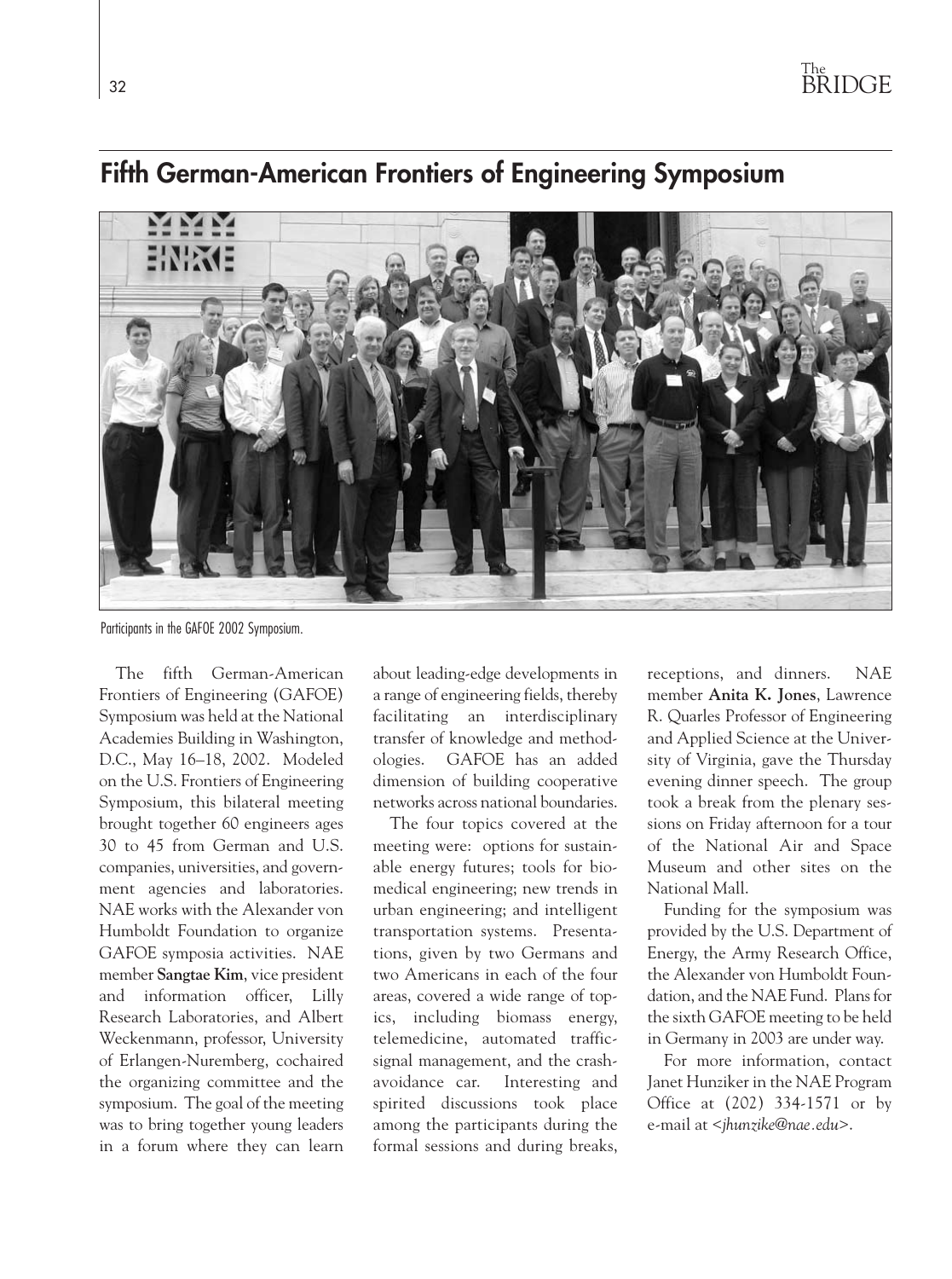### **Inventory of Public Awareness of Engineering Activities**

NAE member **Stephen D. Bechtel, Jr.**, chaired an initiative to inventory current programs in the United States by professional societies, universities, foundations, science museums, television producers, and industry to increase the public understanding of engineering. The project is designed to help the engineering community maximize its resources to deliver a comprehensive, coordinated, sustained message to improve public awareness of the fundamental importance of engineering to the quality of life and to the productivity and economic strength of the nation. A questionnaire was developed and distributed to 628 organizations in November 2001; 245 responses were received. The inventory showed that the engineering community is devoting significant resources to public relations, education, and public affairs—on the order of \$400 million annually. Many of these projects, however, do not have clear goals, consistent messages, or

metrics for determining effectiveness. Indeed, evidence indicates that most programs have not been successful and should be reassessed and coordinated with other programs. NAE plans to work with a variety of groups in the engineering community to develop a coordinated plan for future activities.

For more information, contact NAE Executive Officer **Lance Davis** at (202) 334-3677 or by e-mail at <*ldavis@nae.edu*>.

## **NAE Fellow Addresses German Council on Foreign Relations**

Recent statements by President Bush and other top administration officials have made it increasingly clear that the United States is in the process of adopting a more proactive policy in the war against terrorism. This was the focus of a statement by Raphael Perl, an NAE fellow and specialist in international terrorism policy, on July 2 before the German Council on Foreign Relations. Perl stressed that U.S. antiterrorism policy is changing from containment to preemption, from the limited

retaliatory use of military force to the preemptive use of decisive military force, and from limited covert activity to enhanced covert action.

Perl warned that "preemptive action, and the threat thereof, is a potent policy tool" and that the challenge to U.S. and European policy makers "is to exercise such options wisely and to recognize which situations can be improved by use of preemptive action and which not." An added challenge, he said, is to ensure that preemptive action

"does not result in nations being unnecessarily isolated from the coalition efforts we all seek to promote" (for the full text, see <*http://usinfo.state.gov/topical/pol/ terror/02070204.htm*>).

Perl is study director for the NAE Committee on Combating Terrorism: Prioritizing Vulnerabilities and Developing Mitigation Strategies. The committee's report is expected to be released in early 2003.

### **Council and Staff Awards Luncheon**

The National Academy of Engineering (NAE) recently held its annual Council and Staff Awards Luncheon in the Chesapeake Room of the Swissôtel, The Watergate. President Wm. A. Wulf hosted the ceremony.

Wm. A. Wulf and NAE Council Chair **George M.C. Fisher** presented copies of the Council Resolution and gifts to retiring council members **Tom Everhart**, **Julia Weertman**, and **Gene Wong** for their contributions during their years of service.

Two NAE Service Awards were presented to NAE staff members Kimberly West, public information assistant/assistant awards administrator, for five years of service, and Belinda Smith, Membership Office staff associate, for 30 years of service.

Staff Achievement Awards were also presented to Carol R. Arenberg, managing editor of *The Bridge* and other NAE publications, Penelope Gibbs, program associate, Greg Pearson, program officer, and Belinda Smith, Membership Office staff associate. All four received certificates of appreciation and cash awards.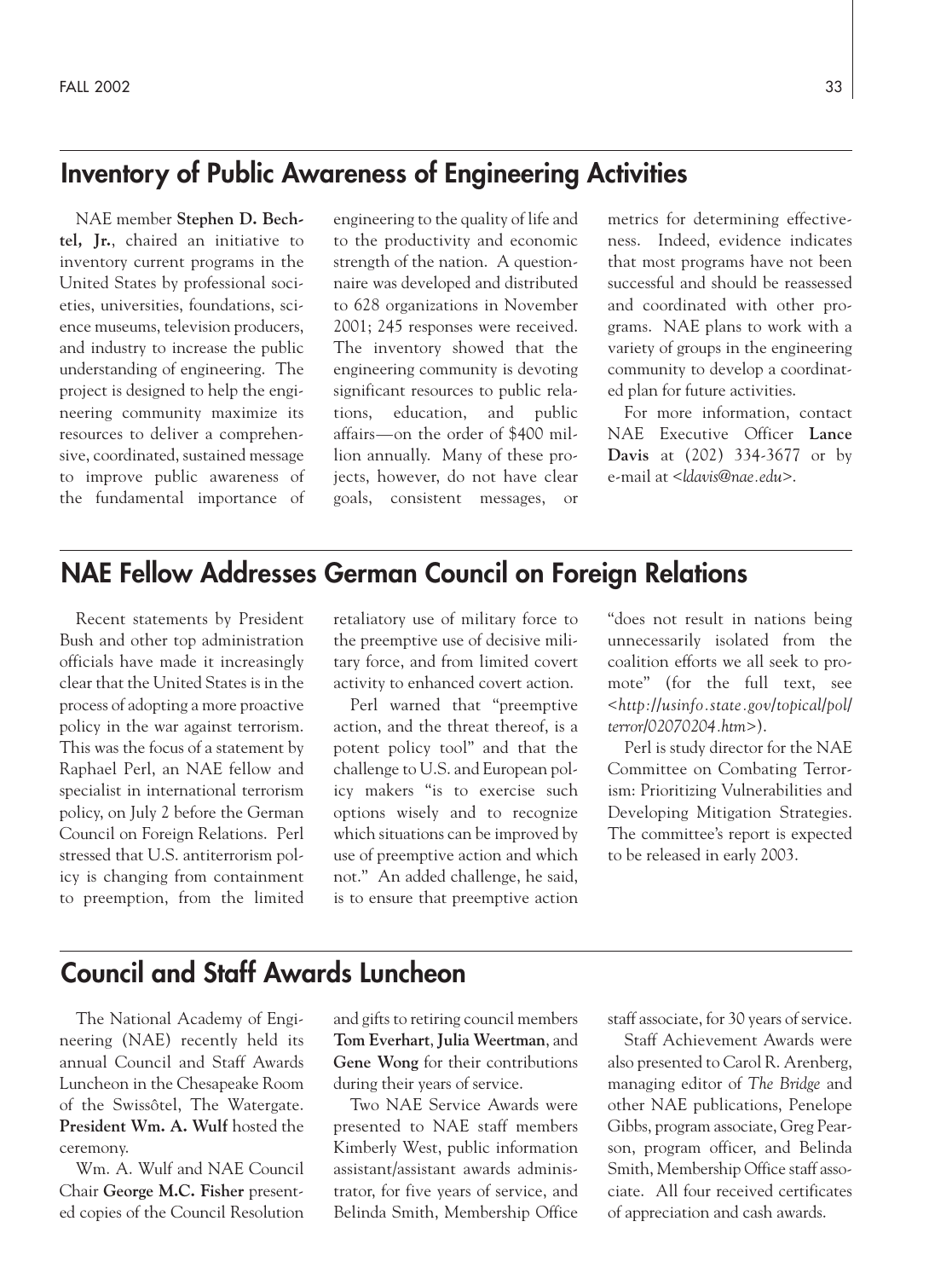## **NAE Fellows Program**

Every year, NAE seeks a few talented people to become NAE Fellows. The Fellows Program was established in 1984 to give professionals in engineering and other fields an opportunity to broaden their exposure to and understanding of major technological and public policy issues facing the United States. NAE Fellows work directly with Academy members and other leaders in U.S. universities, industry, and government.

Most participants in the program have recently completed graduate degrees or are on temporary leave (e.g., sabbatical) from universities, government laboratories, or private companies. There are no formal prerequisites for candidates other than an intense curiosity about the interactions of technology and society; NAE generally seeks a "good fit" between a candidate's interests and expertise and current program activities.

Fellows typically assume responsibility for one major project during their tenure. For example, they may help conduct a consensus study, workshop, or symposium on a technology issue of national importance and prepare and disseminate the resulting publication. All Fellows develop close working relationships with NAE staff, NAE officers, and members of volunteer committees involved in specific projects. Fellows work under the direct supervision of the NAE Program Office.

NAE is currently seeking candidates with an interest and expertise in environment as it relates to energy, water, security, and international issues. The candidate may focus on the engineering, policy, and economic aspects of an issue or a broad global perspective of the subject.

Fellowships usually last from 12 to 24 months, although the term of tenure may be adjusted to meet the needs of the applicant. Stipends are

based on the candidate's experience and present salary level. Universities, government laboratories, and private companies often provide a portion of support for individuals on leave from their institutions.

To apply for a fellowship, candidates should submit a vita and letter (no more than two pages) explaining how their interests align with current NAE program activities. For a description of current NAE programs, see the "NAE Program" in the left-hand menu of the NAE website at <*http://www.nae.edu*>. **Applications for fellowships beginning in winter 2002 or spring 2003 are due by October 15, 2002. Applications for fellowships beginning in summer or autumn 2003 are due by February 1, 2003.**

For further information, contact Dr. Jack Fritz in the NAE Program Office, 500 5th St. N.W., Washington, D.C., 20001, at (202) 334- 2491, or by e-mail <*jfritz@nae.edu*>.

## **Gary Fanjiang Joins NAE as Fellow**



Gary Fanjiang

Gary Fanjiang, M.D., M.B.A., joined NAE in July to help direct the Engineering the Delivery of Health Care Program. Dr. Fanjiang, a resident at the Tufts New England Medical Center and the Boston Floating Hospital for Children, is trained in pediatrics and psychiatry. A graduate of Cornell University and the Tufts University School of Medicine, Dr. Fanjiang also has an M.B.A. in health care management.

He has worked at the Harvard Healthcare Delivery Center, a group that develops pioneering designs for health care systems, and was a founding team member of several health care Internet start-up companies. In addition, he has been a consultant in the biotechnology industry. He has extensive experience in medical research and has published several clinical guides.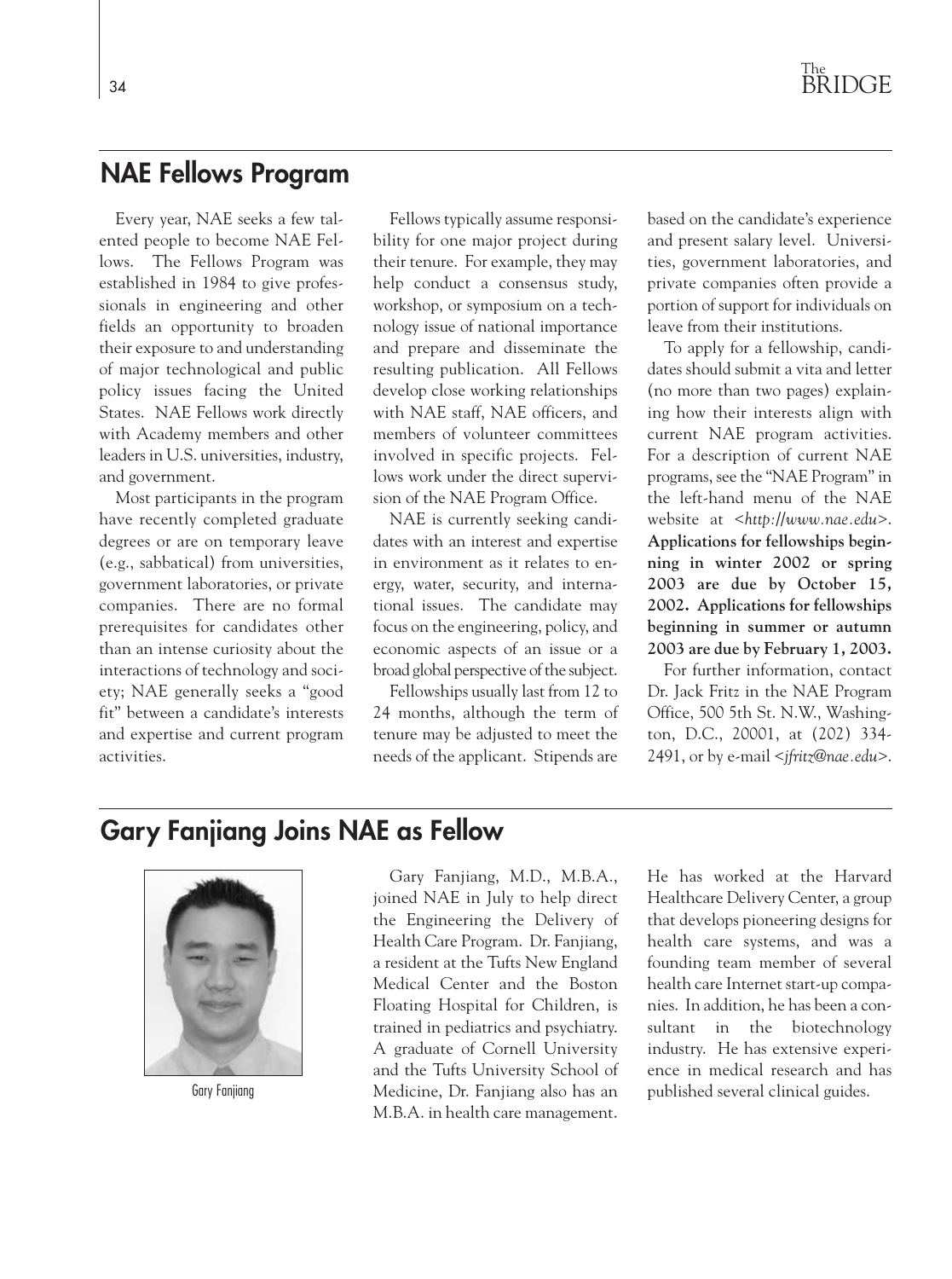### **Convocation of the Council of Academies of Engineering and Technological Sciences**

In May 2003, NAE will host the Convocation of the Council of Academies of Engineering and Technological Sciences (CAETS) in Hollywood, California; the topic of the symposium this year will be the convergence of information technology and entertainment. The impact of information technology on entertainment is apparent everywhere, especially in the dazzling special effects in contemporary films

and video games. The impact is far from one-sided, however. Increasingly, ways of telling a story and evoking emotional responses borrowed from the entertainment industry are being used for very serious purposes, such as training people who must make decisions under stress. The convocation symposium will explore interactions between these technologies, applications, and cultures.

CAETS is an international organization of academies of engineering. Leaders of member academies meet annually to discuss common problems with an international dimension, such as climate change, energy, and water and other scarce resources. The symposium is held biennially on a topic chosen by the host country. CAETS will mark its twenty-fifth anniversary at the 2003 meeting.

## **Elizabeth Hollenbeck, NAE Intern**



Elizabeth Hollenbeck

Liz Hollenbeck is a master's candidate in mechanical engineering at the University of California, Irvine, where she plans to pursue her Ph.D. in the same subject. She was recently offered a NASA Fellowship from the Lyndon B. Johnson Space Center in Houston, Texas, for her work on optical microsystems. As a Christine Mirzayan Intern at NAE, she worked on the Engineer of 2020 Project.

### **Amanda Sarata, NAE Intern**



Amanda Sarata

Summer intern Amanda Sarata worked on the Engineering and Health Care Systems Project. Amanda has a B.A. in biology from Carleton College, an M.S. in science and technology policy from the University of Minnesota, and is an M.P.H. candidate in public health genetics at the University of Washington. She worked for the senior policy advisor to the commissioner of health, Minnesota Department of Health, to develop a strategy for addressing issues of patient safety, which included preparing testimony for the Agency for Healthcare Research and Quality on a research agenda for patient safety from the state's perspective. She currently works with the Washington Genetics Task Force. In the future, she hopes to address the integration of new genetic technologies into public health policy.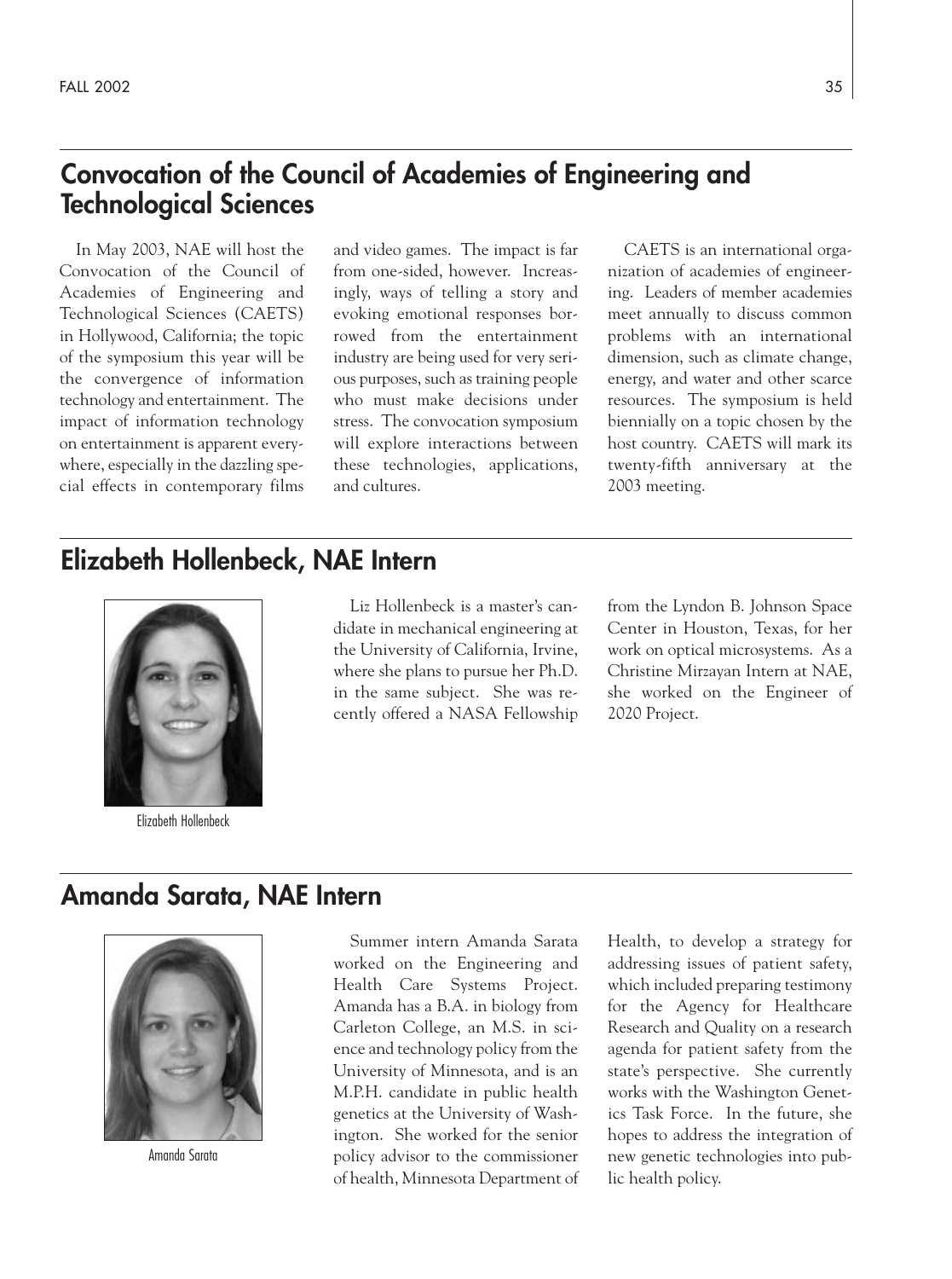## **Address by Dr. Eli Fromm on Receiving the Bernard M. Gordon Prize**



Eli Fromm is the Roy A. Brothers University Professor at Drexel University.

*Correction: In the summer issue, Dr. Eli Fromm was mistakenly identified as an NAE member. In addition, the text of his program summary was published instead of his acceptance remarks. The correct text is reprinted below. We deeply regret the errors.*

President Wulf, Chairman Fisher, Dr. Good, Mr. and Mrs. Gordon, members of the academy, colleagues, family, and friends, it is difficult to find words to express the awe and humbled excitement I feel in receiving this wonderful honor. For an immigrant farm kid who was so poor that college seemed out of reach, standing here and receiving this crown jewel is more than I could ever have imagined; even more so because I am the inaugural recipient.

There are many people to thank for their part in bringing us here tonight—Mr. and Mrs. Gordon for their vision and generosity; members of the Academy, who, together with the Gordons, have had the wisdom and vision to recognize and highlight creative, entrepreneurial, and "outof-the box" thinking as it pertains to the engineering educational enterprise. I thank you not only personally, but also on behalf of the entire community for bringing this issue to such a high level on the national agenda. Raising the consciousness and awareness of what has been accomplished leads to visions of what can yet be done. It is ultimately through this educational system that we will continue to provide the world with the creative talent that drives the economic engine and leads to the betterment of society and enriches the human condition. Thus, in the final analysis, the encouragement and stimulus you have rewarded and highlighted is a gift to us all.

There are many others to thank as well. No work encompassing the magnitude of change we have undertaken could have been accomplished without the creative and visionary contributions of many people. I have merely been the conductor of a multidisciplinary, geographically dispersed, and culturally diverse orchestra. To my many colleagues at Drexel who were involved in the early aspects of this work through the E4 program, and especially to the late Bob Quinn, I express great appreciation and a strong thank you for sharing the vision and being strong enough to cross traditional collegiate boundaries. As in the popular children's book, we were like the "little engine that could," and we became the kernel of something that has grown to be much greater. To my many colleagues in the Gateway Coalition I can only express my deepest thanks for sharing and shaping the vision and for contributing your creative talents to an expanded initiative dealing with a broad array

of issues. To the visionary leadership at the National Science Foundation, our institutions, and several corporate sponsors, a warm thank you for providing the fuel that has fed the engine. I have learned much from working with so many talented people from such diverse institutional cultures. And, finally, thank you to my family, and especially to my wife of almost 40 years, Dorothy, who insists that I have given new definition to the phrase "I'll be leaving the office soon."

After 25 years of interdisciplinary research in biomedical instrumentation, miniature implantable or ingestible sensors and transmitters, I found myself in a position in the mid-1980s of taking a broad look at undergraduate engineering education. That look, and what followed, is what brought me here tonight.

From the 1950s through the 1980s, the model of our undergraduate educational enterprise had become increasingly analytic and fragmented into a large number of independent parts; at least they seemed independent to the student. There were some who wanted to add new technical subject matter continually, without losing sight of the fundamentals; others, and national reports, increasingly called for more well rounded graduates with the ability to function in the socially interactive, communicative business climate of modern industry. Exasperated educators simply said there was insufficient opportunity to "do it all."

We took that opportunity to consider a total restructuring and have evolved a model that does, indeed, enable us to do much more, be functionally more effective and time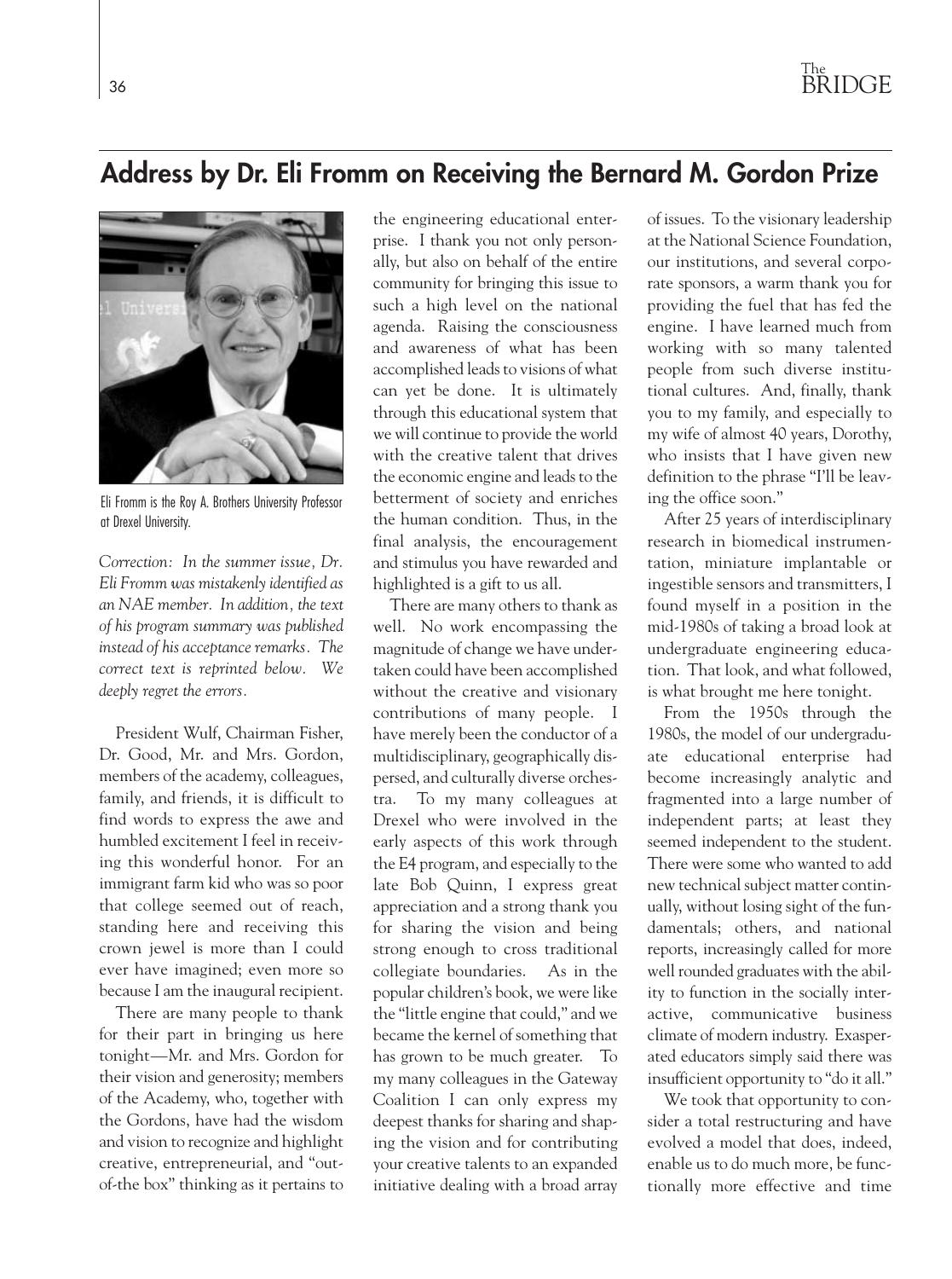efficient, and address much broader issues than curriculum alone. In the model, engineering is the centerpiece, and relationships to the physical and social sciences are strengthened. The new structure also allows for the addition of new dimensions, so that the whole is greater than the sum of its formerly independent parts.

Engineering has been brought up front and integrated with the sciences, mathematics, humanities, and social sciences into a holistic experience. Integration also provides an opportunity to link the societal and historical perspectives while embedding the development of communication and organizational skills. The inversion also creates opportunities for new approaches in the upper division—to go into greater depth, to introduce technologies that are just on the horizon, or to create crossinstitutional student/faculty teams, such as those that conduct concurrent engineering designs. Design, the essence of the creative process, has become a motivator and driver to using the tools of mathematics, the hard sciences, and the social sciences to create something new or better. Design motivates the higher order vision and creative thinking in our emerging engineering professionals. We merge synthesis with analysis, as well as the abstract, with societal-centered practice. This approach excites students, establishes a context for their studies, and gives them the opportunity to be creative and express a vision. In total, this approach creates a student-friendly, broad intellectual foundation for which the school of engineering takes leadership responsibility. With this restructuring, the professional discipline is now the

centerpiece of the intellectual debate, without loss of the foundation; in addition, career-supportive issues that are equally applicable to any professional discipline are interwoven.

Beyond curricular content, faculty are examining educational methods and how we teach as well as what we teach. They are using technologies to make the educational process more effective and rewarding. Student professional development includes not only communication, interpersonal skills, and teambuilding skills, but also ethics and societal impact. These are built into an integrated program so they are dealt with in context and not as independent units of a disjointed program. Finally, our engineering faculty has defined succinct, measurable objectives and outcomes based on computerized student-response data collected, analyzed, and fed back for improvement. There is, indeed, a significant and sustainable cultural change taking place in engineering education, and it has been rewarding to witness it.

One contributor to that cultural change has been communications technologies, which has enabled our student and faculty connectivity. In the years ahead we expect even more global cross-institutional linkages and further integration in our educational programs, making them more exciting, rewarding, and, at the same time, more intensive technically and intellectually broader. As a result, our students will be better graduates, not only because of their access to far-flung facilities, but also because of the intellectual maturity and broader cultural understandings that come from such linkages. Much of that is, and will continue to be, technology enabled.

Beyond links across institutions nationally and internationally, envision, if you will, the day when a student (or a practicing engineer) will have sensory feedback at the keyboard while conducting a remote operation. The human senses can be important to the understanding of real operational characteristics of an experiment or development. Envision, if you will, the possibility of visual, touch, force, and maybe even olfactory sensory feedback from a remotely controlled engineering operation or product development. Or, think for a moment of a web repository, such as the one we are building, just one of many content seeds for a fabulous digital-library environment. Envision a student working with computer-based modules to develop solutions to an openended engineering problem. As he or she works through several scenarios, the names of important historical figures or events associated with the concepts, theories, and applications pop up. Now the student can digress for a moment and learn a bit about those individuals and periods. Furthermore, there is a chain of historical, social, or industrial events that preceded, coincided with, or followed each leader's work; each link has text, sound, and video to make the setting vivid. Imagine the wealth of knowledge and worldliness, as well as the technical understanding, this student will gain through such *self-driven* integration. The evolution of these tools will continue as the vision and imagination of our emerging engineering professionals are further stimulated.

Thank you again for this great honor and for sharing this evening with me.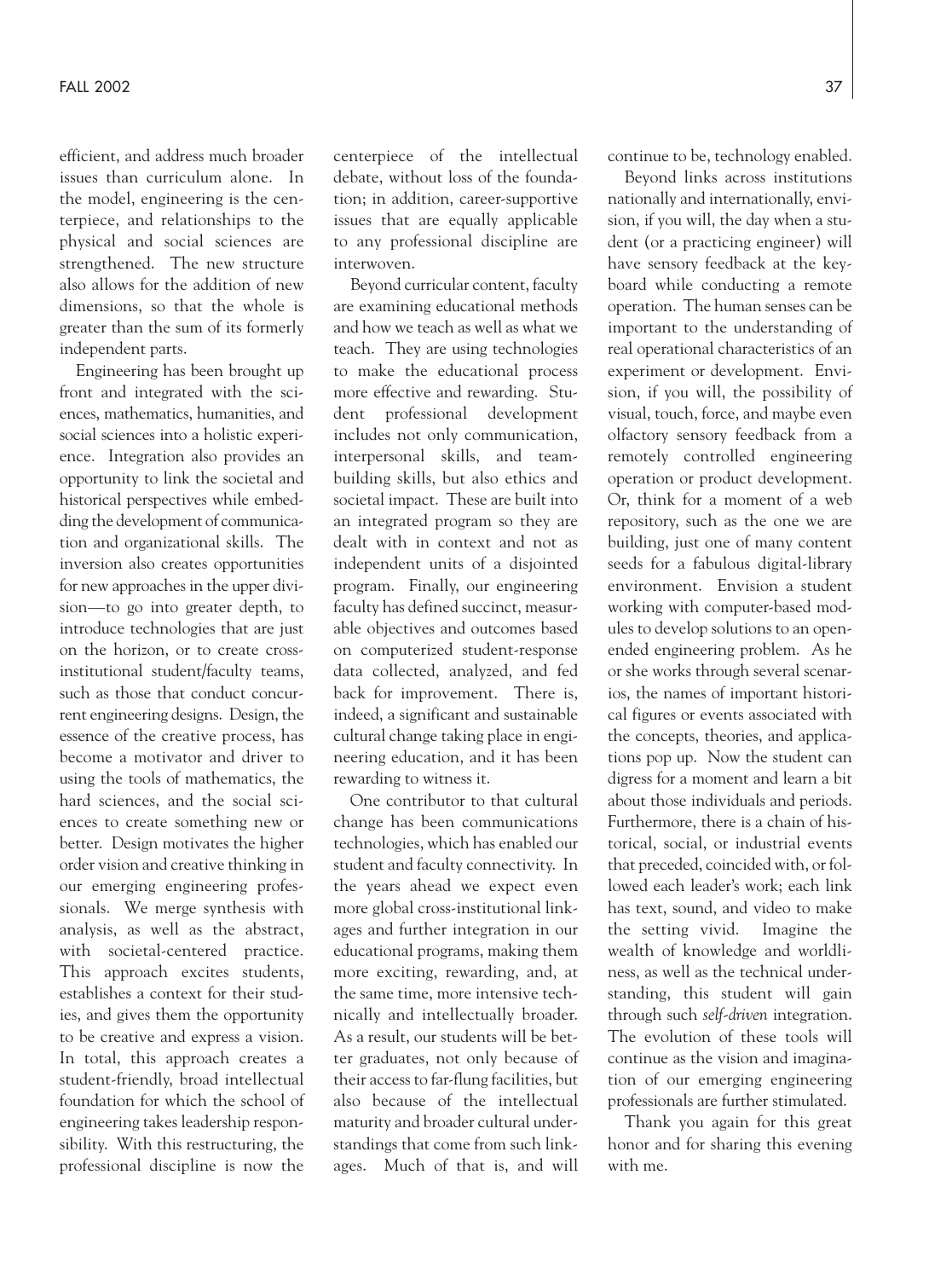## **Calendar of Meetings and Events**

| September 3-4   | Engineering of 2020 Scenario<br>Development Workshop                       | October 5     | <b>NAE Council Meeting</b><br>Peer Committee Meetings                       | November 12-13                                                                              | NRC Governing Board<br>Meeting                                  |  |
|-----------------|----------------------------------------------------------------------------|---------------|-----------------------------------------------------------------------------|---------------------------------------------------------------------------------------------|-----------------------------------------------------------------|--|
|                 | Woods Hole, Massachusetts                                                  | October 6-8   | December 6<br><b>NAE Annual Meeting</b>                                     |                                                                                             | Committee on Membership<br>Dinner Meeting<br>Irvine, California |  |
| September 10    | Governing Board Executive<br><b>Committee Meeting</b>                      | October 9     | Governing Board Executive<br><b>Committee Meeting</b>                       |                                                                                             |                                                                 |  |
| September 19-21 | U.S. Frontiers of Engineering<br>Symposium<br>Irvine, California           | October 24    | Fritz J. and Dolores H. Russ<br><b>Prize Committee Meeting</b>              | December 7                                                                                  | Committee on Membership<br>Meeting<br>Irvine, California        |  |
| September 25    | <b>Charles Stark Draper Prize</b><br><b>Committee Meeting</b>              | October 24-26 | Japan America Frontiers of<br><b>Engineering Symposium</b><br>Tokyo, Japan  | December 10                                                                                 | Governing Board Executive<br><b>Committee Meeting</b>           |  |
| September 27    | Committee on Engineering<br><b>Education Meeting</b><br>Irvine, California | November 4    | Engineer of 2020 Steering<br><b>Committee Meeting</b><br>Irvine, California | All events are held in the Academies Building,<br>Washington, D.C., unless otherwise noted. |                                                                 |  |
| October 4       | <b>Finance and Budget</b><br><b>Committee Meeting</b>                      | November 12   | Governing Board Executive<br><b>Committee Meeting</b>                       |                                                                                             |                                                                 |  |
|                 | NAE Council Meeting and<br><b>Working Dinner</b>                           |               |                                                                             |                                                                                             |                                                                 |  |

### **In Memoriam**

**J. DONOVAN JACOBS**, 91, retired chairman, Jacobs Associates, died on August 26, 2000. Mr. Jacobs was elected to NAE in 1969 for his invention of the tunnel sliding floor for rapid excavation, which greatly improved tunnel construction.

**RICHARD C. JORDAN**, 93, professor and head (emeritus), Department of Mechanical Engineering, University of Minnesota, died on June 14, 2002. Dr. Jordan was elected to NAE in 1975 for his pioneering research on energy conservation through climate control on solar energy and for his national and international leadership in engineering education.

**YUEN TZE LO**, 82, professor emeritus of electrical and computer engineering, University of Illinois at Urbana-Champaign, died on May 10, 2002. Dr. Lo was elected to NAE in 1986 for his inventions and innovative ideas that significantly advanced the theory and design of antennas and arrays.

**DAVID W. McCALL**, 73, retired director, Chemical Research Laboratory, Bell Laboratories, Lucent Technologies, died on June 6, 2002. Dr. McCall was elected to NAE in 1984 for his leadership in the engineering of polymers for high performance and reliability in communications and electronics.

**HENRY M. PAYNTER**, 78, professor of mechanical engineering (emeritus), Massachusetts Institute of Technology, died on June 14, 2002. Dr. Paynter was elected to NAE in 1997 for his contributions to the analysis, design, and control of complex multidisciplinary

systems and for developing the Bond Graph modeling language.

**LOUIS W. RIGGS**, 79, retired chairman, Tudor Engineering Company, died on June 11, 2002. Mr. Riggs was elected to NAE in 1987 for his leadership and innovative design of bridges and rapid transit structures in the United States and other countries.

**ALEXANDER R. TROIANO**, 93, Republic Steel Professor (emeritus), Department of Metallurgy and Materials Science, Case Western Reserve University, died on June 12, 2002. Dr. Troiano was elected to NAE in 1986 for his distinguished contributions to the understanding of the mechanical behavior of metals and to the education of metallurgists.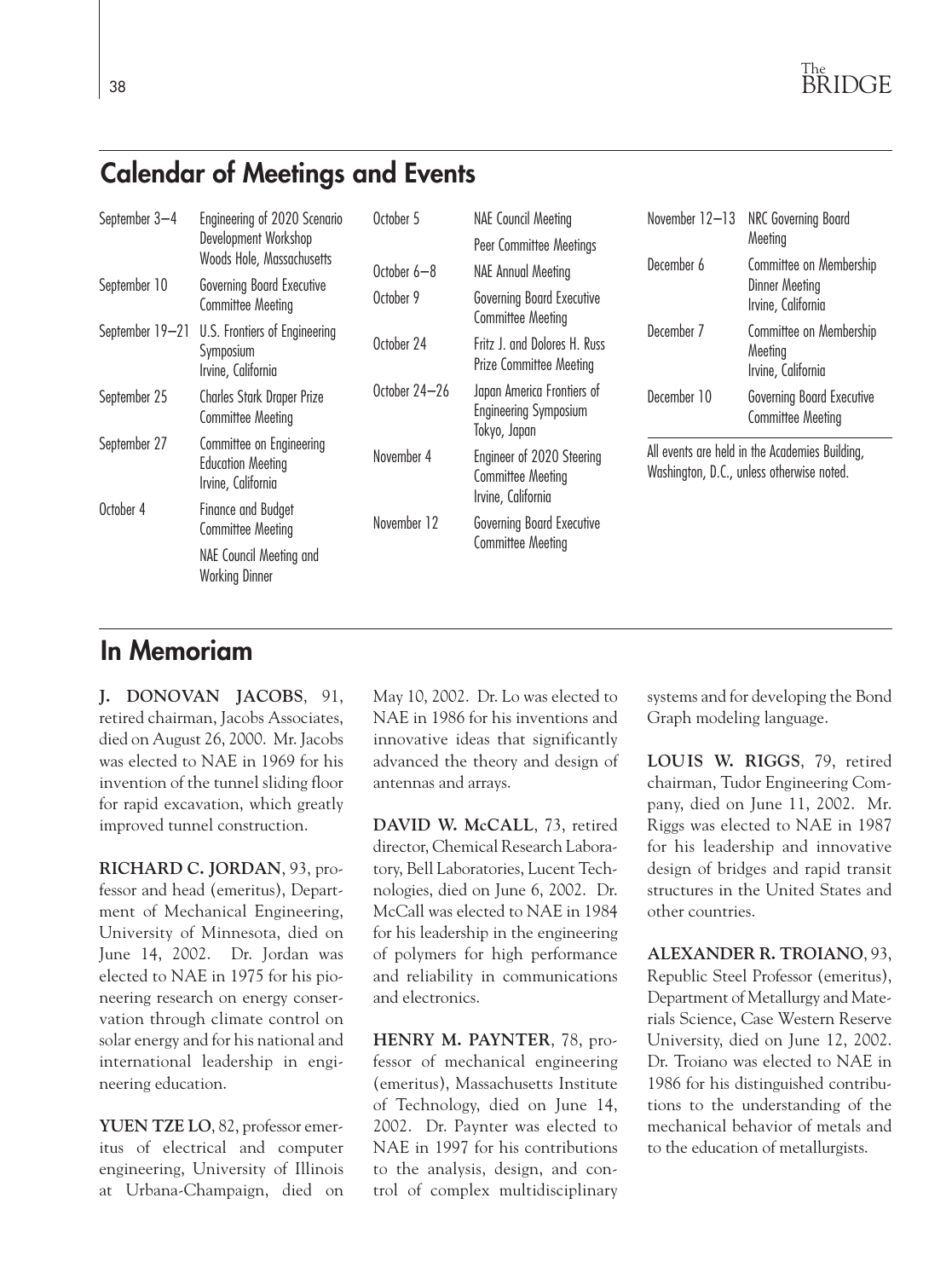## National Research Council Update

## **Outside, Independent Reviews for Large-Scale Engineering Projects of the U.S. Army Corps of Engineers**

After recent controversies about the assumptions and analyses used by the U.S. Army Corps of Engineers (USACE) for project proposals, especially a draft feasibility study of a \$1 billion plan to enlarge locks on the Upper Mississippi River-Illinois Waterway, Congress requested that a study be conducted to determine when USACE should solicit independent reviews of its plans. *Review Procedures for Water Resources Planning,* a new report by a study committee of the National Research Council (NRC), concludes that external scientific reviews should be done of the most costly, complex, and controversial planning studies. The study committee recommends that the reviews be made available to the public and that the Corps respond in writing to each of the main points. "The highest degree of credibility will be achieved if responsibility for external review is given to an organization that is independent of the Corps," said committee chair and NAE member, **James K. Mitchell**.

The committee also recommends that the Army create a small professional staff to administer the Corps' review process and decide, on a case-by-case basis, whether a planning study merits external or internal review. Congress should also create a review advisory board to provide periodic advice to the project review group to ensure that reviews are consistent, thorough, and timely.

The committee recommends that Corps studies of projects that are expensive, very controversial, affect a large geographic area, or involve a high degree of environmental risk be reviewed by an independent organization. The role of all review panels, external and internal, should be to identify, evaluate, and comment on key assumptions that underlie the technical, economic, and environmental analyses in the planning studies. The chief of engineers, or district engineers in certain cases, should then, in writing, either agree with each key point and explain how it will be taken into account or rebut the comment and explain why it is being rejected. The review panels should highlight areas of disagreement that must be resolved by the White House and Congress, but they should not provide final approval or rejection of a project.

The committee also notes that reviews must be initiated early enough in the study process so that the results can be used to improve the study and lend credibility to the process. In complex and controversial planning studies, an initial review might be conducted early on and a more comprehensive one later. Reviews will generally represent a small fraction of the overall cost of major planning studies and might even lead to savings.

NAE member **James K. Mitchell**, Virginia Polytechnic Institute and State University, chaired the study committee. The full text of the report is available online at: <*http:// www.nap.edu/catalog/10468.html*>.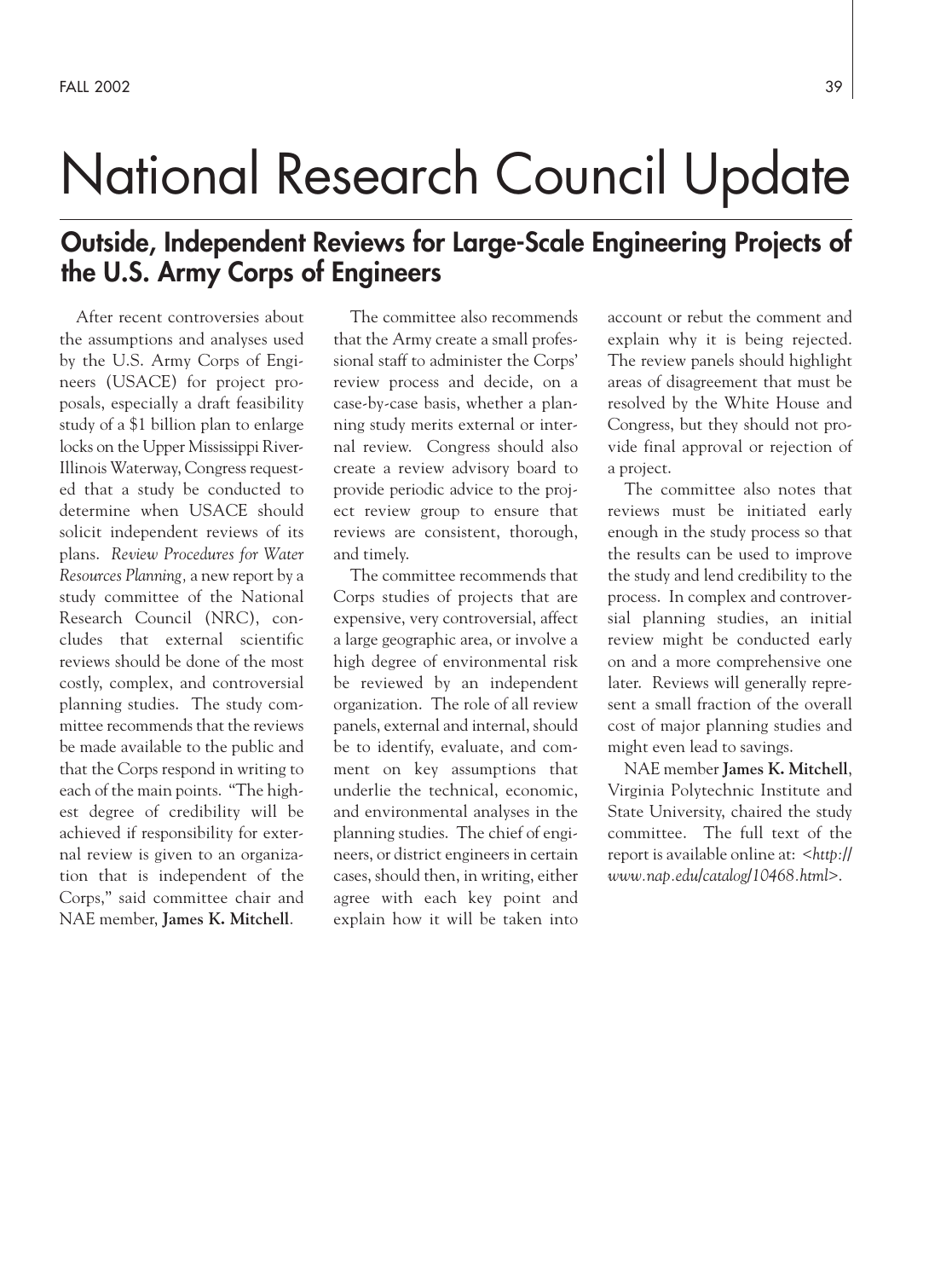## **Harnessing Science and Technology Capabilities to Fight Terrorism**

A new report, *Making the Nation Safer: The Role of Science and Technology in Countering Terrorism*, concludes that the United States can take advantage of its scientific and engineering capabilities to detect, thwart, and respond to terrorist attacks. The report identifies actions that can be taken immediately, such as the deployment of available technologies, and acknowledges the urgent need to initiate research and development in critical areas. The study committee recommends that an independent homeland security institute be established to help the government make crucial technical decisions and devise strategies. "The scientific and engineering community is aware that it can make a critical contribution to protecting the nation from catastrophic terrorism," said NAE member **Lewis M. Branscomb**, cochair of the committee. "Our report gives the government a blueprint for using current technologies and creating new capabilities to reduce the likelihood of terrorist attacks and the severity of their consequences."

Actions that can be taken now to make the nation safer include: protecting and controlling nuclear weapons and nuclear material;

producing sufficient supplies of vaccines and antibodies; securing shipping containers and power grids; and improving ventilation systems and emergency communications systems. Research should be pursued in a number of specific areas: intelligent, adaptive electricpower grids; reserving power for critical services, such as communication and transportation; and computer programs for data mining and information fusion; protective gear for rescue workers and sensors to alert them to radiological or chemical contamination and other hazards; improved design standards to make buildings more blast resistant and fire resistant; and air filtration and decontamination methods.

The committee recommends that the Office of Homeland Security, which is responsible for defining and coordinating a national counterterrorism strategy, establish a homeland security institute comprised of experts who can analyze vulnerabilities in critical infrastructures and evaluate the effectiveness of systems deployed to reduce them. The institute should be a not-forprofit, contractor-operated organization that can respond quickly to requests for advice from senior government officials.

The federal government will have to work closely with many other institutions, such as cities and states, private companies, and universities, to define and implement counterterrorism strategies. Many of the nation's critical infrastructures, such as transportation, communications, and energy systems, are privately owned and operated. To reduce the costs of security and sustain public commitment to counterterrorism efforts, and to make it easier for these companies to adopt new technologies, research should (as much as possible) be focused on technologies that not only protect infrastructures, but also deliver economic and social benefits to society.

The report was funded by the National Academies. NAE members on the Committee on Science and Technology for Countering Terrorism are **Lewis M. Branscomb** (cochair), Harvard University; **Richard L. Garwin**, IBM Thomas J. Watson Research Center; **Paul H. Gilbert**, Parsons Brinckerhoff International, Inc.; and **John L. Hennessy**, Stanford University. Prepublication copies are available online at: <*http://www.nap.edu/ catalog/10415.html*> or from the National Academy Press, 1-800- 624-6242.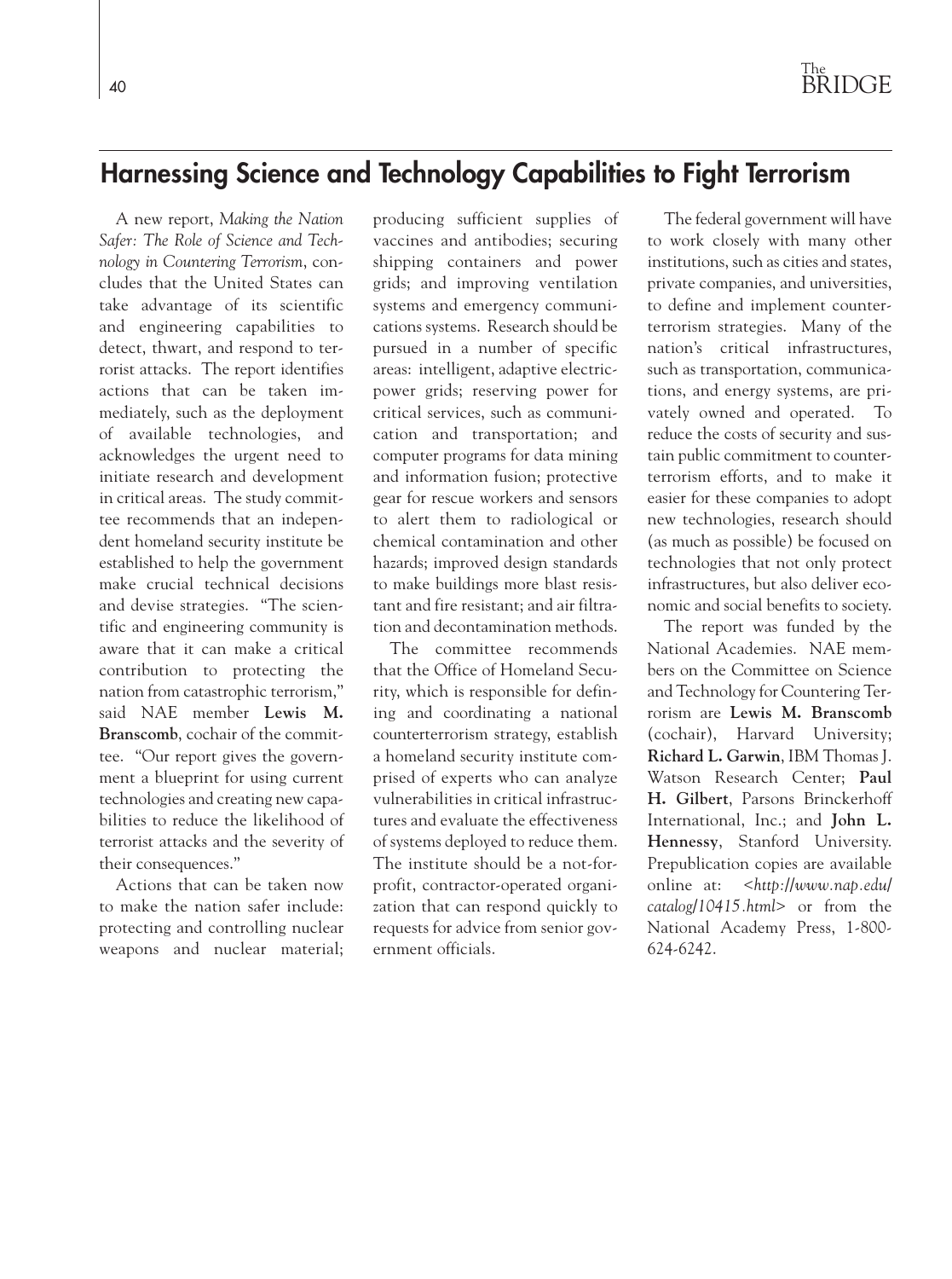### **Safety and Cost Consequences of Trucks on Interstates**

According to *Regulation of Weights, Lengths, and Widths of Commercial Motor Vehicles,* a new report from the Transportation Research Board commissioned by the U.S. Department of Transportation, the federal government should monitor the effects on safety and road-maintenance costs of trucks that exceed federal weight limits operating on interstate highways. The report recommends that Congress charter a new federal organization to carry out pilot studies and research to determine the impact of trucks on highways, oversee the creation and evaluate the results of federal regulations, and recommend new regulations based on its findings.

Ninety percent of the costs of constructing and maintaining the interstate highway system is provided by the federal government, and current regulations are supposedly designed to limit wear and tear from heavy vehicles. Despite advances in technology and changes in traffic and highway conditions, federal truck regulations have only been significantly revised twice in the last 45 years. Because of concerns about competition in the freight industry, Congress has been deterred from taking up regulatory changes in this area.

The current federal limit for permits for truck operation is 80,000 pounds, and the standard tractortrailer has five axles. The report recommends that states be allowed to issue permits for the operation of six-axle tractor-trailers weighing up to 90,000 pounds. The six-axle truck would reduce shipping costs moderately and cut down on pavement wear because of its lower weight-per-axle ratio. However, increasing the total weight of trucks would increase the costs of bridge construction and maintenance. The report also concludes that double trailers as long as 33 feet, trailers 5 feet longer than the common, 28-foot double trailers, should be permitted. The operation of double trailers and 90,000-pound tractor-trailers, however, should be up to the states and only operated by carriers with special permits.

Currently, no federal agency matches these activities and responsibilities. Therefore, the committee recommends that Congress charter an institute to monitor the new permit program, conduct pilot studies, and carry out basic research on the impacts of truck traffic. Based on its evaluations, the institute should recommend changes in federal regulations to Congress and the secretary of transportation. Objective data collection and analysis, coupled with full public comment, should help break the gridlock over size and weight policies.

The report also describes promising technologies for improving truck safety but concludes that more research and monitoring are needed before they can be commercialized and widely adopted. For example, an electronic braking system that could sense instabilities from sudden evasive maneuvers might improve a truck's ability to stop quickly and maintain control. The proposed pilot studies and permit program could provide incentives for industry and states to develop safetyrelated innovations.

NAE members on the committee were **James W. Poirot** (chair), CH2M Hill, Inc. (retired); **James E. Roberts**, California Department of Transportation; and **C. Michael Walton**, University of Texas, Austin. The full text is available online at: <*http://www.nap.edu/ catalog/10382.html*>.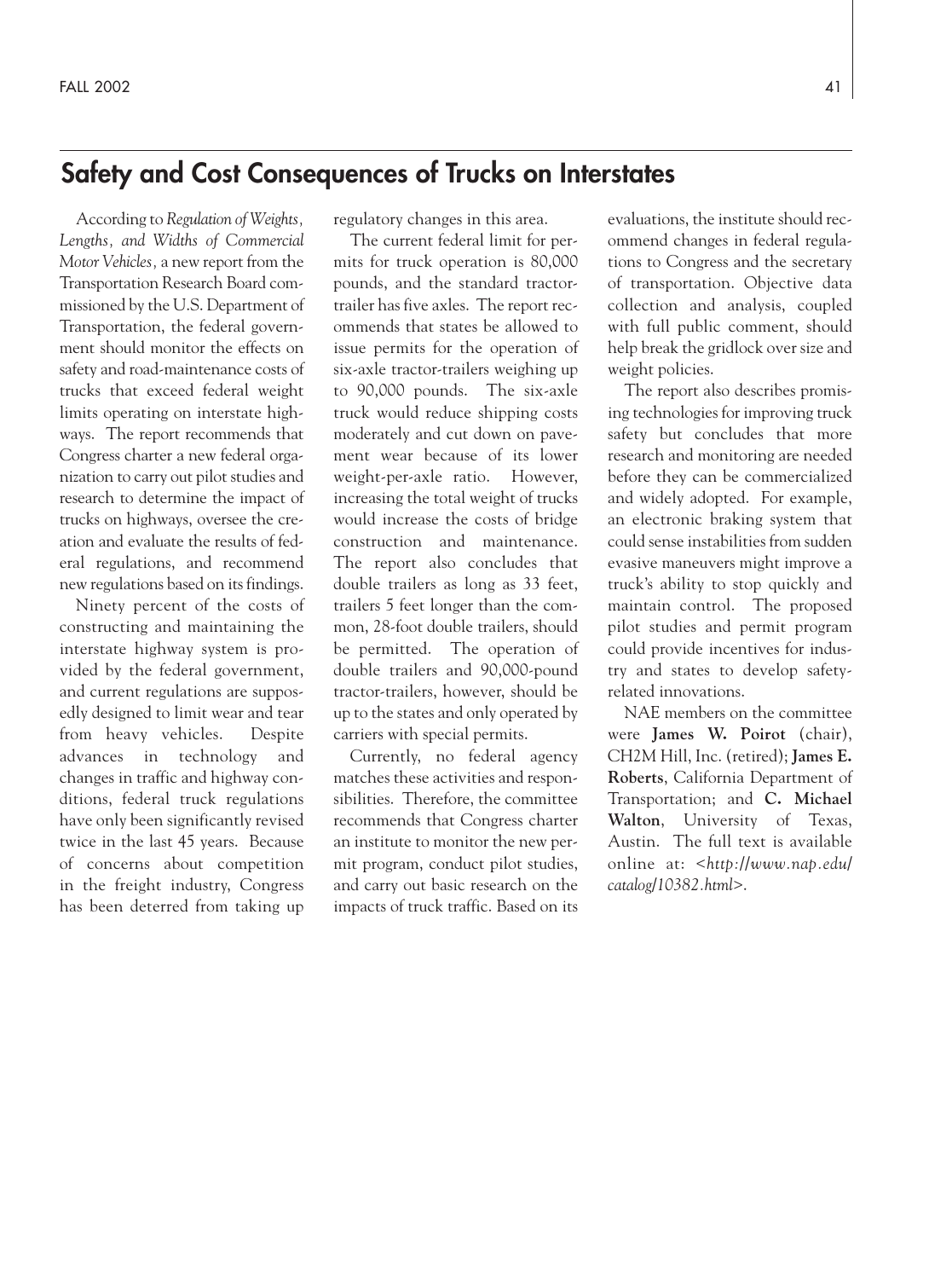## Publications of Interest

The following reports were recently published by the National Academy of Engineering or the National Research Council. Unless otherwise noted, all publications are for sale (prepaid) from the National Academy Press (NAP), 2101 Constitution Avenue, N.W., Lockbox 285, Washington, DC 20055. For more information or to place an order, contact NAP online at http://www.nap.edu or by phone at (800) 624-6242. *(Note: Prices are subject to change without notice. Online orders receive a 20 percent discount. Please add \$4.50 for shipping and handling for the first book and \$0.95 for each additional book. Add applicable sales tax or GST if you live in CA, DC, FL, MD, MO, TX, or Canada.)*

**Cybersecurity Today and Tomorrow:** Pay Now or Pay Later. This report was assembled by the staff of the NRC Computer Science and Telecommunications Board from information in existing reports. Although the issue of computer and communications security has been examined many times from different perspectives, research results and recommendations have not been widely disseminated or adopted. The events of September 2001 demand that we revisit the issues of security and robustness in our infrastructures. This report brings the vulnerabilities into fresh focus and highlights approaches that could mitigate the risks. Paper, \$12.00.

### **The Disposition Dilemma: Controlling the Release of Solid Materials from Nuclear Regulatory Commission-Licensed Facili-**

**ties.** At the request of the Nuclear Regulatory Commission, the National Research Council assesses the commission's decision-making processes with regard to the disposal of contaminated materials and recommends necessary changes. The study concludes that current processes are workable and protect public health but could be improved by a new framework that includes more input from stakeholders including the general public—for developing and evaluating options for the disposal, reuse, and recycling of contaminated materials. The study committee's proposed framework, intended for use as a policymaking tool, incorporates the assessments of health, economic, and environmental impacts, among other factors. Paper, \$49.75.

**Learning from Our Buildings: A Stateof-the-Practice Summary of Post-Occupancy Evaluation.** Post-occupancy evaluation (POE), an evaluation of a building's performance once it is occupied and operational, is crucial to quality assurance. The downsizing of in-house facilitiesengineering organizations, the increased outsourcing of design and construction functions, and the loss of in-house technical expertise have all increased the need for a reliable way of capturing and disseminating lessons learned. This report by the NRC Federal Facilities Council

focuses on POEs and lessons-learned programs among federal agencies and in private, public, and academic organizations both here and abroad. The study points out how information gathered during POE processes can be used in the programming, budgeting, design, construction, and operational phases of facility acquisition. Paper, \$31.00.

**Safe on Mars: Precursor Measurements Necessary to Support Human Operations on the Martian Surface.** Although the chances that life exists on Mars are slim, NASA should use unmanned missions to identify zones of minimal biologic risk to humans by using organic carbon-detection techniques or by analyzing a Martian sample returned to Earth. At the same time, NASA should implement safeguards to protect Earth from potential contamination when missions return from space. This report outlines the environmental, chemical, and biological hazards NASA should assess before sending humans to Mars. Paper, \$18.00.

**Spills of Emulsified Fuels: Risks and Responses.** There is a growing recognition of the potential hazards of surfactants that are widely used in household products and industrial applications. The study committee reviews current evaluation techniques of potential impacts from spills, especially the chronic environmental impacts. The committee also identifies other questions that must be addressed. Paper, \$27.75.